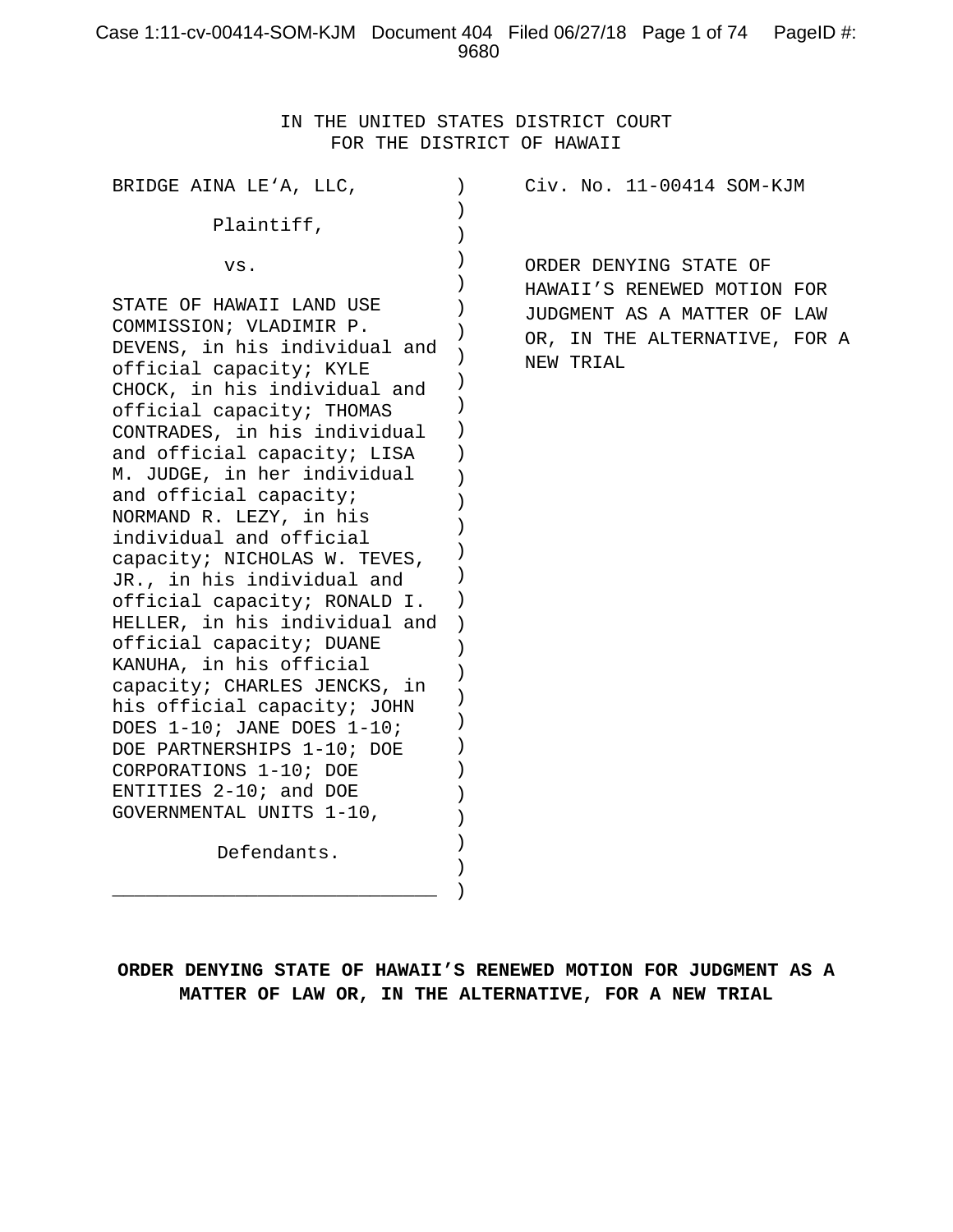### Case 1:11-cv-00414-SOM-KJM Document 404 Filed 06/27/18 Page 2 of 74 PageID #: 9681

#### **I. INTRODUCTION.**

Defendant State of Hawaii Land Use Commission (the "State" or "Land Use Commission") has renewed its request for judgment as a matter of law, alternatively requesting a new trial. For the reasons that follow, the court denies these requests.

#### **II. BACKGROUND.**

The factual background of this case has been discussed in the court's previous orders and is incorporated by reference. *See, e.g.*, ECF No. 131; ECF No. 283; ECF No. 318.

On March 19, 2018, at the close of Bridge Aina Le'a's case-in-chief, the State moved for judgment as a matter of law. ECF No. 361. On March 20, 2018, the court orally granted the motion in part, agreeing to limit any recovery by Bridge Aina Le'a to nominal damages given court rulings excluding proffered evidence on just compensation. *See* ECF No. 365. The court denied the motion in all other respects. *See id.* Ultimately, the jury found that the State had taken Bridge Aina Le'a's property without just compensation under both *Lucas* and *Penn Central* analyses. *See* ECF No. 373. The court entered judgment awarding nominal damages to Bridge Aina Le'a on March 30, 2018. ECF No. 377.

On April 20, 2018, the State filed a Renewed Motion for Judgment as a Matter of Law or, in the Alternative, for a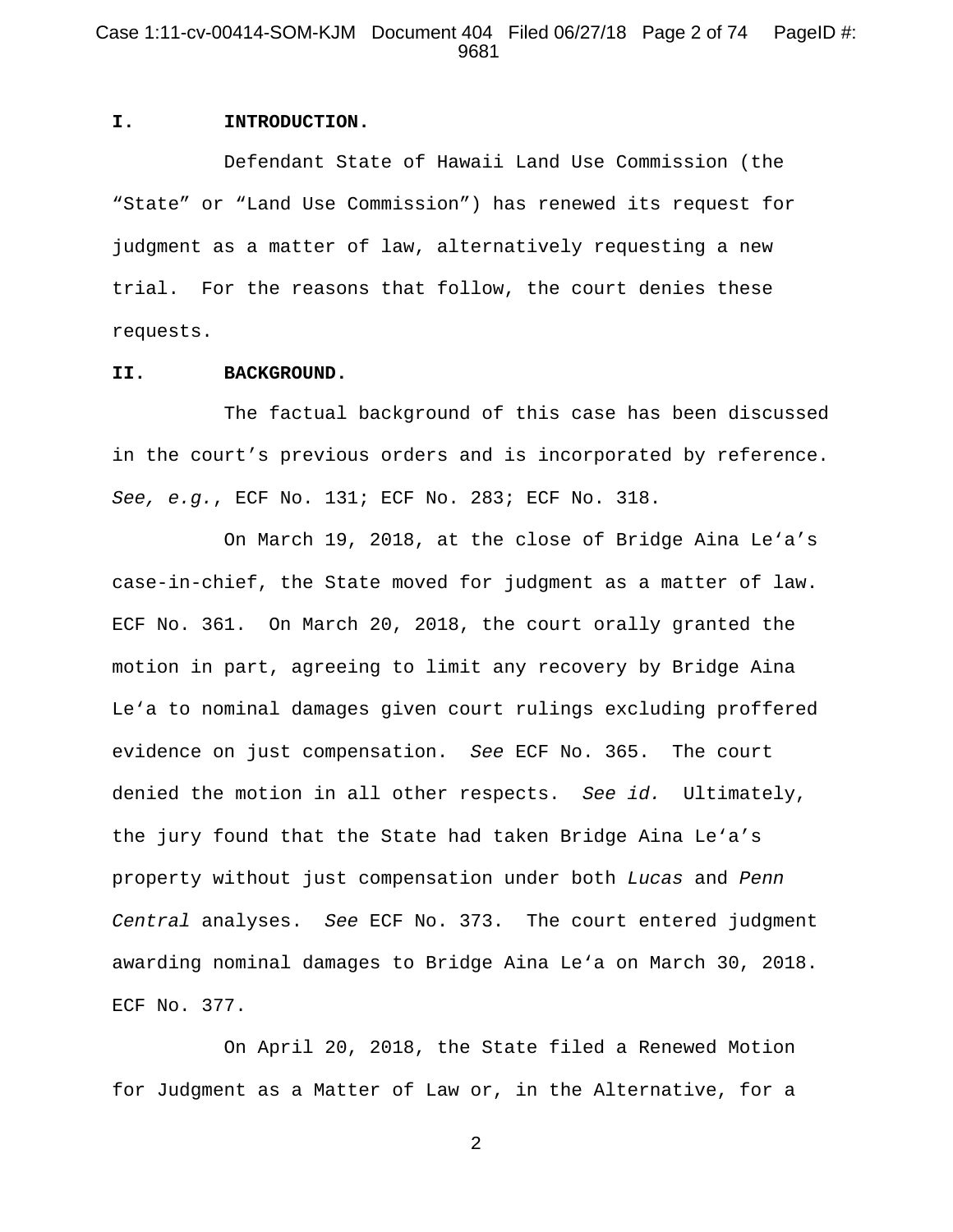#### Case 1:11-cv-00414-SOM-KJM Document 404 Filed 06/27/18 Page 3 of 74 PageID #: 9682

New Trial ("Renewed Motion"). ECF No. 385. The State claims it is entitled to judgment as a matter of law on four grounds: (1) the Land Use Commission's reversion order did not affect Bridge Aina Le'a's limited property interests; (2) there cannot be a taking stemming from an erroneous finding of fact by an agency in a quasi-judicial proceeding; (3) the evidence does not establish a *Lucas* taking as a matter of law; and (4) the evidence does not establish a *Penn Central* taking as a matter of law. *See id.* at PageID #s 9293-9313. In the alternative, the State requests a new trial on two grounds: (1) the court's jury instruction concerning the appropriate denominator was erroneous; and (2) the verdict is against the great weight of the evidence. *See id.* at PageID #s 9213-16. Bridge Aina Le'a filed a Memorandum in Opposition on May 18, 2018, ECF No. 401, and the State filed a Reply on June 1, 2018**,** ECF No. 403.

#### **III. LEGAL STANDARD.**

## **A. Rule 50(b) (Renewed Motion for Judgment as a Matter of Law).**

If a portion of party's motion for judgment as a matter of law is not granted by the court, then, "[n]o later than 28 days after the entry of judgment,  $\ldots$  the movant may file a renewed motion for judgment as a matter of law." Fed. R. Civ. P. 50(b). "Because it is a renewed motion, a proper postverdict Rule 50(b) motion is limited to the grounds asserted in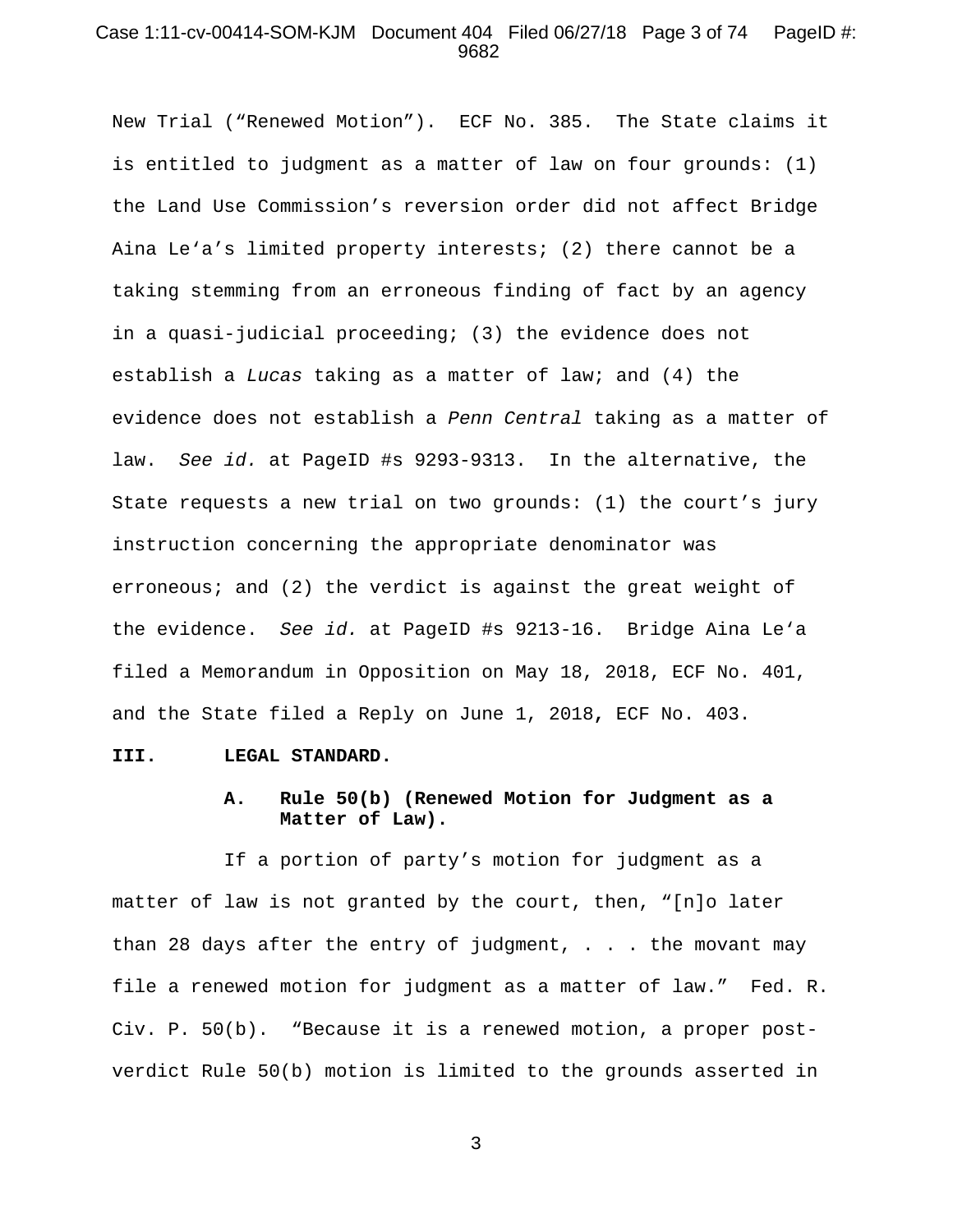#### Case 1:11-cv-00414-SOM-KJM Document 404 Filed 06/27/18 Page 4 of 74 PageID #: 9683

the pre-deliberation [] motion." *EEOC v. Go Daddy Software, Inc*., 581 F.3d 951, 961 (9th Cir. 2009); *Freund v. Nycomed Amersham*, 347 F.3d 752, 761 (9th Cir. 2003).

The standard for granting judgment as a matter of law under Rule 50 "mirrors" the standard for granting summary judgment. *Reeves v. Sanderson Plumbing Prods.*, *Inc.*, 530 U.S. 133, 150 (2000) (quoting *Anderson v. Liberty Lobby, Inc.*, 477 U.S. 242, 250-51 (1986)). "A district court can grant a Rule 50[] motion for judgment as a matter of law only if 'there is no legally sufficient basis for a reasonable jury to find for that party on that issue.'" *Krechman v. Cty. of Riverside*, 723 F.3d 1104, 1109 (9th Cir. 2013) (quoting *Jorgensen v. Cassiday*, 320 F.3d 906, 917 (9th Cir. 2003)). The moving party must show that the evidence, construed in the light most favorable to the nonmoving party, permitted only one reasonable conclusion, and that conclusion is contrary to jury's verdict. *See Pavao v. Pagay*, 307 F.3d 915, 918 (9th Cir. 2002); *Enovsys LLC v. AT&T Mobility LLC*, No. CV 11-5210 SS, 2015 WL 11089498, at \*4 n.5 (C.D. Cal. Nov. 16, 2015) (explaining that "the moving party bears th[is] burden" even when the non-movant "had the burden [of proof] at trial" (citing *Anderson*, 477 U.S. at 250)).

The court may not assess the credibility of witnesses and must draw all reasonable inferences in the nonmovant's favor. *See Krechman*, 723 F.3d at 1110. The court's "job at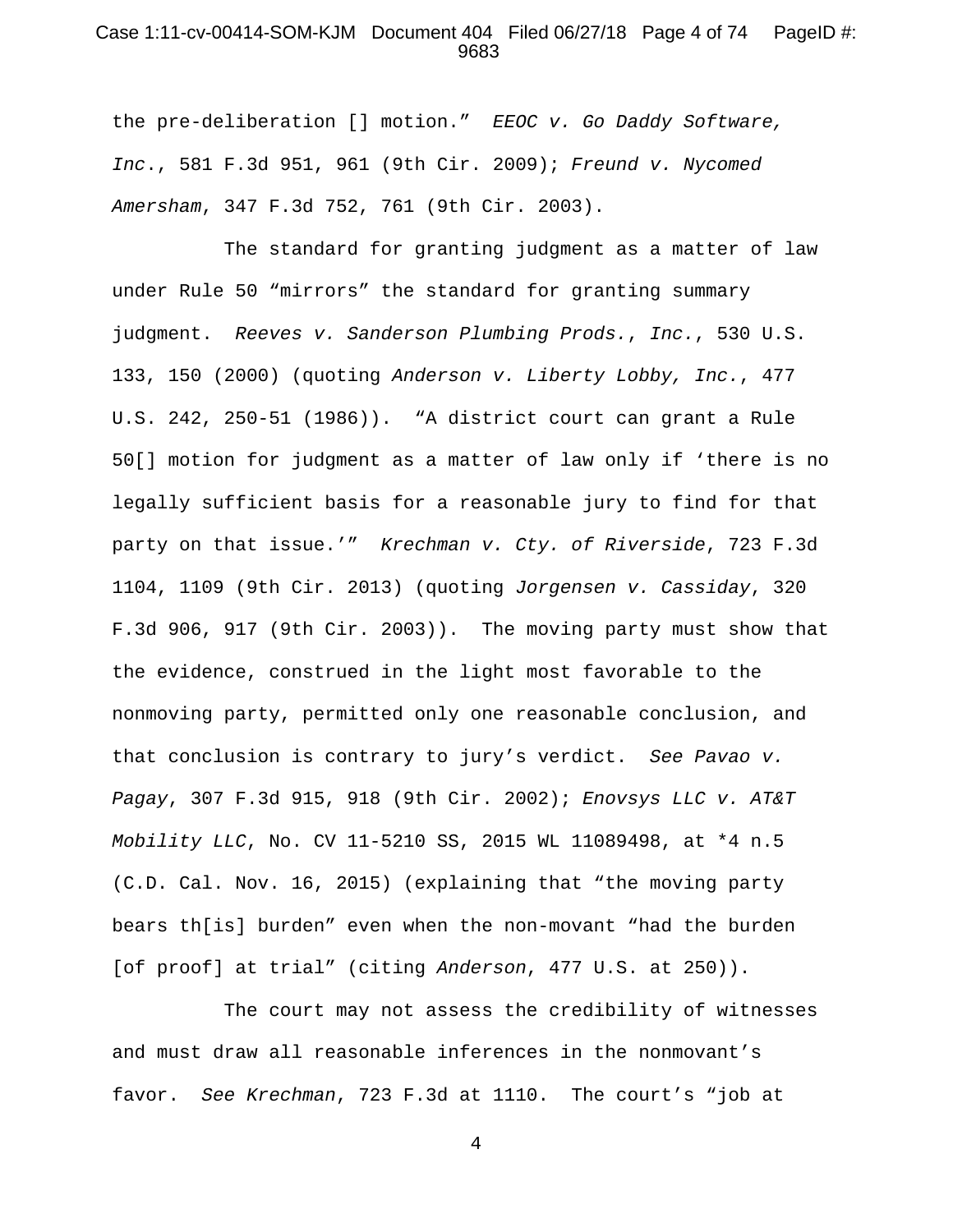#### Case 1:11-cv-00414-SOM-KJM Document 404 Filed 06/27/18 Page 5 of 74 PageID #: 9684

this stage is not to determine whether the jury believed the right people, but only to assure that it was presented with a legally sufficient basis to support the verdict." *Berry v. Hawaii Exp. Serv., Inc*., No. 03-00385 SOM/LEK, 2006 WL 1519996, at \*2 (D. Haw. May 24, 2006) (quoting *Harvey v. Office of Banks & Real Estate*, 377 F.3d 698, 707 (7th Cir. 2004)).

### **B. Rule 59(a) (Motion for a New Trial).**

Rule 59(a) of the Federal Rules of Civil Procedure provides that a court may grant a new trial "for any reason for which a new trial has heretofore been granted in an action at law in federal court." Fed. R. Civ. P. 59(a)(1)(A). The court is "bound by those grounds that have been historically recognized." *Zhang v. Am. Gem Seafoods, Inc.*, 339 F.3d 1020, 1035 (9th Cir. 2003). Precedential grounds for a new trial include a verdict that "is contrary to the clear weight of the evidence, is based upon false or perjurious evidence, or [implicates] a miscarriage of justice." *Molski v. M.J. Cable, Inc.*, 481 F.3d 724, 729 (9th Cir. 2007) (quoting *Passantino v. Johnson & Johnson Consumer Prods., Inc*., 212 F.3d 493, 510 n.15 (9th Cir. 2000)). In ruling on a motion for a new trial, "[t]he judge can weigh the evidence and assess the credibility of witnesses, and need not view the evidence from the perspective most favorable to the prevailing party." *Landes Const. Co., Inc. v. Royal Bank of Canada*, 833 F.2d 1365, 1371 (9th Cir.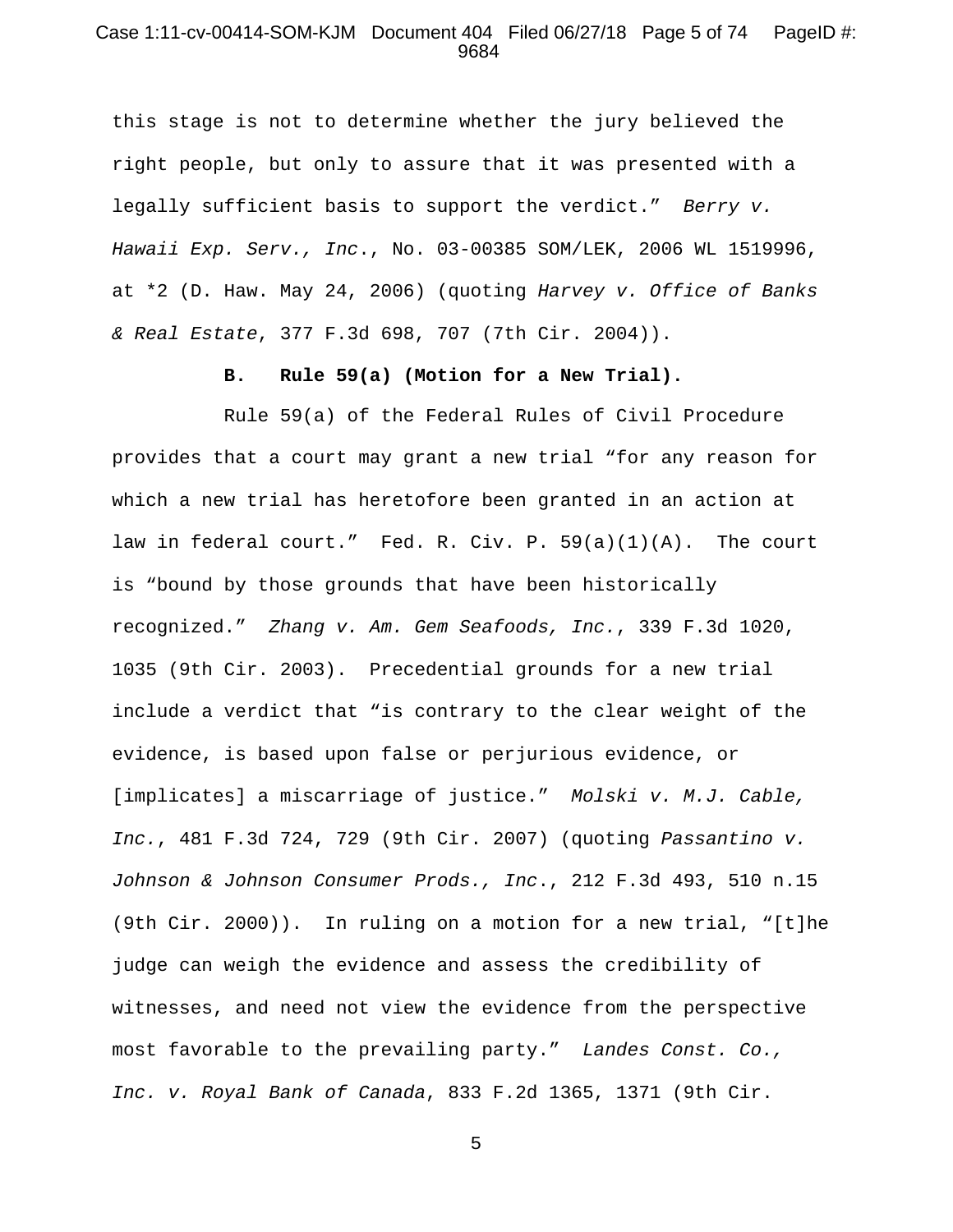### Case 1:11-cv-00414-SOM-KJM Document 404 Filed 06/27/18 Page 6 of 74 PageID #: 9685

1987) (quoting *Air-Sea Forwarders, Inc. v. Air Asia Co*., 880 F.2d 176, 190 (9th Cir. 1989)). A new trial can be granted due to an erroneous evidentiary ruling only if the ruling "substantially prejudiced" the complaining party. *Ruvalcaba v. City of Los Angeles*, 64 F.3d 1323, 1328 (9th Cir. 1995).

#### **IV. ANALYSIS.**

**A. The State Is Not Entitled to Judgment as a Matter of Law.** 

The State is not entitled to judgment as a matter of law on any of the grounds put forward in its Renewed Motion.

> **1. The State Has Not Identified Evidence Indicating that Bridge Aina Le'a Possessed Only a Token Property Interest Unaffected by the Reversion.**

The Ninth Circuit uses "a two-step analysis to determine whether a 'taking' has occurred: first, we determine whether the subject matter is 'property' within the meaning of the Fifth Amendment and, second, we establish whether there has been a taking of that property, for which compensation is due." *Engquist v. Oregon Dep't of Agric.*, 478 F.3d 985, 1002 (9th Cir. 2007). This analysis begins with the factual question of what property rights, if any, a plaintiff owns. *See Philips v. Marion Cty. Sheriff's Office*, 494 Fed. App'x 797, 799 (9th Cir. 2012). On this antecedent issue, the court instructed the jury as follows:

> The first step in deciding whether Bridge Aina Le'a's property has been taken is to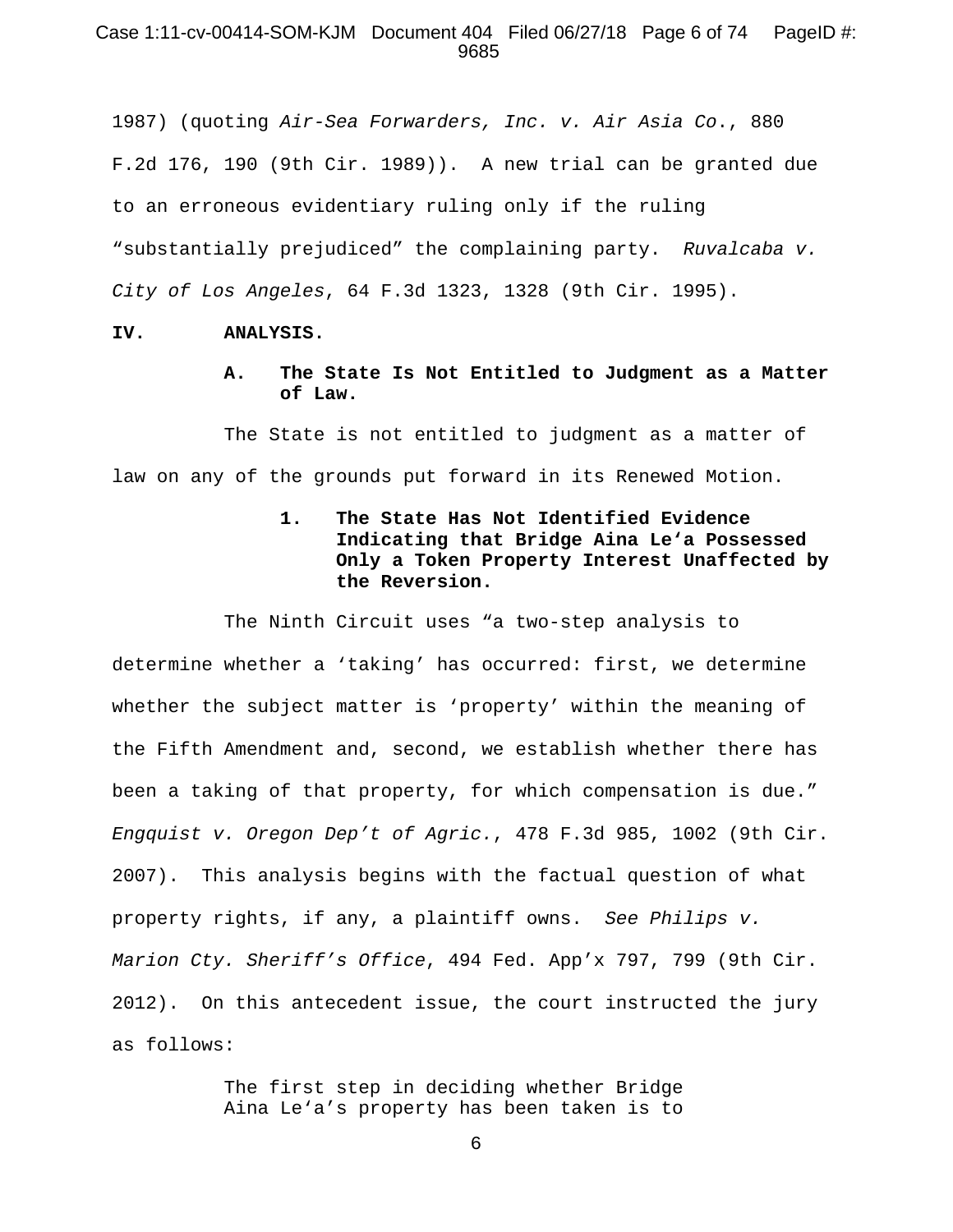determine what property rights Bridge Aina Le'a owns.

Think of property rights as a bundle of sticks. One stick represents, for example, the right to possess land. One stick represents the right to use the land. One stick represents the right to sell one's interest in the land. One stick represents the right to develop the land, and so on. A person may possess one stick, but not the whole bundle. Your job is to determine what sticks Bridge Aina Le'a owns.

I instruct you that Bridge Aina Le'a owns the right of title to the land in issue. You may consider whether Bridge Aina Le'a owns any other rights.

Once you have determined what rights Bridge Aina Le'a owns, you must consider whether those rights have been taken. In making your determination, you must consider only Bridge Aina Le'a's interests in the property. You may not base your decision on a determination that the Land Use Commission's action affected a third party's property interests, except insofar as the impact on the third party's interests also materially affected Bridge Aina Le'a's interests in the property.

ECF No. 372, PageID #s 7453-54. This instruction was given with the agreement of the parties.

According to the State, the evidence presented at trial is susceptible to only one reasonable conclusion: that Bridge Aina Le'a's property interests were so "limited" that they could "not [have been] affected by the reversion" of the 1,060-acre property from urban use to agricultural use. ECF No. 385-1, PageID # 9293. In making this argument, the State notes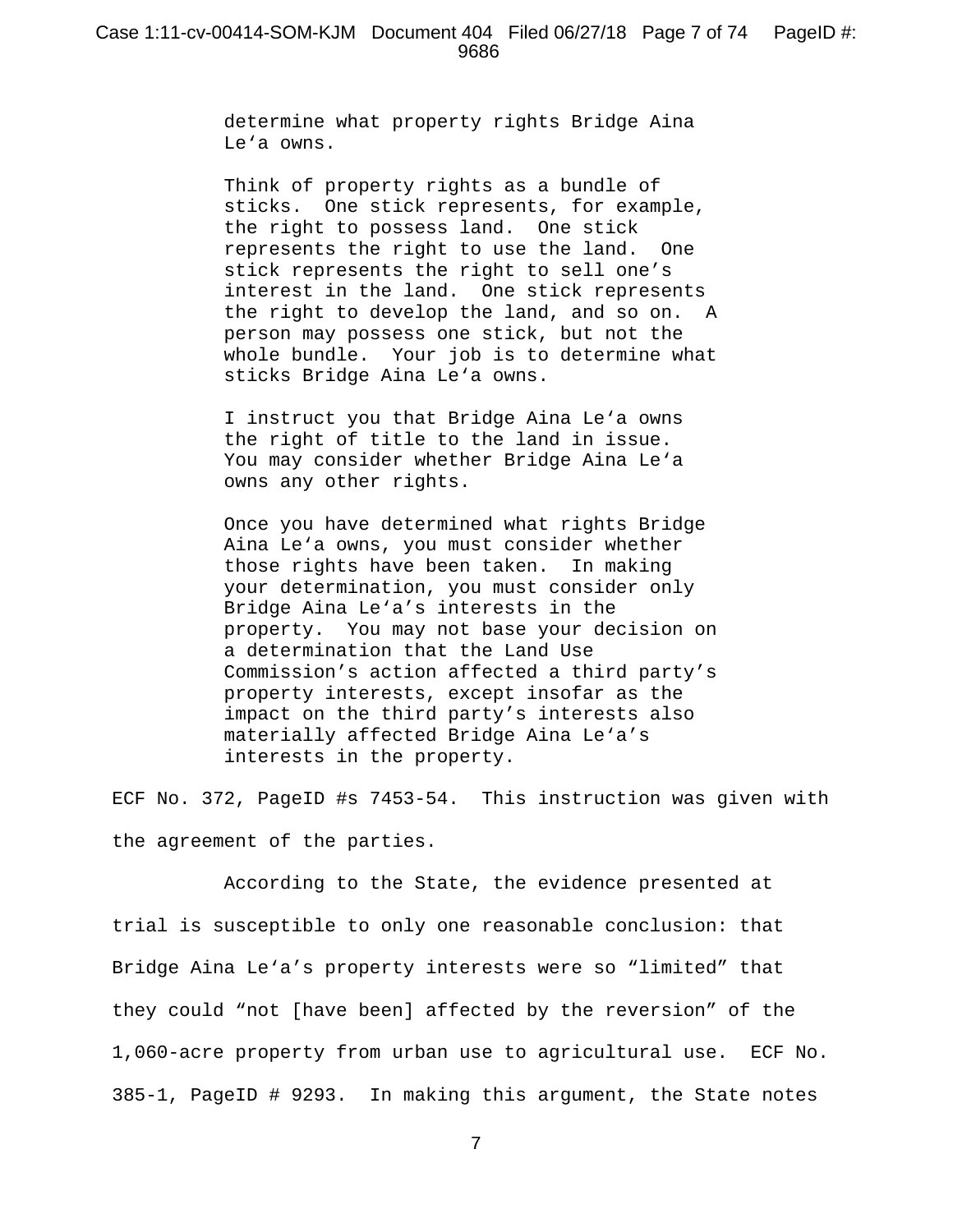#### Case 1:11-cv-00414-SOM-KJM Document 404 Filed 06/27/18 Page 8 of 74 PageID #: 9687

that Bridge Aina Le'a "sold the 1,060 acres and its development rights to [separate] entities owned by Robert Wessel[s] prior to the reversion of the property in 2011." *Id.* at PageID # 9294 (citation omitted). If Bridge Aina Le'a had indeed completely "sold the property," the Land Use Commission's reversion order presumably could not have affected Bridge Aina Le'a's property interests. *Id. But see* ECF No. 401, PageID #s 9602-03 (arguing otherwise).

The jury was not persuaded. After deliberating, the jury found that Bridge Aina Le'a's property interests were taken and, in so doing, necessarily determined that Bridge Aina Le'a retained more than a token interest in the 1,060-acre property at the time of the reversion. *See* ECF No. 373. The jury's determination is supported by adequate evidence.

The State's position that Bridge Aina Le'a "sold the property" is, absent qualification, factually unsupported. Nothing in the record indicates that the property was completely sold. In fact, the State *concedes* that Bridge Aina Le'a owned the "right of title to the land in issue" at all relevant times. *See* ECF No. 385-1, PageID # 9294 (citation omitted). That concession directly contradicts the State's position that Bridge Aina Le'a's sale of the property left it with nothing that could have been affected by the reversion. *See id.*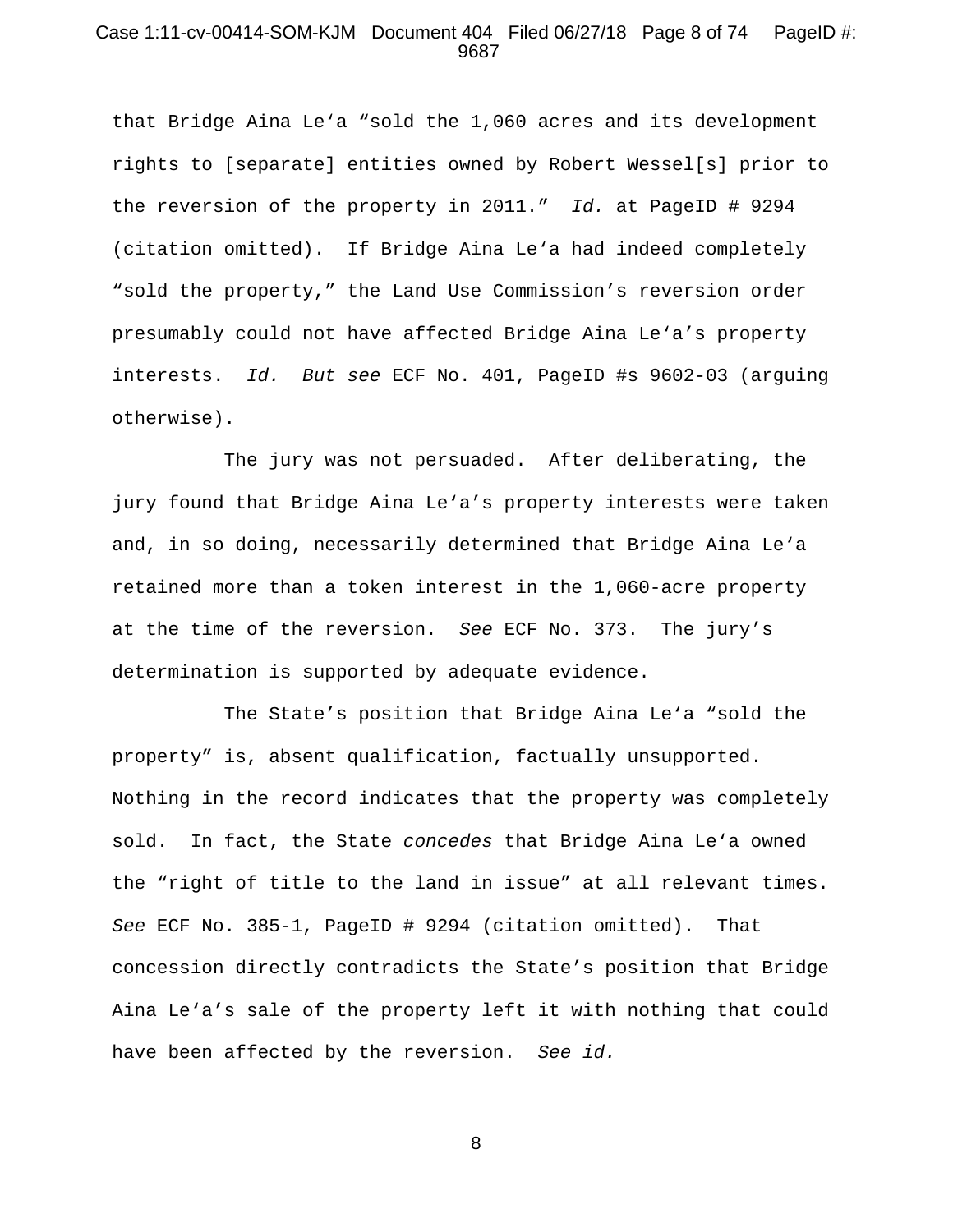### Case 1:11-cv-00414-SOM-KJM Document 404 Filed 06/27/18 Page 9 of 74 PageID #: 9688

The State's real claim seems to be that Bridge Aina Le'a sold *some* of its property interests, and the remaining interests were not adversely affected by the Land Use Commission's reversion order. The State refers to testimony indicating that DW Aina Le'a, a separate entity, executed a purchase and sale agreement under which it "gained possession of the property and had all development rights prior to the reversion." *Id.* Even taking the State's characterizations of the record at face value, they support, at most, the conclusion that Bridge Aina Le'a sold two sticks out of its ownership bundle: the right to develop the property and the right to exclude DW Aina Le'a. Even assuming that this conclusion is correct, the jury could have reasonably concluded that Bridge Aina Le'a retained other property rights, including title to the land; the right to exclude entities other than DW Aina Le'a; and the right to sell these residual interests. The jury, moreover, could have reasonably inferred that the reversion order diminished the value of Bridge Aina Le'a's residual interests. For example, if otherwise barren property cannot be developed, it is not a stretch to think that the right to exclude someone from the land is close to worthless.

The State has failed to demonstrate an entitlement to judgment as a matter of law based on the idea that the State had no property interest affected by the reversion. It has not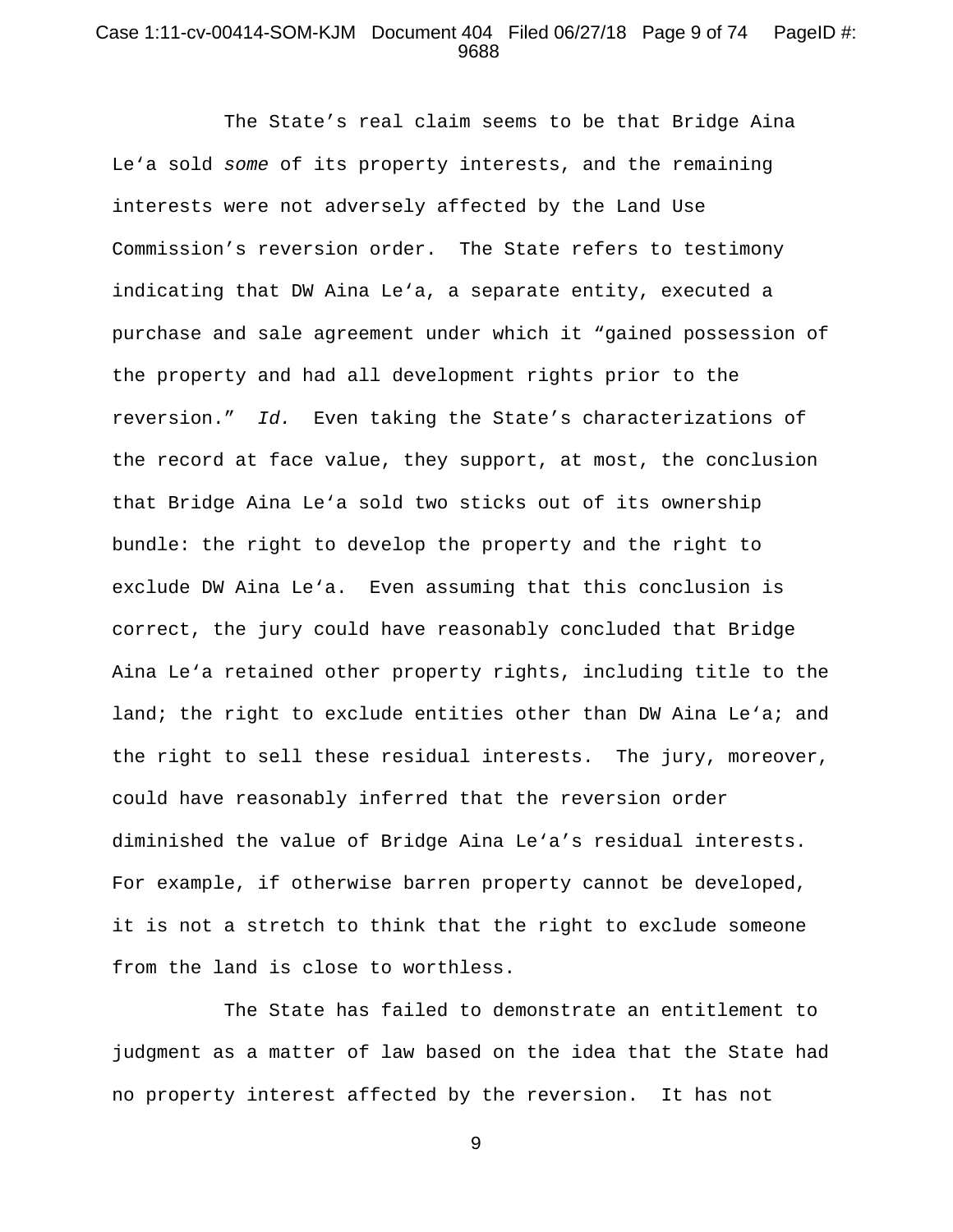### Case 1:11-cv-00414-SOM-KJM Document 404 Filed 06/27/18 Page 10 of 74 PageID #: 9689

identified evidence indicating that Bridge Aina Le'a sold its ownership of the property outright, or that its residual property interests following the transaction with DW Aina Le'a were so "limited" as to be immune from the reversion order, or that the State's view of the record is the only reasonable view. *See Mathis v. Pacific Gas & Elec. Co.*, 75 F.3d 498, 501 (9th Cir. 1996) ("Judgment as a matter of law is appropriate 'if the evidence and its inferences considered as a whole and viewed in the light most favorable to the nonmoving party, can support only one reasonable conclusion--that the moving party is entitled to judgment not withstanding the verdict.'" (quoting *Kern v. Levolor Lorentzen, Inc.*, 899 F.2d 772, 775 (9th Cir. 1990))).

# **2. Bridge Aina Le'a Properly Asserted a Temporary Regulatory Takings Claim.**

Bridge Aina Le'a's takings claim, which concerns a zoning order later invalidated in state court, appears to fit comfortably within the Supreme Court's established jurisprudence on temporary regulatory takings. *See, e.g.*, *Lucas v. S.C. Coastal Council*, 505 U.S. 1003, 1008-14 (1992); *First English Evangelical Lutheran Church v. Los Angeles*, 482 U.S. 304, 310, 318 (1987); *see also Res. Invs., Inc. v. United States*, 85 Fed. Cl. 447, 468-69, 480-84 (2009). The State, however, argues that takings claims are defective when based on erroneous findings of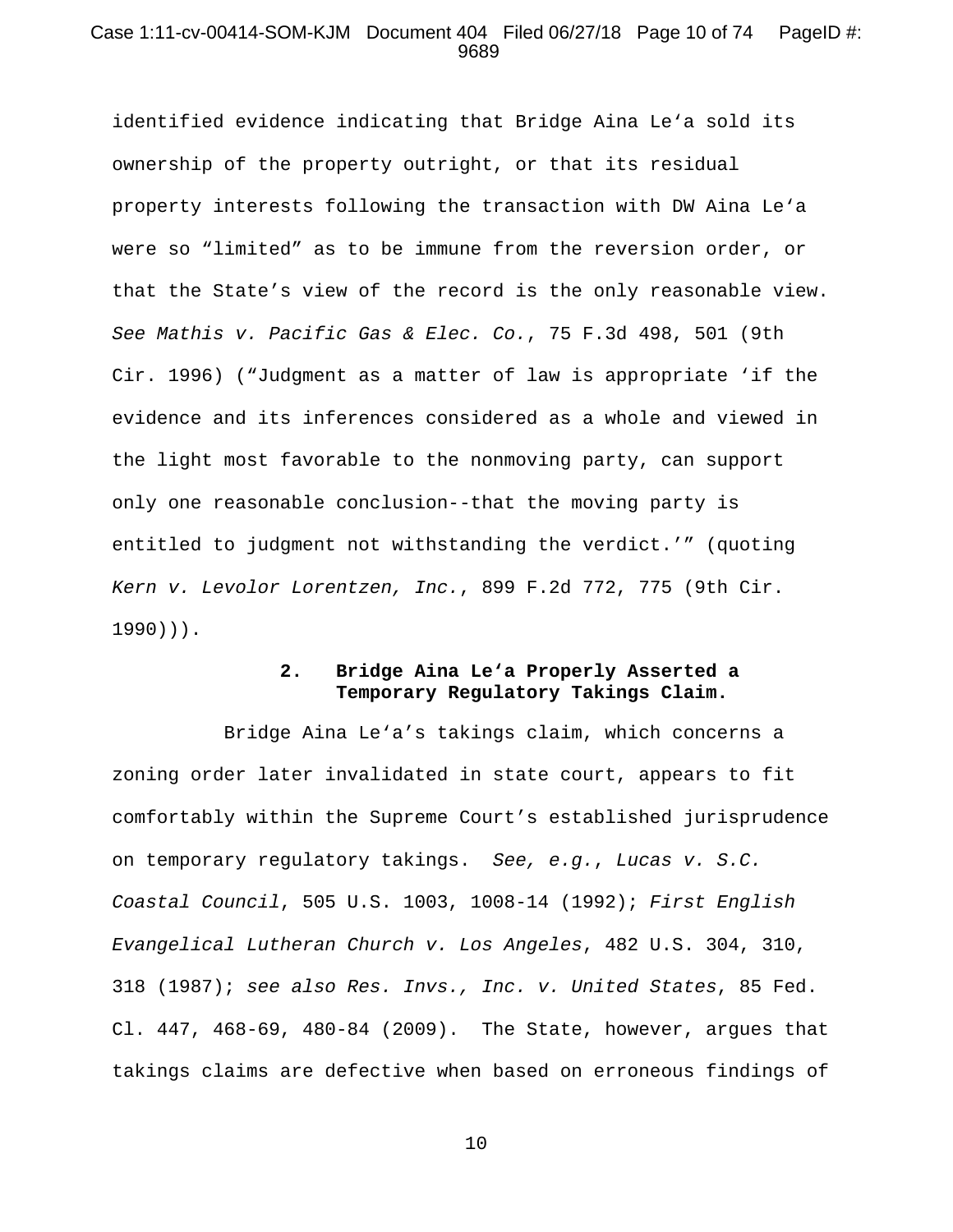### Case 1:11-cv-00414-SOM-KJM Document 404 Filed 06/27/18 Page 11 of 74 PageID #: 9690

fact by administrative agencies that sit in a "quasi-judicial capacity." ECF No. 385-1, PageID #s 9294-25. The State's argument is not entirely clear, but as this court understands it, it is without merit.

The State may be attempting to mischaracterize Bridge Aina Le'a's takings claim. *See* ECF No. 401, PageID # 9604. According to the State, the "situation here is that the Land Use Commission, in reverting the property, found that there was no 'substantial commencement' on the project. . . . The Supreme Court of Hawaii held that the finding of fact was erroneous. Plaintiff [wrongly] contends this is a taking." ECF No. 385-1, PageID #s 9294-95. But Bridge Aina Le'a's takings claim is not simply based on an erroneous factual finding; it is based on a reversion *order* issued by the Land Use Commission. *See* ECF No. 1-2, PageID #s 44, 48-50; *cf. Lingle v. Chevron U.S.A., Inc*., 544 U.S. 528, 543 (2005) (explaining that an "inquiry" into a "regulation's underlying validity" "is logically prior to and distinct from the question whether a regulation effects a taking"). The State conflates the reasoning behind the order- the subject of separate litigation--with the effect of the order itself. It is the effect of the order that is the focus of takings analysis; if the Land Use Commission had engaged in the same fact-finding but decided not to issue the reversion order, there would be no takings claim. *See, e.g.*, *Murr v. Wisconsin*,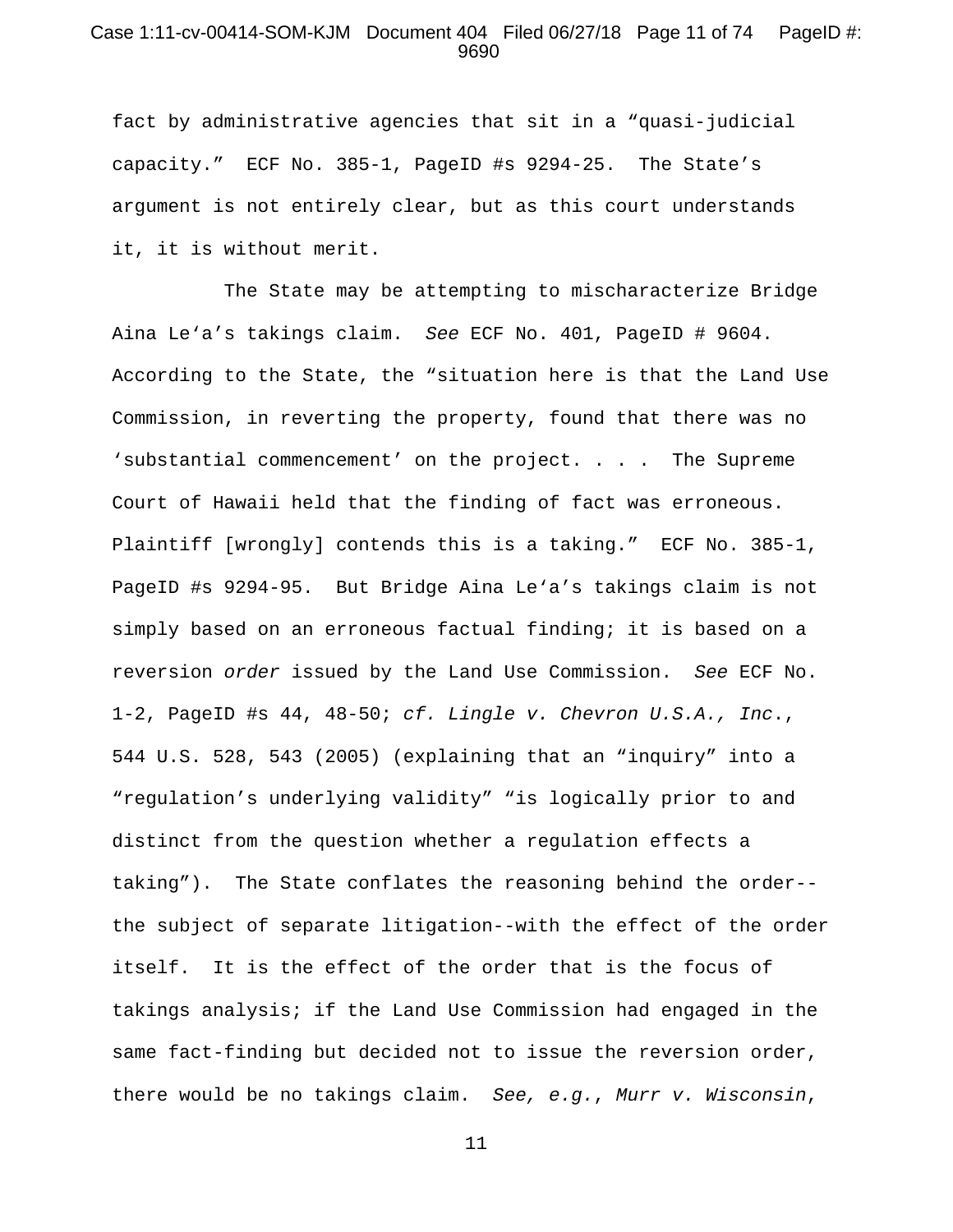#### Case 1:11-cv-00414-SOM-KJM Document 404 Filed 06/27/18 Page 12 of 74 PageID #: 9691

137 S. Ct. 1933, 1942 (2017) (asking if government action "goes too far" and is unduly "burdensome" in its impact on property, not whether the action is factually supported and properly reasoned); *cf.* ECF No. 385-1, PageID # 9296 (conceding on behalf of the State that "there is no difference for [] takings analysis between the reversion being upheld or vacated"). There is nothing unusual or improper about Bridge Aina Le'a's temporary regulatory takings claim.

Alternatively, the State may be arguing that agencies should be immune from takings claims whenever their actions are based on erroneous findings of fact. *See* ECF No. 385-1, PageID # 9295. Neither precedent nor common sense supports such a rule, which would validate shoddy fact-finding by agencies. Takings claims can be brought regardless of whether government action is improperly reasoned or has been judicially nullified. *See First English*, 482 U.S. at 318; *Res. Invs.*, 85 Fed. Cl. at 468-69, 480-84; *see also* ECF No. 401, PageID # 9605 ("[T]he LUC cannot leverage its wrong . . . 'substantial commencement' determination into an absolution for violating Bridge's constitutional rights.").

Finally, the State may be attempting to extend to the sovereign the "quasi-judicial immunity" given to agency officials "who perform functions closely associated with the judicial process." *See Bridge Aina Le'a, LLC v. State of Hawaii*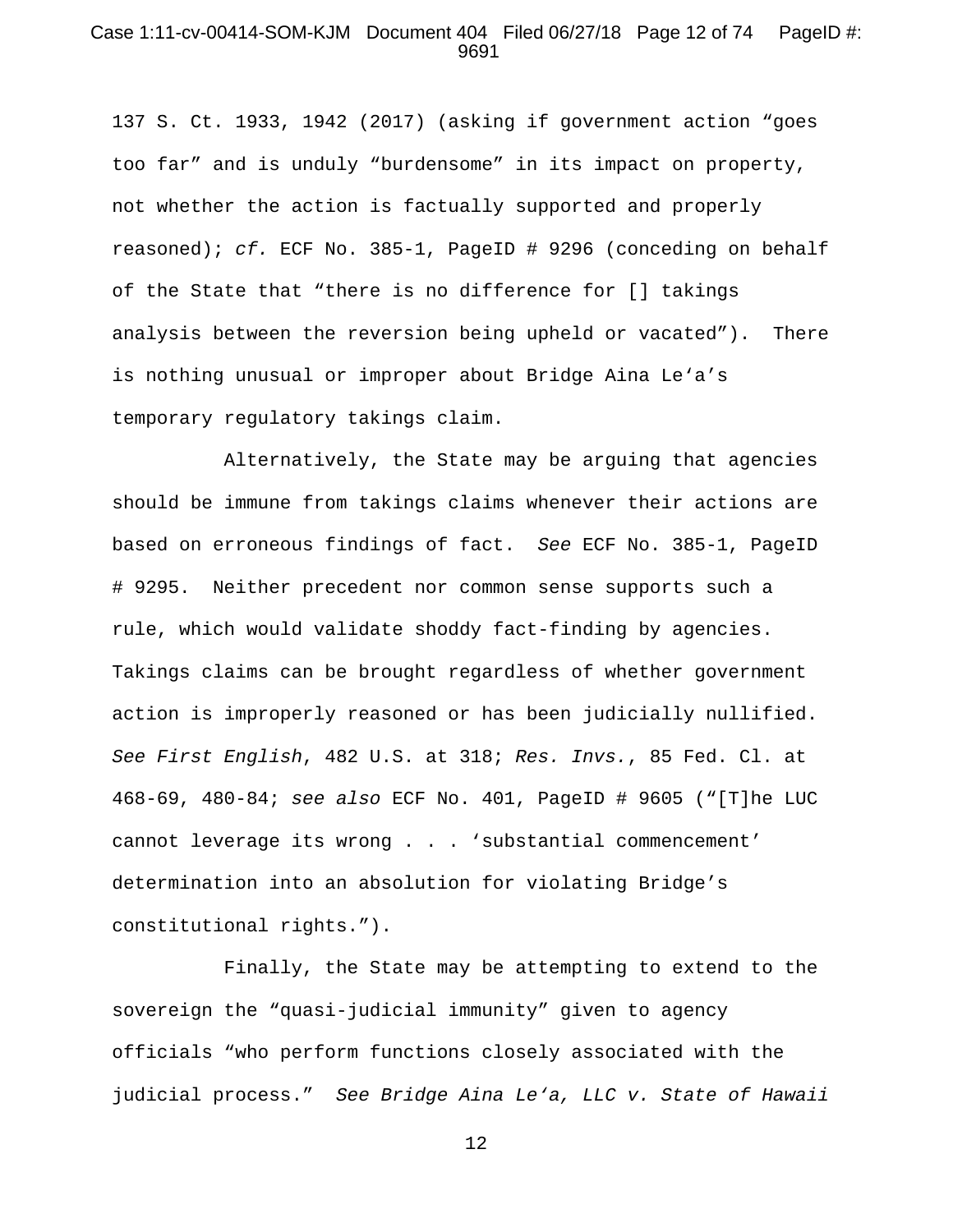#### Case 1:11-cv-00414-SOM-KJM Document 404 Filed 06/27/18 Page 13 of 74 PageID #: 9692

*Land Use Comm'n*, 125 F. Supp. 3d 1051, 1074 (D. Haw. 2015) (quoting *Duvall v. Cty. of Kitsap,* 260 F.3d 1124, 1133 (9th Cir. 2001)); *see also* ECF No. 401, PageID # 9603 (so interpreting the State's argument). The law does not recognize such an extension, as the State appeared to recognize earlier in this litigation. In its Motion to Dismiss filed on July 27, 2011, the State, while arguing that the Land Use *Commissioners* could invoke quasi-judicial immunity, seemed cognizant that the liability of the Land Use *Commission* (and thus the State) was governed by a different immunity doctrine. *See* ECF No. 14-1, PageID #s 165, 194 (arguing that "the Commissioners in their individual capacity are entitled to absolute quasi[-]judicial immunity" and that "the LUC, as an agency of the State, has sovereign immunity").

The State's initial understanding was correct. Sovereign immunity, not quasi-judicial immunity, governs whether State agencies can be sued for Takings Clause violations. In extending quasi-judicial immunity to certain "agency *officials*," the Ninth Circuit has observed that "[p]ermitting suits against [] quasi-judicial decision makers would discourage knowledgeable *individuals* from serving" their government, as the threat of individual liability might undermine *their* "independent and impartial exercise of judgment." *Buckles v. King Cty.*, 191 F.3d 1127, 1133, 1137 (9th Cir. 1999) (emphases added) (quoting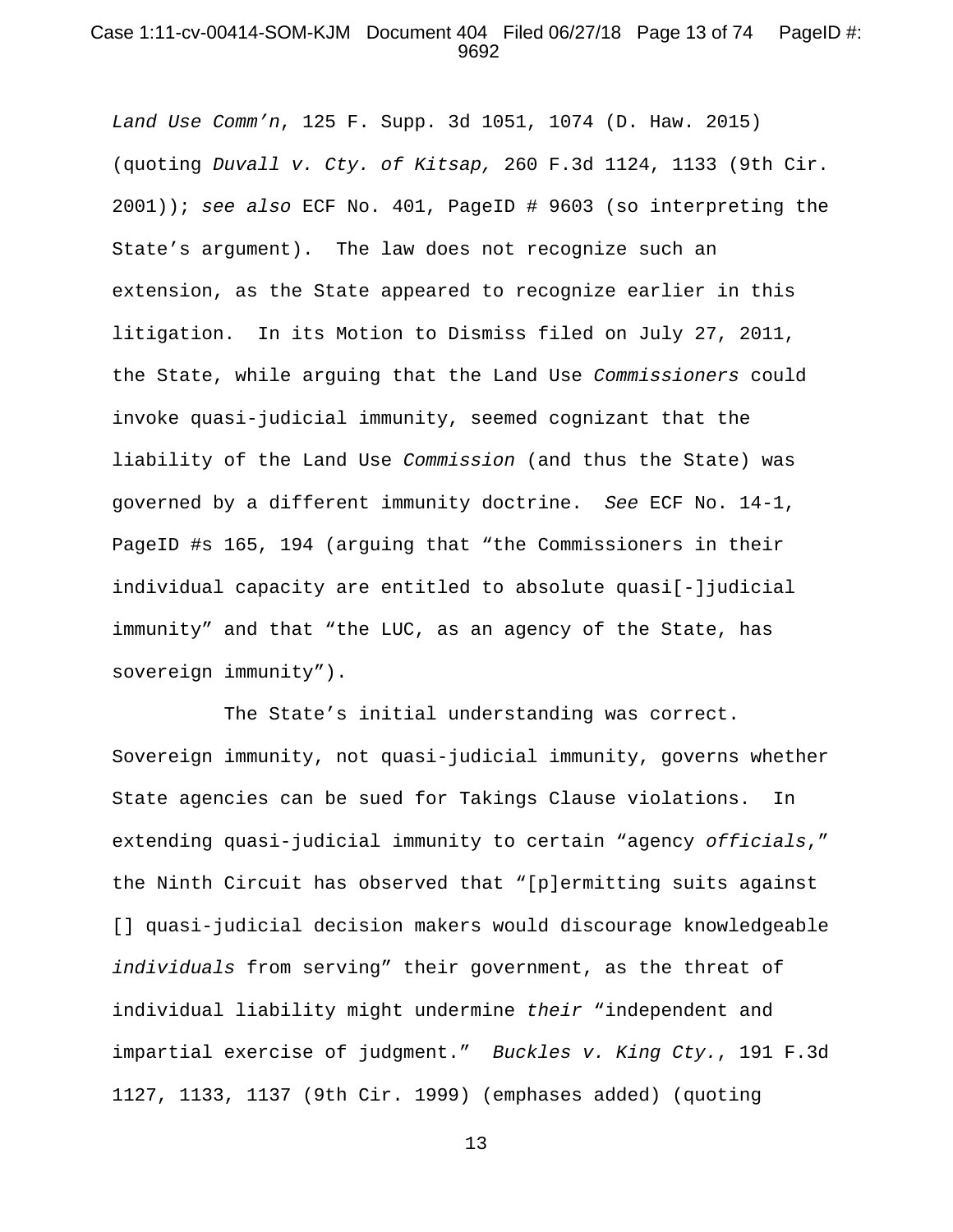### Case 1:11-cv-00414-SOM-KJM Document 404 Filed 06/27/18 Page 14 of 74 PageID #: 9693

*Antoine v. Byers & Anderson, Inc.*, 508 U.S. 429, 435-36 (1993)). These observations do not translate to a suit against a State *agency*.

Moreover, the Ninth Circuit has held that State agencies cannot invoke sovereign immunity when they are sued in state court for Takings Clause violations. *See Jachetta v. United States*, 653 F.3d 898, 909 (9th Cir. 2011) (explaining that, under the Takings Clause, a State is constitutionally "required to provide" just compensation "notwithstanding sovereign immunity" (quoting *DLX, Inc. v. Kentucky*, 381 F.3d 511, 528 (6th Cir. 2004))). The present action was removed from the state court it originated in to the federal forum by the State. *See* ECF No. 1, PageID # 2.

This court will not announce a novel doctrine of "quasi-judicial sovereign immunity" that would permit an end-run around this constitutional guarantee. *See* ECF No. 401, PageID # 9603 ("The State's proposed, legally unsupported expansion of judicial or quasi-judicial immunity to the LUC as an entity, and therefore to the State itself, would destroy the rights that the self-executing Takings Clause . . . [is] supposed to guarantee.").

The State draws a tenuous analogy between an agency's factual error and a court's mistaken "findings of fact," which the State says cannot "effect[uate] a taking." *See* ECF No.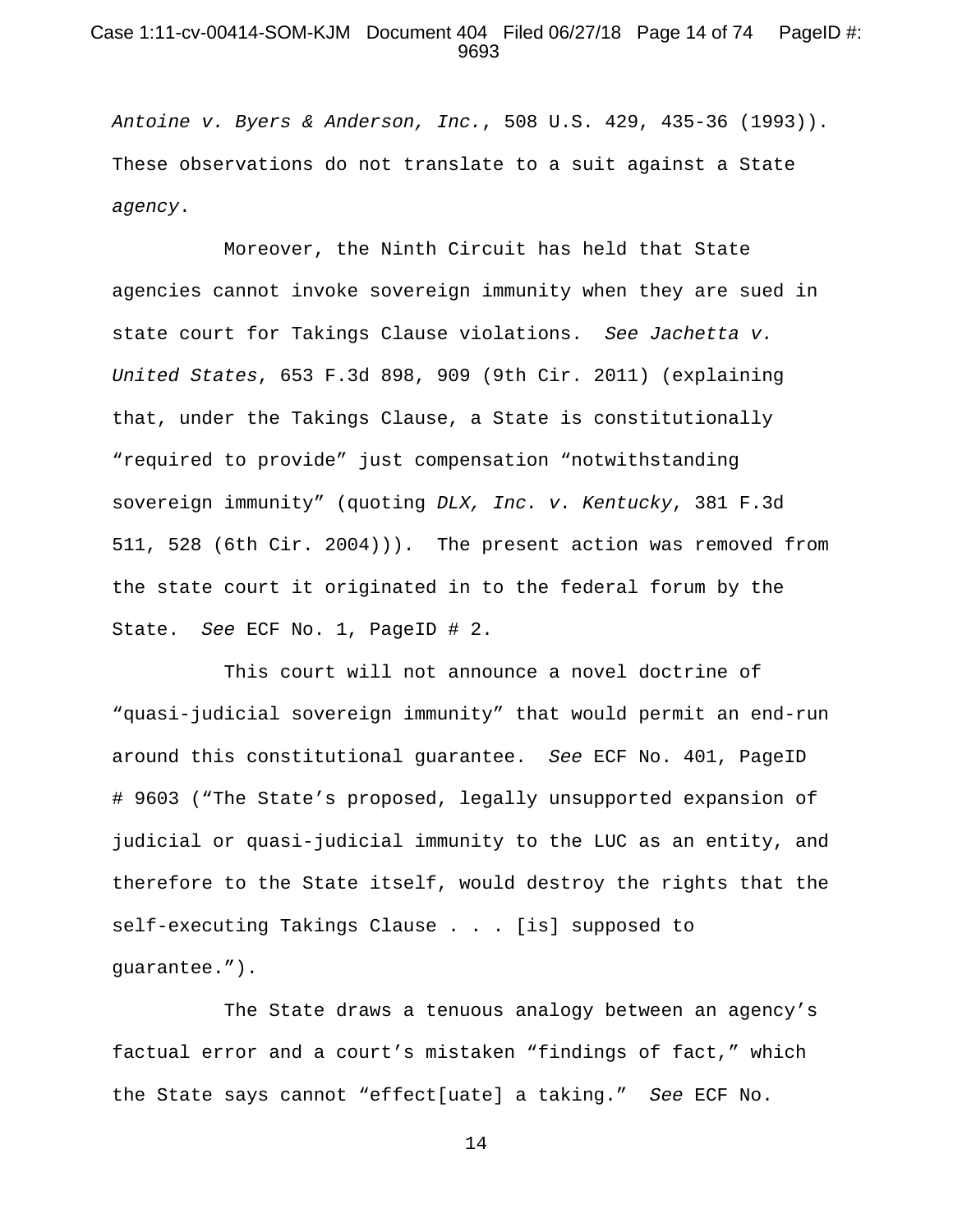#### Case 1:11-cv-00414-SOM-KJM Document 404 Filed 06/27/18 Page 15 of 74 PageID #: 9694

385-1, PageID # 9295. This analogy is unhelpful for three reasons.

First, as noted, Bridge Aina Le'a's takings claim concerns the effect of an administrative order, not any erroneous fact-finding that preceded it.

Second, the State assumes that an open legal question --whether judicial orders can effectuate takings--will be resolved against takings plaintiffs. But "[t]he contours and viability of the theory of so-called 'judicial takings'--where a court decision may be deemed to have effectively taken property rights from an individual--[remain] unclear even in the courts of this country." *Jonna Corp. v. City of Sunnyvale*, No. 17-CV-00956-LHK, 2017 WL 2617983, at \*6 (N.D. Cal. June 16, 2017) (quoting *Eliahu v. Israel*, No. 14-cv-01636-BLF, 2015 WL 981517, at \*5 n.5 (N.D. Cal. Mar. 3, 2015)).

Third, even if a court agreed with the State's argument that judicial takings are impossible, the agreement would almost certainly be with respect to actual courts. A broader holding extending to administrative or other nonjudicial actions would clash with numerous decisions explaining, for example, that the denial of an individual's permit application can effectuate a taking. *See, e.g.*, *Del Monte Dunes at Monterey, Ltd. v. City of Monterey*, 920 F.2d 1496, 1500 (9th Cir. 1990); *see also MacLeod v. Santa Clara Cty*., 749 F.2d 541,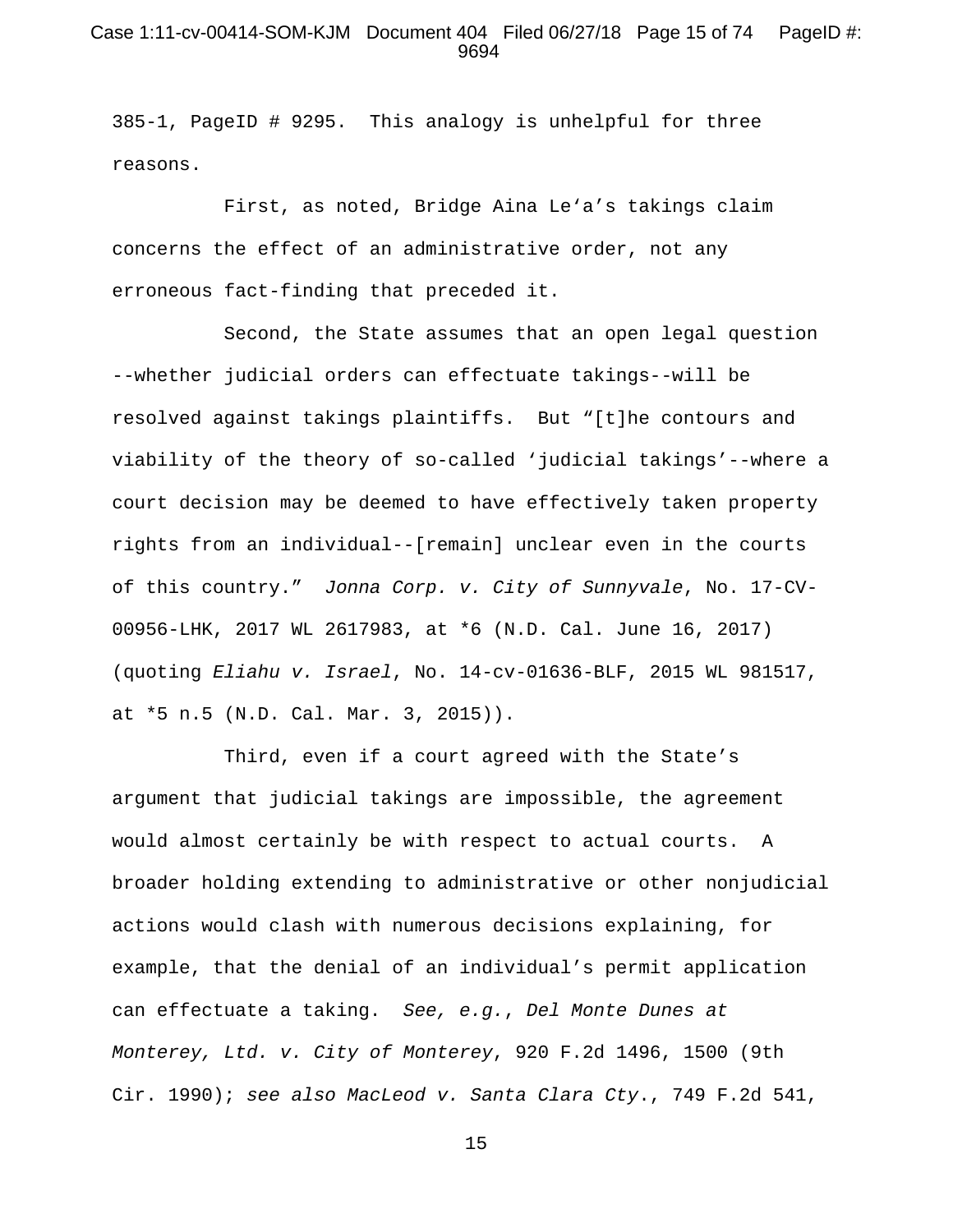#### Case 1:11-cv-00414-SOM-KJM Document 404 Filed 06/27/18 Page 16 of 74 PageID #: 9695

544-45 (9th Cir. 1984) ("The law is well settled [] that the application of a general zoning law to particular property effects a taking if 'the ordinance . . . denies an owner economically viable use of his land." (quoting *Agins v. City of Tiburon*, 447 U.S. 255, 260 (1980))).

The State fails to show that it is entitled to judgment as a matter of law on this ground.

### **3. The Jury's Finding of a** *Lucas* **Taking Is Supported by Adequate Evidence.**

According to the State, the evidence at trial failed to show a *Lucas* taking. *See* ECF No. 385-1, PageID # 9296. The jury had good grounds for disagreeing. *See* ECF No. 373.

A *Lucas* taking occurs when "a regulation [] 'denies all economically beneficial or productive use of land.'" *Murr*, 137 S. Ct. at 1942 (quoting *Palazzolo v. Rhode Island*, 533 U.S. 505, 617 (2001)). By contrast, there is no *Lucas* taking when "a regulation impedes the use of property without depriving the owner of *all* economically beneficial use." *Id.* at 1943 (emphasis added); *see also, e.g., Sierra Med. Servs. Alliance v. Kent*, 883 F.3d 1216, 1226 (9th Cir. 2018). On the issue of *Lucas* takings, this court instructed the jury as follows:

> Under Taking Analysis No. 1, you must determine whether the action of the Land Use Commission, before it was invalidated in the state courts, denied Bridge Aina Le'a all economically beneficial or productive use of its land.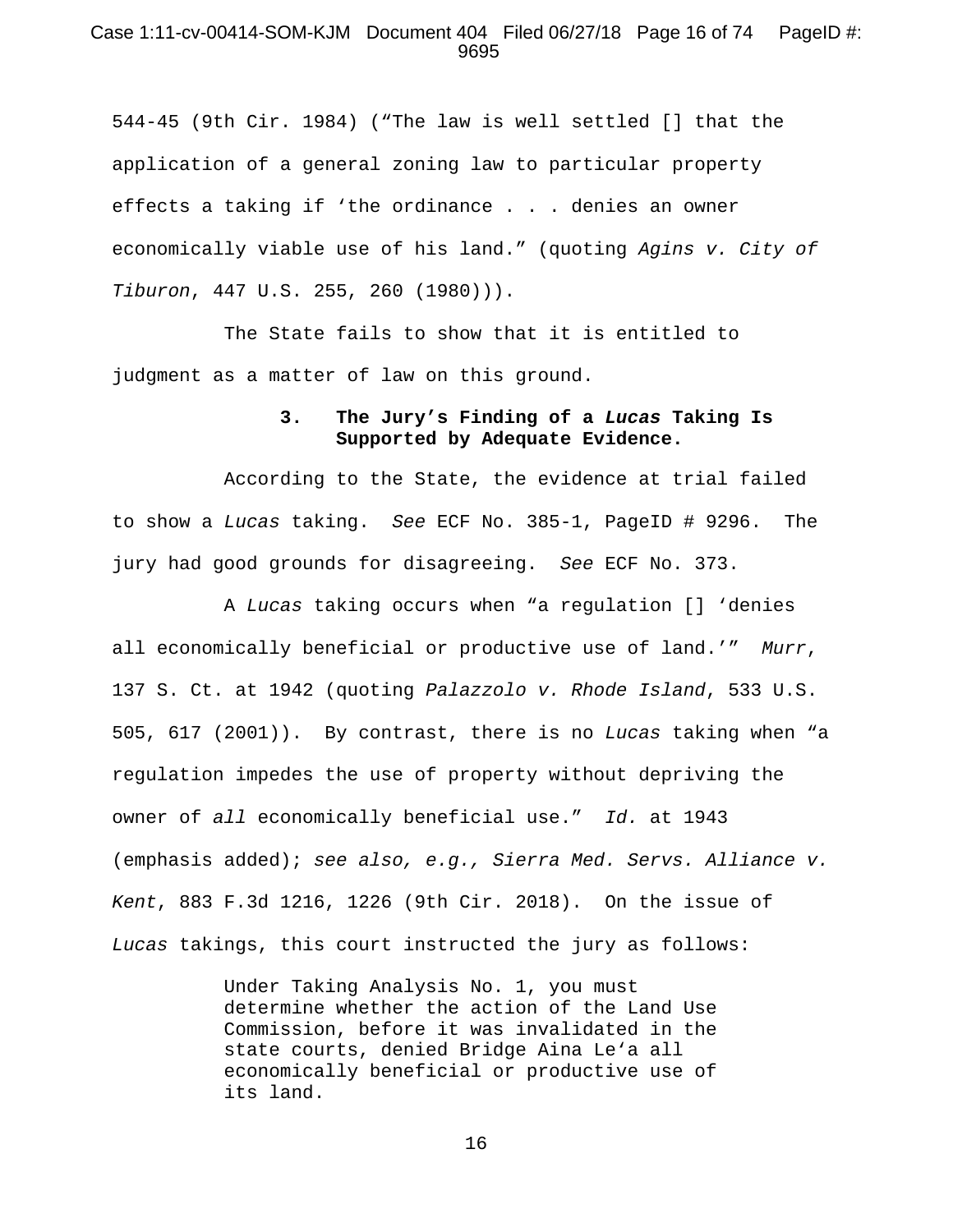If you find that, while the Land Use Commission's reversion order was in effect, Bridge Aina Le'a would not have been able to make any economically viable use of its property without a change in the law, you must find for Bridge Aina Le'a with respect to Taking Analysis No. 1. However, if you find that there were permissible uses of Bridge Aina Le'a's property even with the development restriction in place, and if you further find that those uses were economically beneficial or productive, then you must find in favor of the Land Use Commission with respect to Taking Analysis No. 1.

Evidence that the land had positive economic value notwithstanding the action of the Land Use Commission may be strong evidence of the availability of economically beneficial or productive uses. However, a determination that the land had positive economic value does not, on its own, necessarily mean that no taking has occurred under Taking Analysis No. 1. For example, a taking may occur when a regulation forbids development on a property and no competitive market exists for that property without the possibility of development, or if a landowner cannot sell the property to someone to use in accordance with the regulation.

ECF No. 372, PageID #s 7457-58. This instruction was given with the agreement of the parties.

The State asserts five reasons that no *Lucas* taking occurred as a matter of law. None has merit.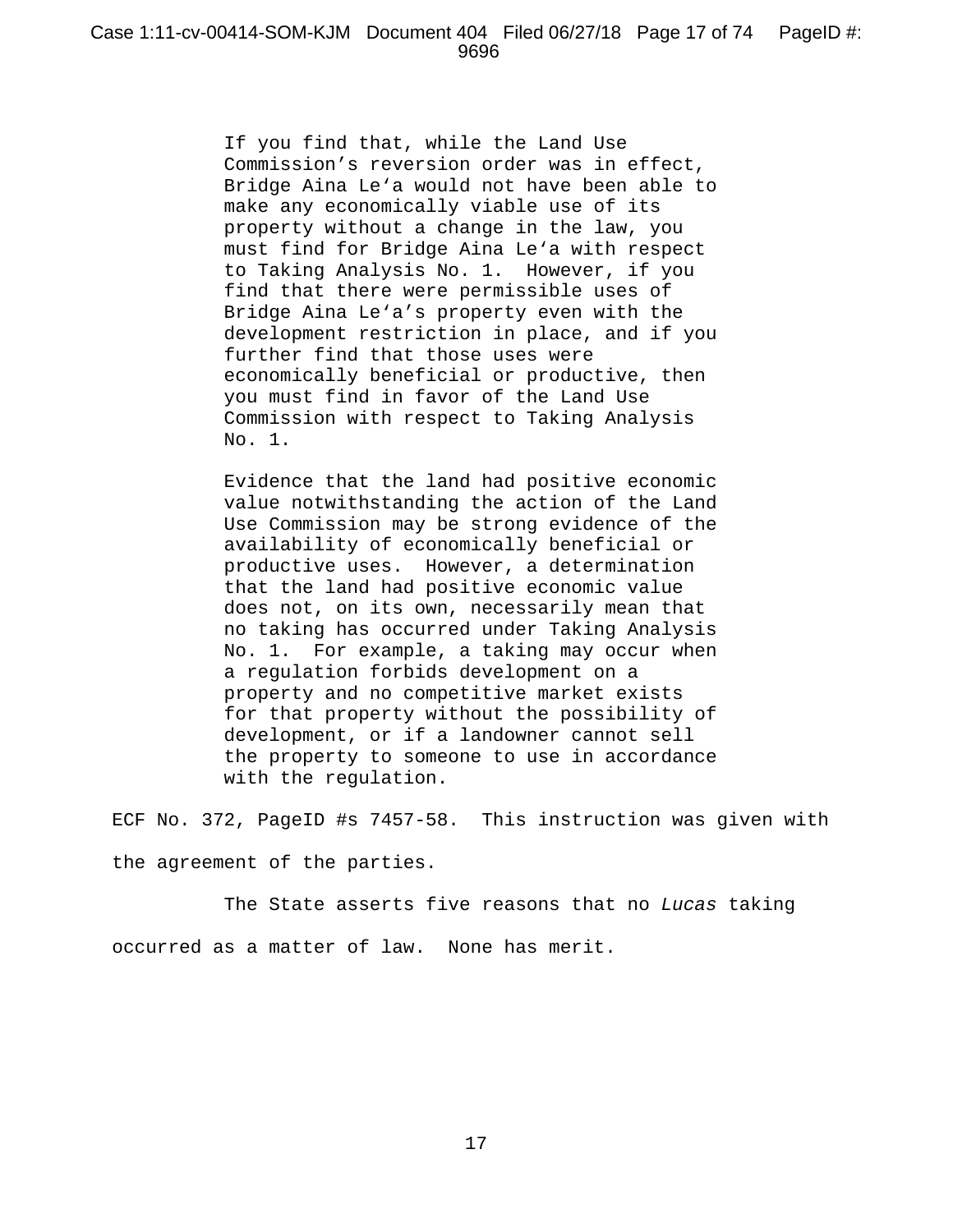# **a. Bridge Aina Le'a Satisfied Its Burden of Proof Under** *Lucas* **with Respect to the Economic Impact of the Reversion.**

According to the State, a *Lucas* plaintiff must present evidence demonstrating the economic nonviability of every possible permissible use of its land. *See* ECF No. 385-1, PageID #s 9298-99. The State claims that Bridge Aina Le'a did not meet this burden, because at trial it "failed to consider" the economic value of "approximately 200" "unusual uses" that might be permitted in the agricultural district pursuant to "special permits." *See id.* Such "unusual uses" included:

> rock quarrying operations; cinder and sand mining facilities; concrete batching plants; construction waste facilities; landfills; public and private sewage treatment plants; gardens and zoos; schools; memorial parks; crematoriums; agricultural tourism facilities; commercial facilities; offices; gas stations; solid waste recycling facilities; private storage facilities; telecommunication facilities and structures; and power generation facilities (fossil fuel and renewable, including solar, wind, geothermal, hydropower, and biofuel[)].

*Id.* at PageID #s 9298-99. Bridge Aina Le'a did not present evidence specifically addressing the economic value of each of these potentially permissible uses; the State claims Bridge Aina Le'a therefore "failed to meet its burden of proof of showing the non-existence of economically beneficial uses." *Id.* at PageID # 9298.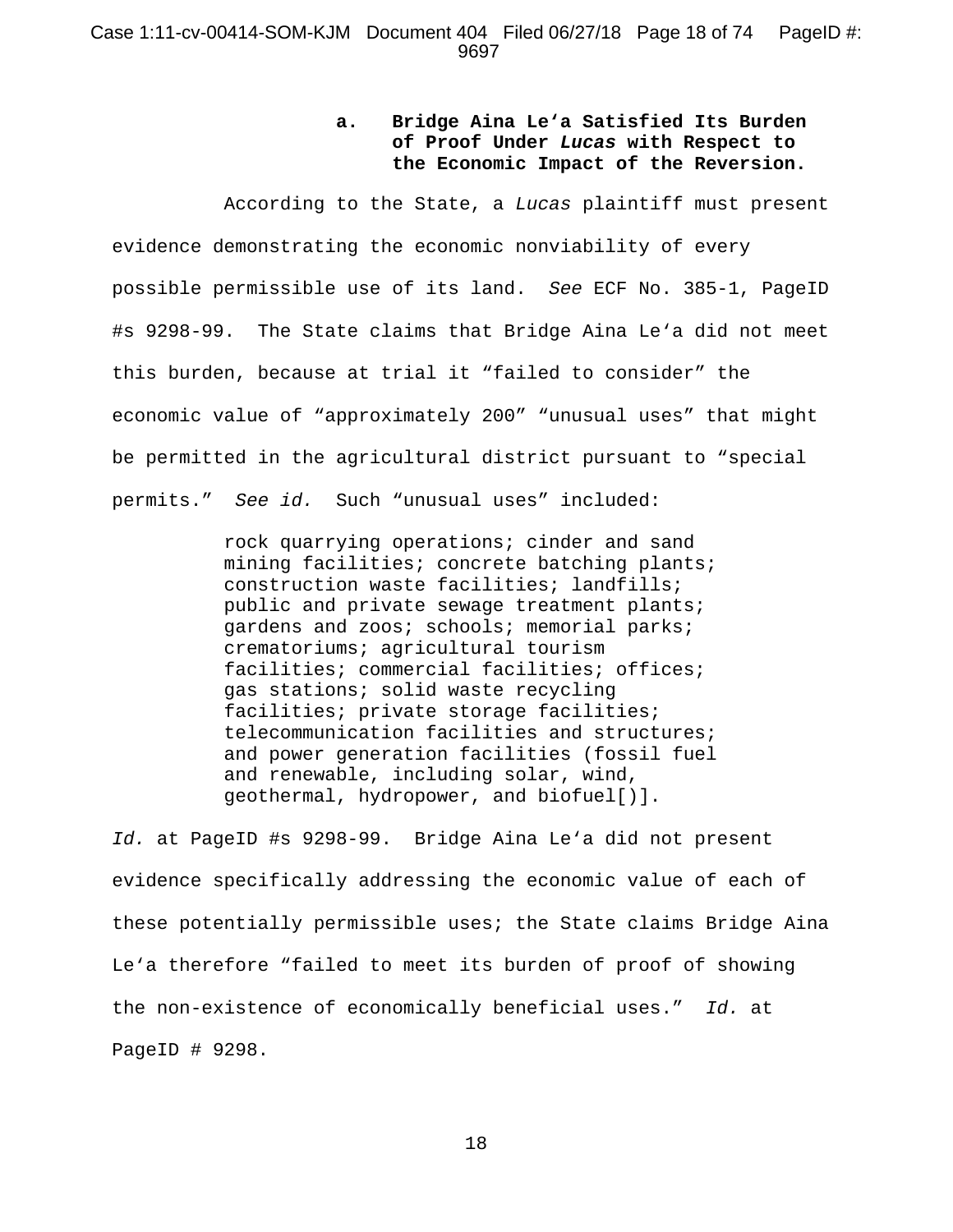#### Case 1:11-cv-00414-SOM-KJM Document 404 Filed 06/27/18 Page 19 of 74 PageID #: 9698

The State would saddle Bridge Aina Le'a with a Sisyphean task. Takings law requires less. Bridge Aina Le'a presented evidence that a wide variety of potential permissible uses were not economically viable, including uses expressly permitted by statute or common or prevalent within the geographic area. *See* ECF No. 401, PageID #s 9607-09. Its expert, Bruce Plash, testified that "all uses permitted in the Agricultural District" by statute were not economically viable. *See id.* at PageID # 9608 (describing Plash's testimony). He also testified that "there were no agricultural operations on site or anywhere near the Property." *See id.* Bridge Aina Le'a also put forward general evidence concerning the nature of the land. That evidence indicated that the land was akin to "a giant asphalt parking lot covered with big rocks," that it had "very poor" soil, and that it was "not suitable for agriculture." *See id.* at PageID #s 9607-08 (quoting ECF No. 382-10, PageID #s 7998, 8040). This presentation of evidence was sufficient.

When a party has the burden of proving a negative, it is not unusual for a court to accept a less-than-exhaustive showing. *See, e.g.*, *Celotex Corp. v. Catrett*, 477 U.S. 317, 325 (1986) (holding that the burden of providing the absence of genuine issues of material fact may "be discharged by 'showing' --that is, pointing out to the district court--that there is an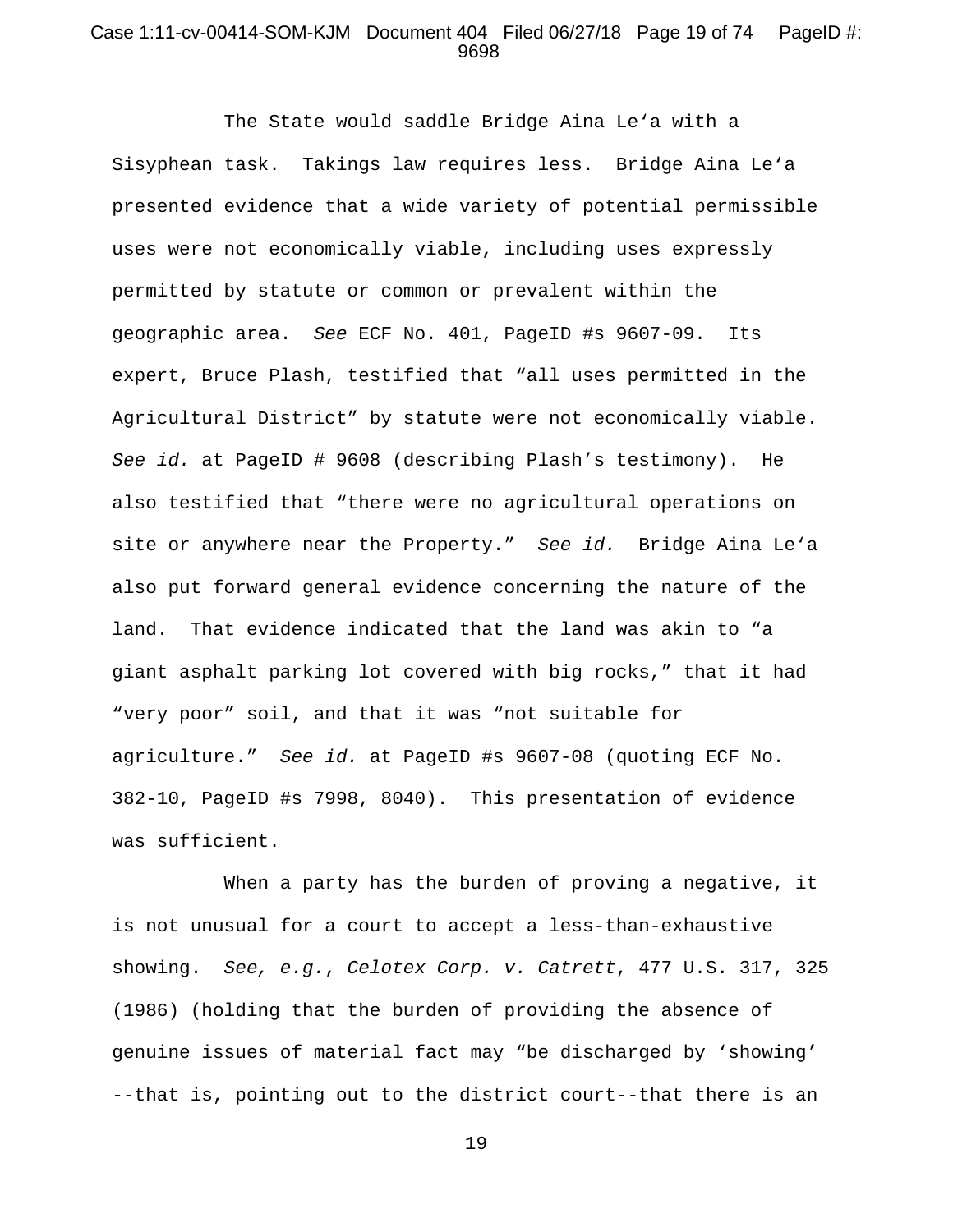#### Case 1:11-cv-00414-SOM-KJM Document 404 Filed 06/27/18 Page 20 of 74 PageID #: 9699

absence of evidence to support the nonmoving party's case")*; United States v. Chevron Corp*., No. C 94-1885 SBA, 1996 WL 444597, at \*3 (N.D. Cal. May 30, 1996) (adopting a "shared burden" approach to an attorney-client waiver issue to "alleviat[e] the onerous burden . . . to prove a negative"). To require more would, in many circumstances, be to demand the impossible. *See Weimerskirch v. Comm'r of Internal Revenue,* 596 F.2d 358, 361 (9th Cir. 1979) (recognizing the "practical" difficulty of attempting "to prove a negative" (quoting *Elkins v. United States*, 364 U.S. 206, 218 (1960))); *United States v. Fei Lin*, 139 F.3d 1303, 1308 (9th Cir. 1998) (noting "the difficulties inherent in requiring [a party] to prove a negative" (citing *United States v. Dominquez-Mestas*, 929 F.2d 1379, 1384 (9th Cir. 1991))).

Of course, if a takings defendant believes that a permissible and economically viable use has been overlooked, it may present evidence concerning that use. *See, e.g.*, *Res. Invs.*, 85 Fed. Cl. at 490. If that presentation is successful, the plaintiff's *Lucas* claim will fail. *See, e.g.*, *Sierra Med. Servs. Alliance*, 883 F.3d at 1226 (holding that there was no *Lucas* taking because the regulation at issue did not "require the Plaintiffs 'to sacrifice *all* economically beneficial uses' of their property" (quoting *Lucas*, 505 U.S. at 1019-20)). In this case, however, the State put forward no evidence concerning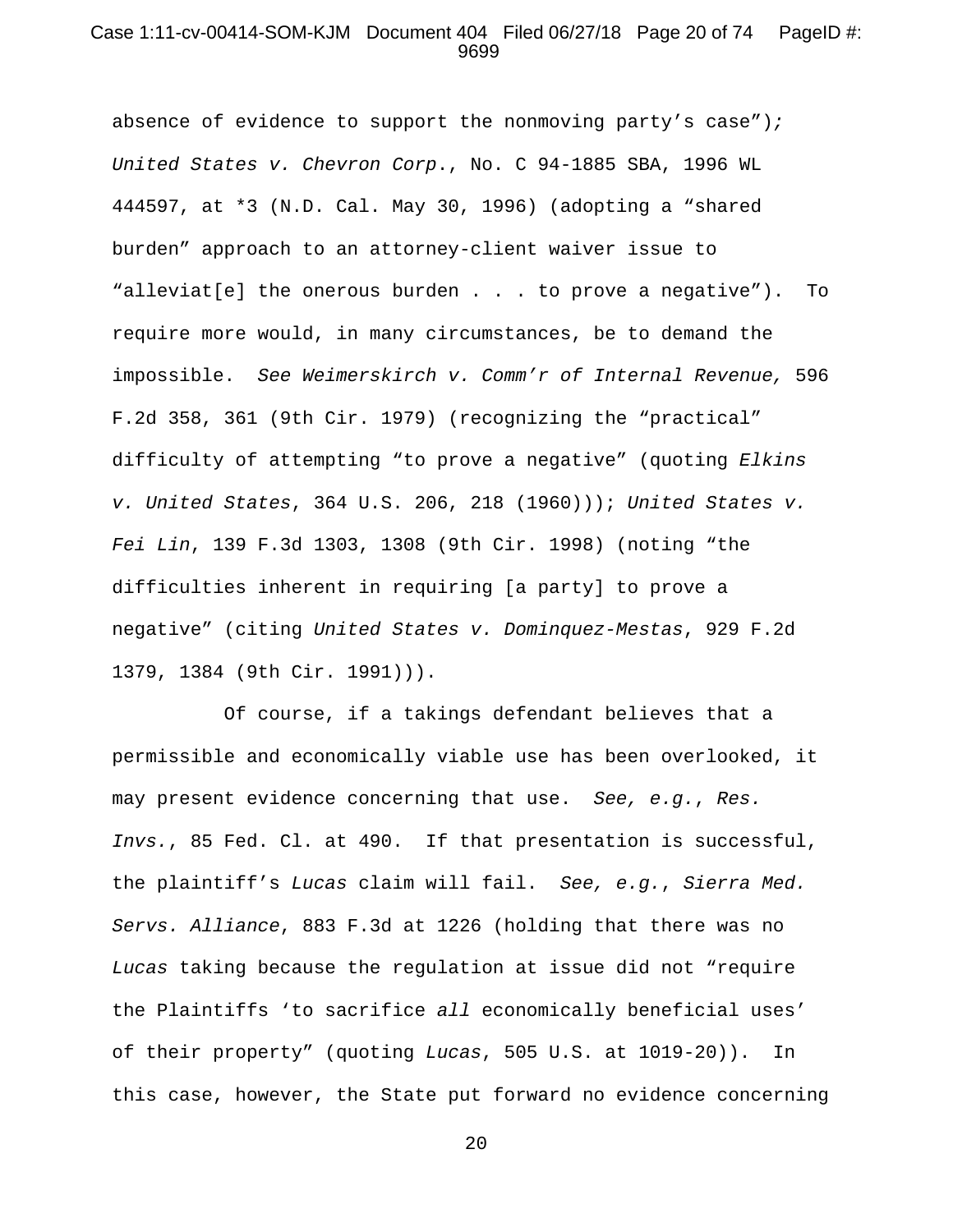### Case 1:11-cv-00414-SOM-KJM Document 404 Filed 06/27/18 Page 21 of 74 PageID #: 9700

the economic viability of any alternative use. It merely observed that "Hawaii law allows owners of agricultural land to obtain permits for unusual uses" and that Bridge Aina Le'a "failed to consider" them. *See* ECF No. 385-1, PageID # 9298 (emphasis omitted) (citing Haw. Rev. Stat. § 205-6). The State presented no evidence, whether by expert or lay testimony, that *any* of these hypothetical uses was "economically viable." *See* ECF No. 401, PageID # 9606; *see also Res. Invs.,* 85 Fed. Cl. at 490 (faulting the defendant's failure "to establish that its proposed alternatives were economically viable for plaintiffs, *i.e.*, that these uses would be profitable rather than result in a net loss").

The State's reference to special permits does not, as the State would have it, "destroy[] plaintiff's *Lucas* claim." *See* ECF No. 385-1, PageID # 9298. Bridge Aina Le'a's presentation of evidence concerning the economic nonviability of all statutorily permitted uses, in combination with the State's failure to present *any* evidence concerning the economic viability of potential "unusual" uses, adequately supports the jury's finding of a *Lucas* taking. *Cf. Res. Invs.,* 85 Fed. Cl. at 489 (rejecting the defendant's proffer of "nominal uses" and "uses in name" only, which "turn out to be mere attorney argument without support in the record," and noting that "this court is bound to 'discount proposed [economically viable] uses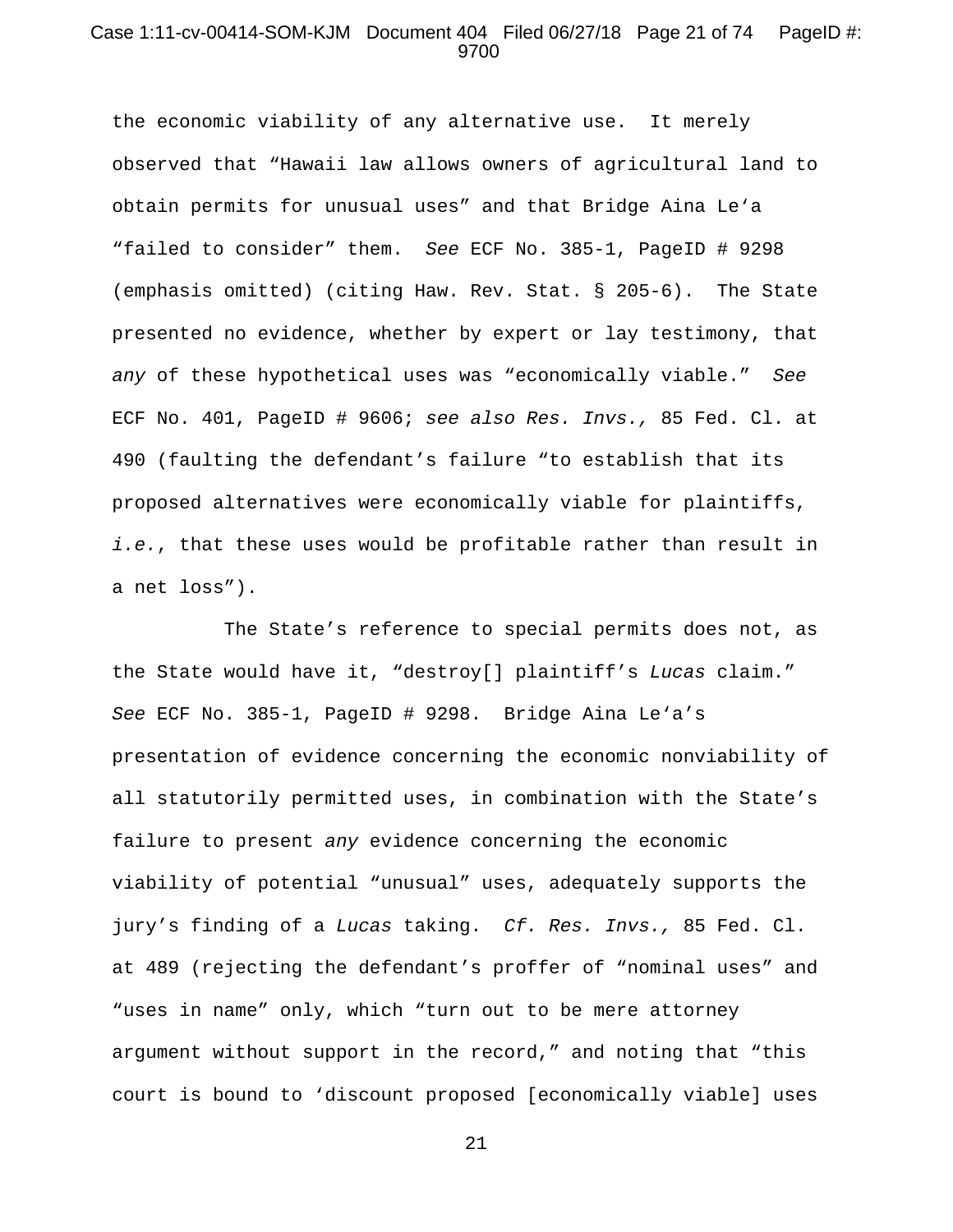### Case 1:11-cv-00414-SOM-KJM Document 404 Filed 06/27/18 Page 22 of 74 PageID #: 9701

that do not meet a showing of reasonable probability that the land is both physically adaptable for such use *and* that there is a demand for such use in the reasonably near future'" (alteration in original) (quoting *Loveladies Harbor, Inc. v. United States*, 21 Cl. Ct. 153, 158 (1990))).

# **b.** *Lucas* **Claims Are Not Negated by the Existence Of Permissible Uses that Could Generate Revenue Only at a Net Loss.**

According to the State, *Lucas* claims fail if there are any "permissible uses" that can "generate revenue and be productive," regardless of whether the uses are also "profitable." ECF No. 385-1, PageID # 9297, 9299. The State's proposal makes a nullity of the *Lucas* test.

According to the State, Bridge Aina Le'a's *Lucas* claim should fail in the wake of Bruce Plash's uncontradicted testimony that some permissible uses in the agricultural district, like wind farming, could "generate[] revenue" while losing money. *Id.* at PageID #s 9297-99. But uses resulting in losses are not automatically "economically *beneficial* uses." *See Sierra Med. Servs. Alliance*, 883 F.3d at 1226 (emphasis added) (quoting *Lucas*, 505 U.S. at 1019-20)); *see also, e.g., Murr*, 137 S. Ct. at 1943 (describing *Lucas* takings as regulations that deprive "the owner of all economically *beneficial* use" (emphasis added)); *Tahoe-Sierra Pres. Council,*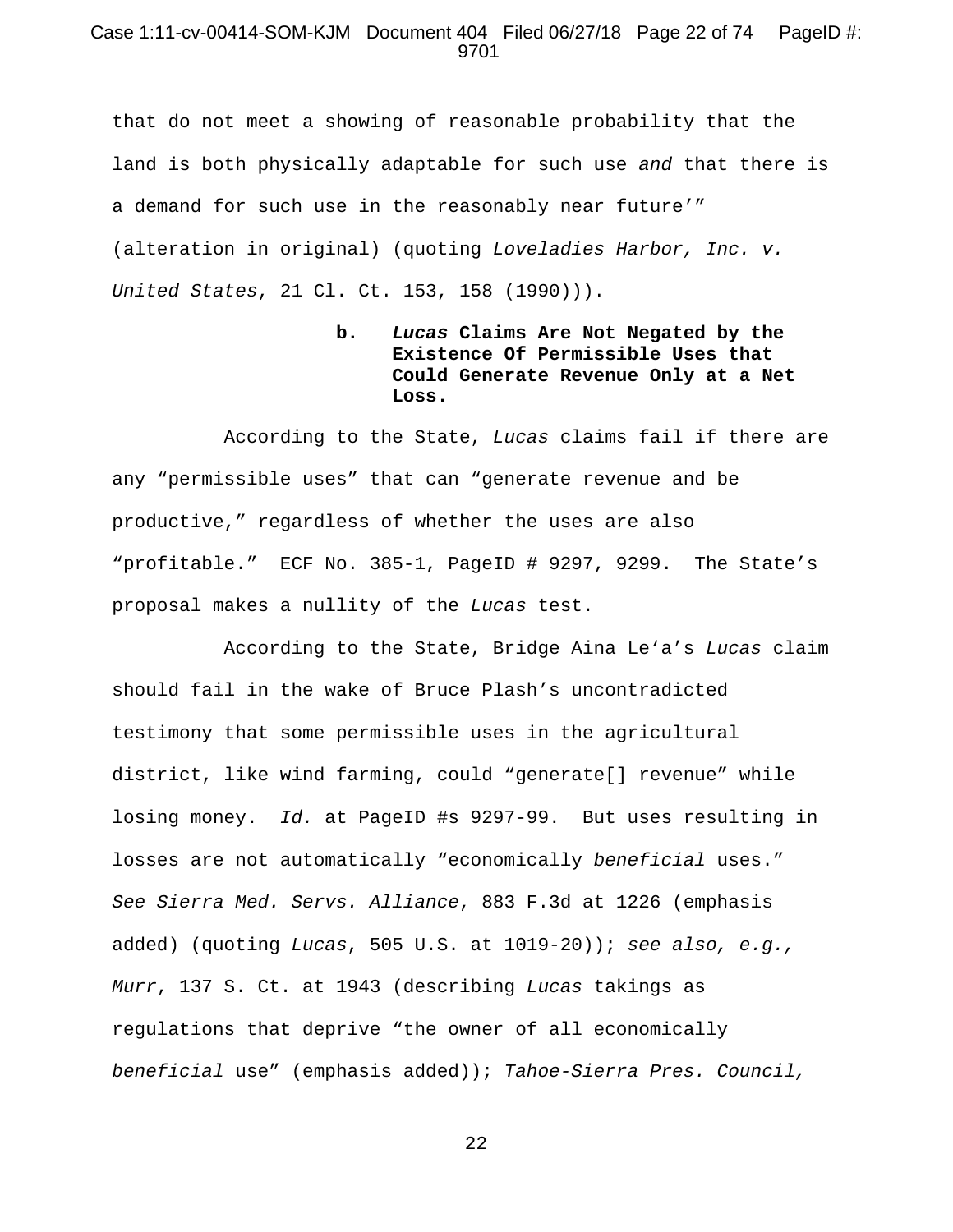### Case 1:11-cv-00414-SOM-KJM Document 404 Filed 06/27/18 Page 23 of 74 PageID #: 9702

*Inc. v. Tahoe Reg'l Planning Agency,* 535 U.S. 302, 330 (2002) (similar); *Palazzolo*, 533 U.S. at 617 (similar); *Res. Invs.,* 85 Fed. Cl. at 490 (faulting the defendant for failing "to establish that its proposed alternative[ uses] . . . would be profitable rather than result in a net loss").

It is hard to imagine any zoning ordinance that would run afoul of the State's test. Consider an ordinance that banned the "construction of occupiable improvements" on land, *see Lucas*, 505 U.S. at 1008-09, and also prohibited living on the land. Even in this highly restricted situation, there might be some "permissible" uses that could "generate revenue." *See*  ECF No. 385-1, PageID # 9297. The landowner, for example, might purchase rare Picasso paintings to lay on the land and sell viewing rights for one dollar. This "Picasso use" would generate ticket revenue, probably at an enormous net loss. Under the State's view of *Lucas*, the landowner would have no *Lucas* claim. This reading of *Lucas* would make a nullity of the very concept of a *Lucas* taking. Even if *Lucas* claims are rarely viable, they cannot be impossible to establish.

"[T]he term 'economically viable use' has yet to be defined with much precision." *Del Monte Dunes at Monterey, Ltd. V. City of Monterey*, 95 F.3d 1422, 1432 (9th Cir. 1996) (quoting *Outdoor Sys., Inc. v. City of Mesa*, 997 F.2d 604, 616 (1993)), *aff'd*, 526 U.S. 687 (1999). The Ninth Circuit, however, has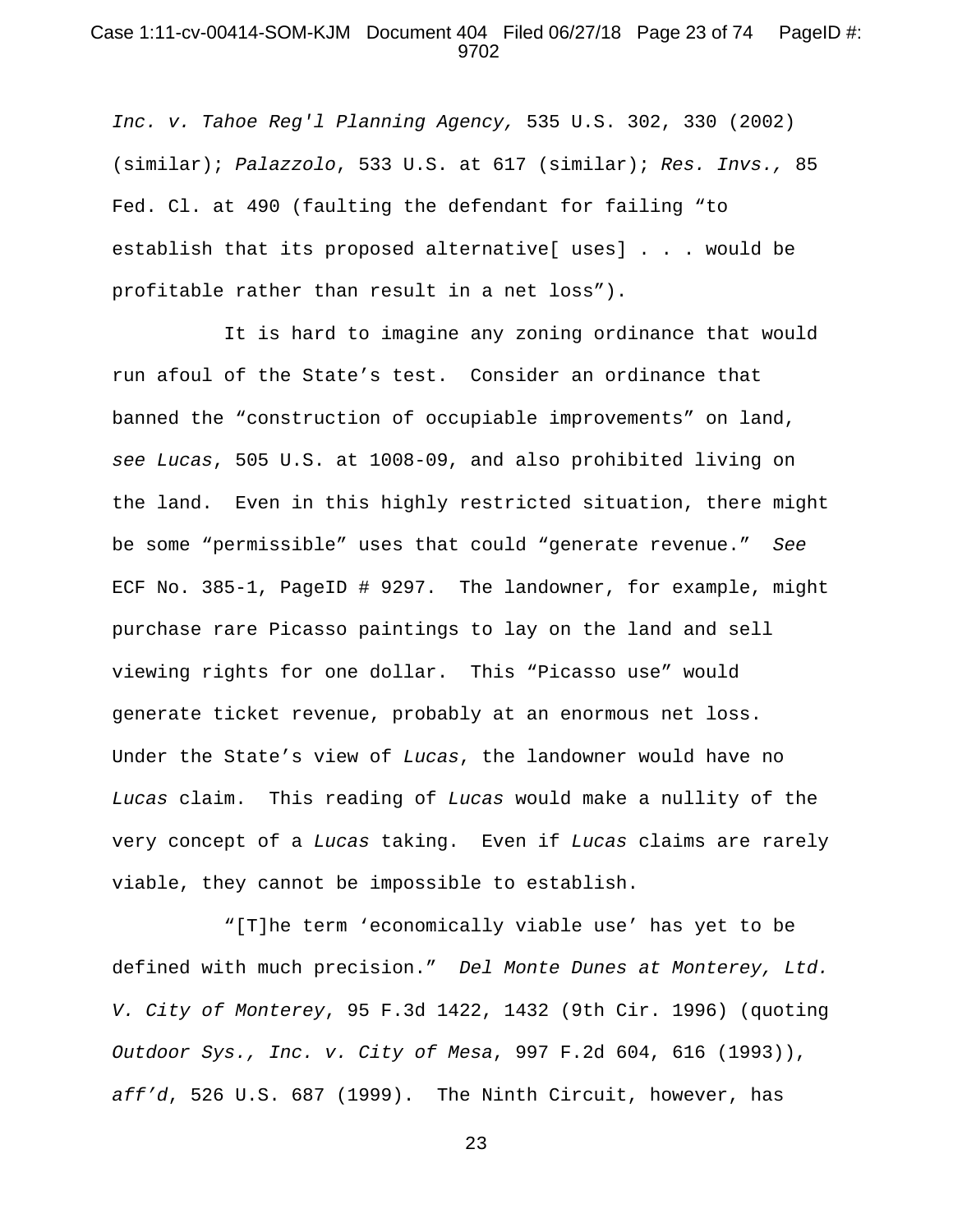### Case 1:11-cv-00414-SOM-KJM Document 404 Filed 06/27/18 Page 24 of 74 PageID #: 9703

consistently understood the term to imply positive market value. For example, the Ninth Circuit has adopted a test applied by the Second Circuit that asks "whether the property use allowed by the regulation is sufficiently desirable *to permit property owners to sell the property to someone for that use*." *Id.* at 1433 (emphasis added) (quoting *Park Ave. Tower Assocs. v. City of New York*, 746 F.2d 135, 139 (2d Cir. 1984)). Put another way, the key question is whether a "competitive market exists" for the present uses. *Id.* at 1433; *see also Park Ave. Tower Assocs.*, 746 F.2d at 1**3**9. The Ninth Circuit's focus on positive market value strongly implies that it does not understand "economically beneficial use" to include a use resulting in an economic loss. Nothing the Supreme Court has said disrupts this basic understanding. *See City of Monterey v. Del Monte Dunes, Ltd.*, 535 U.S. 687 (1999).

In advancing its view of *Lucas* law, the State cites *Palazzolo v. Rhode Island*, 505 U.S. 606 (2001). In *Palazzolo*, the Supreme Court allowed dismissal of a *Lucas* takings claim involving Rhode Island's wetlands regulations on the ground that the regulations did not deprive Palazzolo of "all economically beneficial use" of his property. *Id.* at 630. The Court noted that Palazzolo retained the ability "to build a substantial residence on [his] 18-acre parcel," and accepted the lower court's finding that this "development value" was worth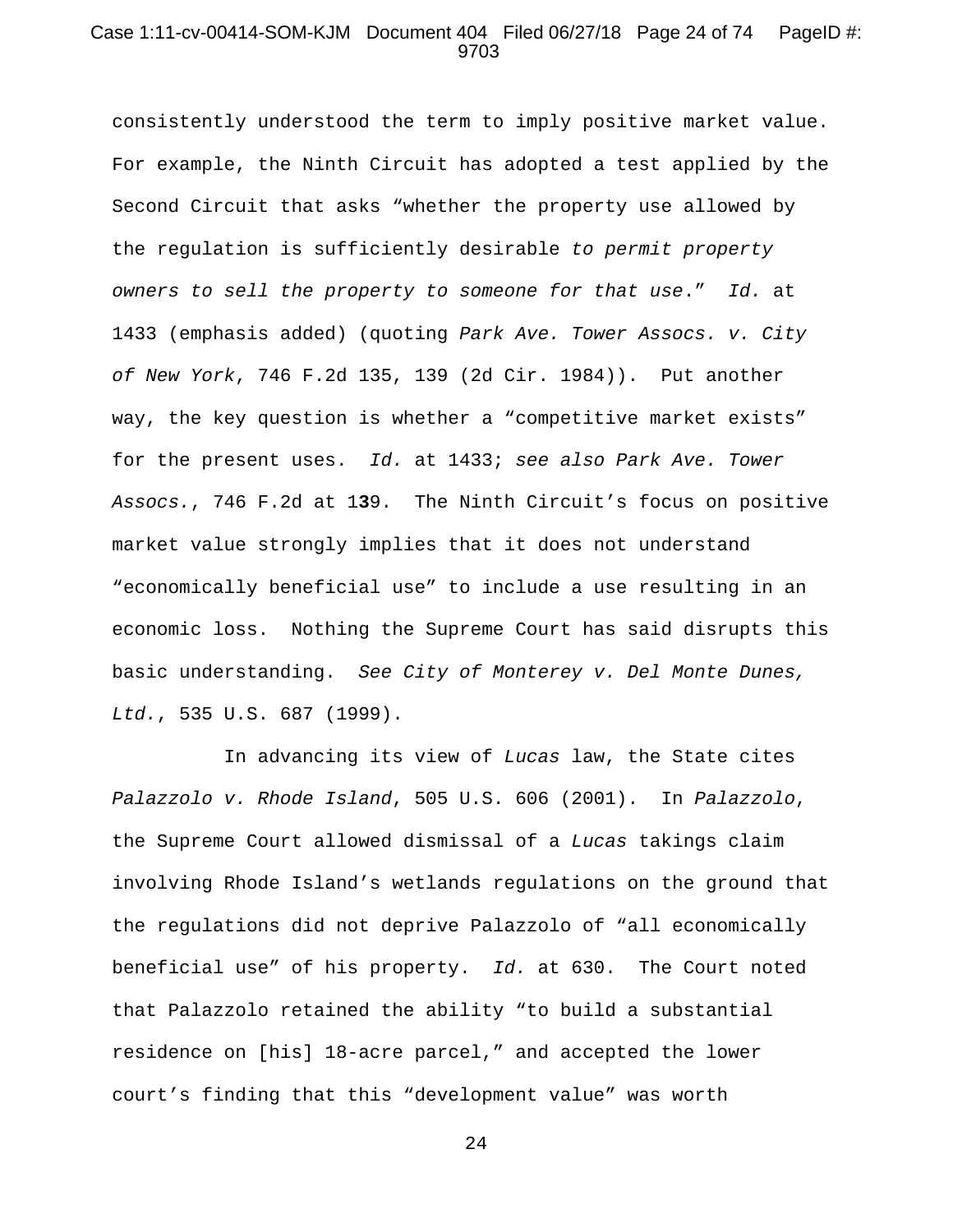#### Case 1:11-cv-00414-SOM-KJM Document 404 Filed 06/27/18 Page 25 of 74 PageID #: 9704

"\$200,000." *Id.* at 630-31. The State attempts to recast *Palazzolo* as nullifying a *Lucas* claim on the sole ground that "houses could have been built on property." *See* ECF No. 385-1, PageID # 9298 (citing *Palazzolo*, 533 U.S. at 631). The State overlooks the positive economic value of the use--some \$200,000 --that the Supreme Court expressly observed was more than "a token interest." *See Palazzolo*, 533 U.S. at 631.

*Palazzolo* in no way suggests that the ability to build a home, at whatever cost, will invariably defeat a *Lucas* claim. The State points out that Bridge Aina Le'a may have been able to construct a number of residences on the 1,060-acre property despite the agricultural classification. *See* ECF No. 385-1, PageID # 9298. *But see* ECF No. 401, PageID #s 9610-11 (arguing otherwise). Even if that is so, other evidence (as the State concedes) indicated that the construction of such residences "would not be profitable." *See* ECF No. 385-1, PageID # 9298 (discussing the testimony of Bruce Plasch). Putting in power, water, and sewer lines would have been costly, and cutting through solid lava rock to lay a foundation would not have been easy. The jury could have reasonably believed that the cost of constructing houses would have been prohibitive. The State is not entitled to judgment as a matter of law on this issue.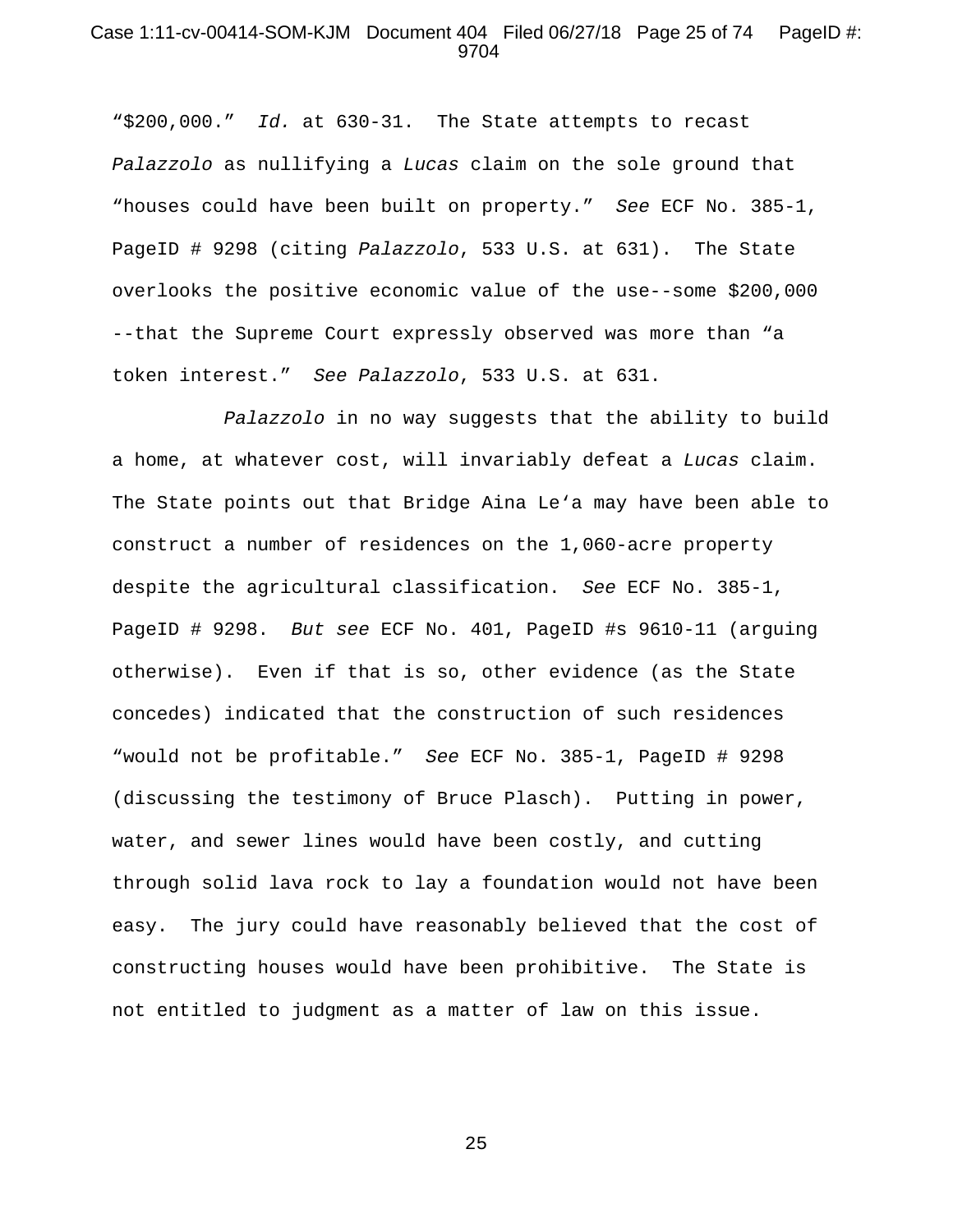### **c.** *Lucas* **Does Not Require that Property Be Left Entirely Without Value.**

The State also claims that Bridge Aina Le'a's *Lucas* claim fails because the evidence demonstrated "that the property retained millions of dollars of worth in the agricultural district." ECF No. 385-1, PageID # 9300. The State's argument rests on another mischaracterization of takings law: a false belief that *Lucas* takings *demand* "a 'complete elimination of [economic] value.'" *See id.* (quoting *Tahoe-Sierra*, 535 U.S. at 330).

Economic worthlessness is undoubtedly sufficient to establish a *Lucas* taking. *See Lucas*, 505 U.S. at 1007, 1016 n.7. As the Supreme Court explained in *Tahoe-Sierra Preservation Council, Inc. v. Tahoe Regional Planning Agency*, 535 U.S. 302 (2002), "compensation is required when a regulation deprives an owner of '*all* economically beneficial uses' of his land." 535 U.S. at 330. "Under that rule, a statute that 'wholly eliminate[s] the value' of [a] fee simple title clearly qualifie[s] as a taking." *Id.* (quoting *Lucas*, 535 U.S. at 330).

But demonstrating economic worthlessness is not necessary to stake out a *Lucas* claim. *See* ECF No. 401, PageID # 9606. The Ninth Circuit has explained that "[f]ocusing the economically viable use inquiry solely on market value or on the fact that a landowner sold his property for more than he paid"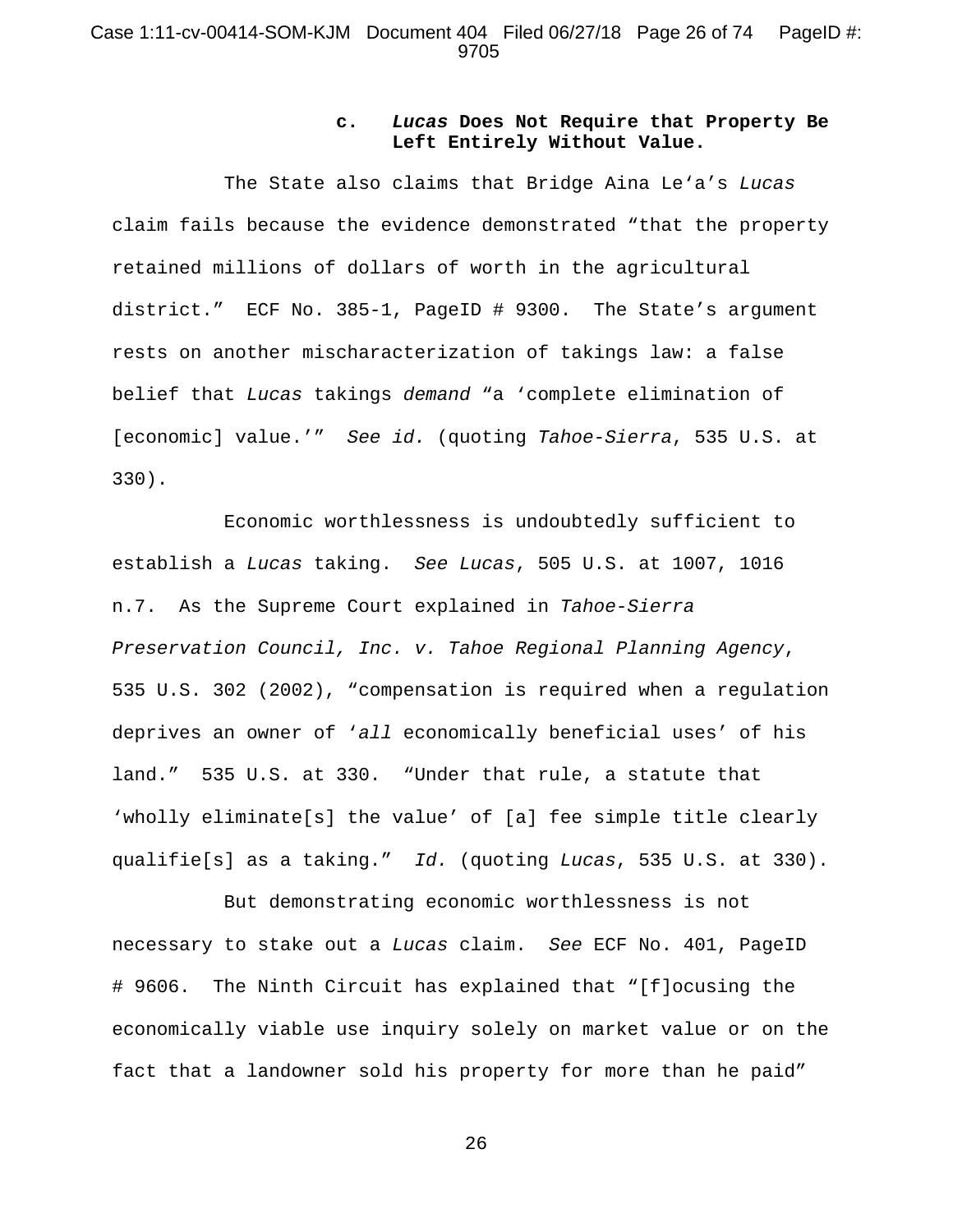#### Case 1:11-cv-00414-SOM-KJM Document 404 Filed 06/27/18 Page 27 of 74 PageID #: 9706

is "inappropriate." *Del Monte Dunes at Monterey*, 95 F.3d at 1432-33. "Although the value of the subject property is relevant to the economically viable use inquiry, our focus is primarily on use, not value." *Id.*; *see also, e.g.*, *Tahoe-Sierra Pres. Council, Inc. v. Tahoe Reg'l Planning Agency*, 216 F.3d 764, 780 (9th Cir. 2000) (explaining that positive economic value "provides strong evidence of the availability of 'economically beneficial or productive uses'"), *aff'd*, 535 U.S. 302 (2002).<sup>[1](#page-26-0)</sup> "Indeed, several courts have found a taking even where the 'taken' property retained significant value." *Del Monte Dunes at Monterey*, 95 F.3d at 1433 (citations omitted).

Economic value can be positive despite the absence of an economically beneficial use if there is no possibility for development absent a change in the law. That is why the Ninth Circuit maintains that the ability to sell property is an economically beneficial use only when "*the property use allowed by the regulation* is sufficiently desirable to permit property owners to sell the property to someone for *that* use"; if "no competitive market exists for the property *without the possibility of [a legal change permitting] development*, a taking

l

<span id="page-26-0"></span><sup>1</sup> A portion of the Ninth Circuit's *Tahoe-Sierra*  decision was later overruled on other grounds by the en banc decision in *Gonzalez v. Arizona*, 677 F.3d 383 (9th Cir. 2012). That portion does not affect the analysis relied on here. *See id.* at 390 n.4 (overruling *Tahoe-Sierra*, 216 F.3d at 786-88, to the extent it suggested a position contrary to *Gonzalez* with respect to the doctrine of law of the case).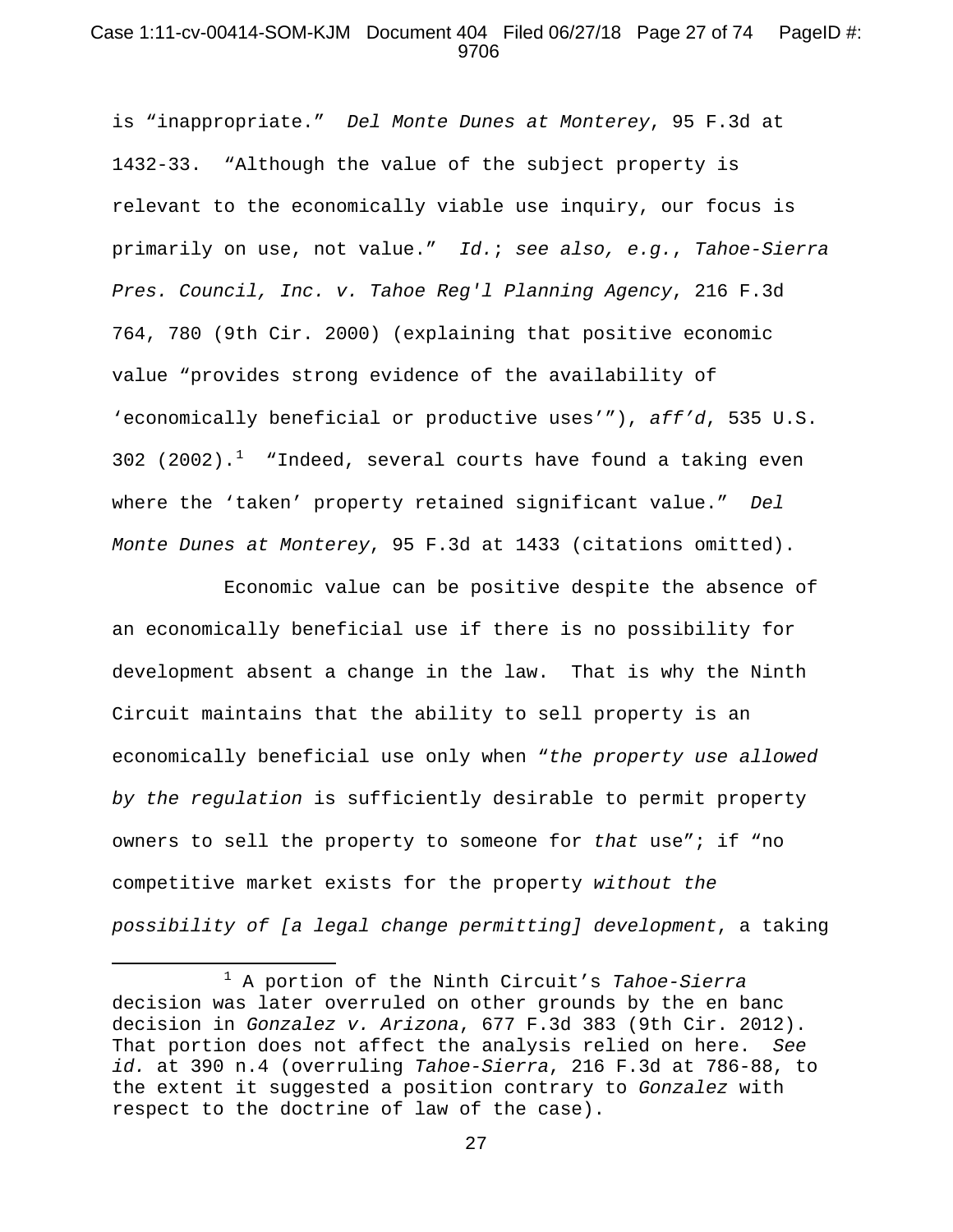### Case 1:11-cv-00414-SOM-KJM Document 404 Filed 06/27/18 Page 28 of 74 PageID #: 9707

may have occurred." *Del Monte Dunes at Monterey*, 95 F.3d at 1433 (emphases added) (quoting *Park Ave. Tower Assocs.*, 746 F.2d at 139). In this case, the jury could have reasonably concluded that any residual market value was not the result of some extant, permissible, and economically beneficial use, but derived instead from the chance that the land would be reclassified as urban. Thus, despite the land's positive market value in the agricultural district, the jury's finding of a *Lucas* taking is still supported by adequate evidence.

The Ninth Circuit's decision in *Horne v. U.S. Department of Agriculture*, 750 F.3d 1128 (9th Cir. 2014), *rev'd on other grounds*, *Horne v. Department of Agriculture*, 135 S. Ct. 2419 (2015), is not to the contrary. *Horne* dealt with a complex regulatory scheme that required raisin producers to divert a portion of their yields to a raisin reserve maintained by the Department of Agriculture. *See id.* at 1132. Whenever the agency sold these reserves, usually in noncompetitive markets, the producers received a pro rata share of the sales less administrative costs. *See id.* Sometimes that pro rata share was "significant; in other years it [was] zero." *Id.* In a portion of the *Horne* decision that was not reviewed by the Supreme Court, the Ninth Circuit concluded that the raisin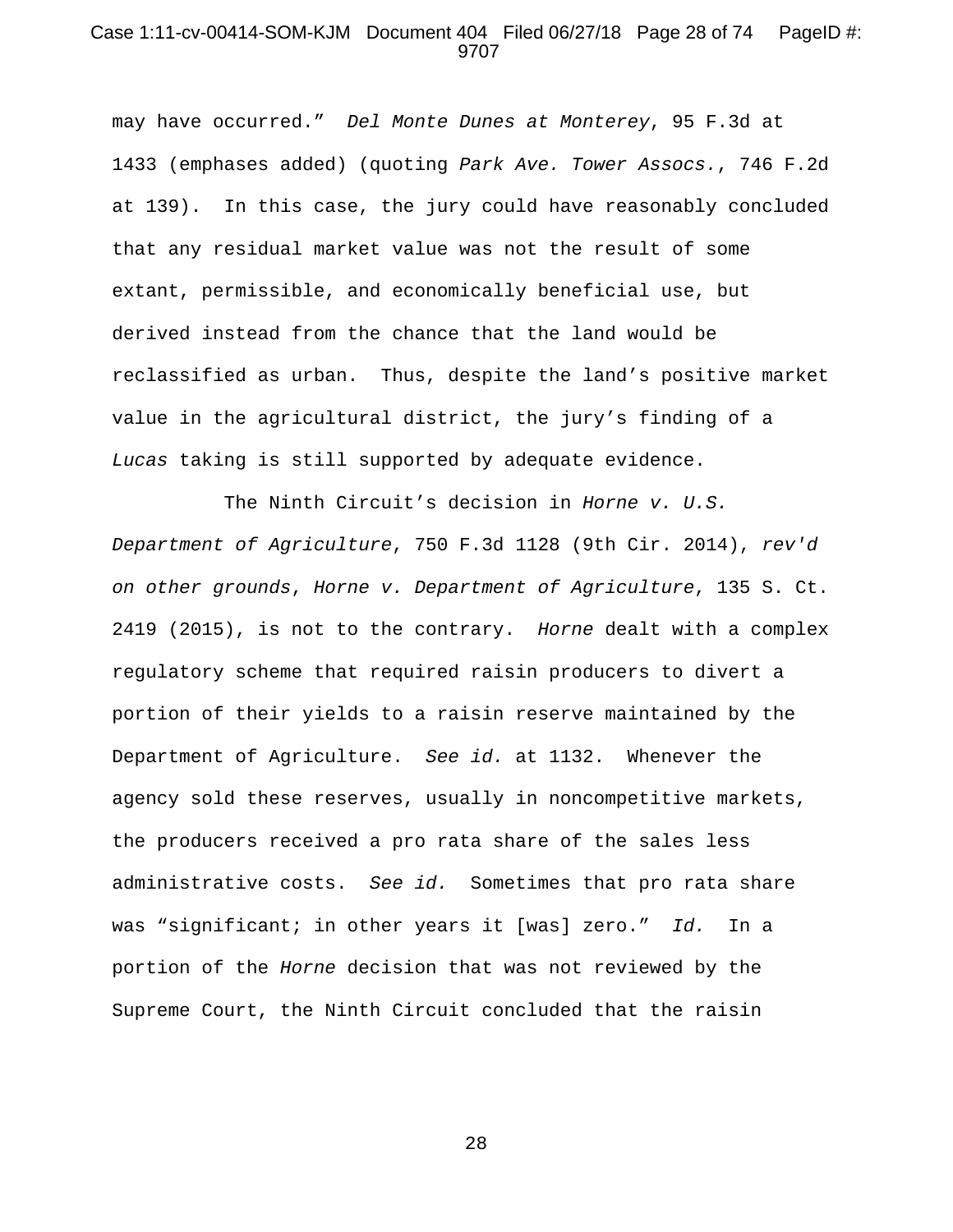### Case 1:11-cv-00414-SOM-KJM Document 404 Filed 06/27/18 Page 29 of 74 PageID #: 9708

regulations did not effectuate a *Lucas* taking.<sup>[2](#page-28-0)</sup> The Ninth Circuit stated in a footnote that "[i]f the property [affected by a regulation] retains any residual value after the regulation's application, *Penn Central* applies." *Id.* at 2419 n.17. This statement came after the Ninth Circuit had already determined that the regulations did not cause the Hornes to "lose all economically valuable *use* of their [] property." *Id.* at 1140 (emphasis added). Consequently, *Horne* is not a case in which the Ninth Circuit relied solely on residual value to deny a *Lucas* taking claim--and the reasoning in *Del Monte Dunes* was binding on the *Horne* panel in any event.

### **d. Retrospectively Temporary Regulations Can Effectuate** *Lucas* **Takings.**

According to the State, Bridge Aina Le'a's *Lucas* claim also fails because the Hawaii Supreme Court nullified the Land Use Commission's reversion order. *See* ECF No. 385-1, PageID # 9303. This argument is based on the State's broad reading of the Supreme Court's decision in *Tahoe-Sierra*, which the State characterizes as holding that that any "temporary" government

l

<span id="page-28-0"></span><sup>2</sup> The Supreme Court reversed the Ninth Circuit's determination that there was no taking on the ground that the Ninth Circuit had wrongly rejected the plaintiff's *Loretto* theory. *See Horne*, 135 S. Ct. at 2427-28. The Supreme Court did not consider the separate *Lucas* taking theory, which the Hornes had not relied on when petitioning for certiorari. *See id.*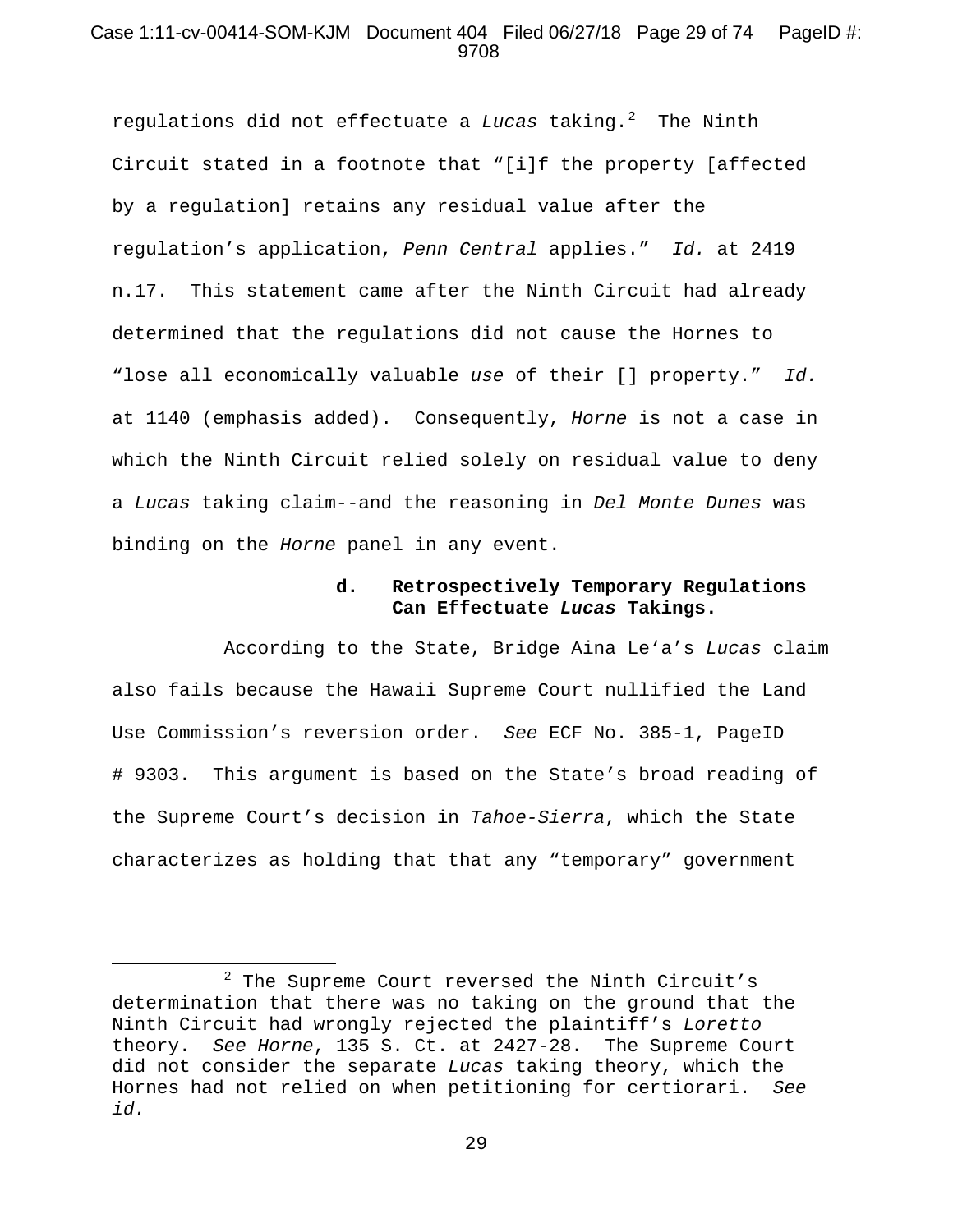### Case 1:11-cv-00414-SOM-KJM Document 404 Filed 06/27/18 Page 30 of 74 PageID #: 9709

regulation cannot be challenged under *Lucas*. *See id.* (citing 535 U.S. at 302).

The State is ignoring an important distinction between facially temporary regulations and retrospectively temporary regulations. In *Tahoe-Sierra*, the Supreme Court held that regulations with built-in expiration dates generally cannot effectuate *Lucas* takings (also known as categorical or *per se*  takings). *See* 535 U.S. at 320 (holding that a "temporary moratorium" on development, set to expire on the adoption of a land use plan, could not qualify for *Lucas* treatment). The Ninth Circuit has yet to decide whether, in a post-*Tahoe-Sierra*  world, a *temporally unbounded* regulation that is amended, repealed, or annulled in court can effectuate a *Lucas* taking. But the Ninth Circuit's decision in *Tahoe-Sierra* (which was affirmed by the Supreme Court), as well as the Supreme Court's decisions in *First English*, *Lucas*, and *Tahoe-Sierra*, indicate that such "retrospectively temporary regulations" can still result in categorical takings.

The Supreme Court confronted a retrospectively temporary land-use regulation in *First English Evangelical Lutheran Church v. Los Angeles*, 482 U.S. 304 (1987). The unusual posture of the case required the Court to assume that the regulation "took" plaintiff's property by denying him "all use" of it. *Id.* at 311-12. The Court also assumed that the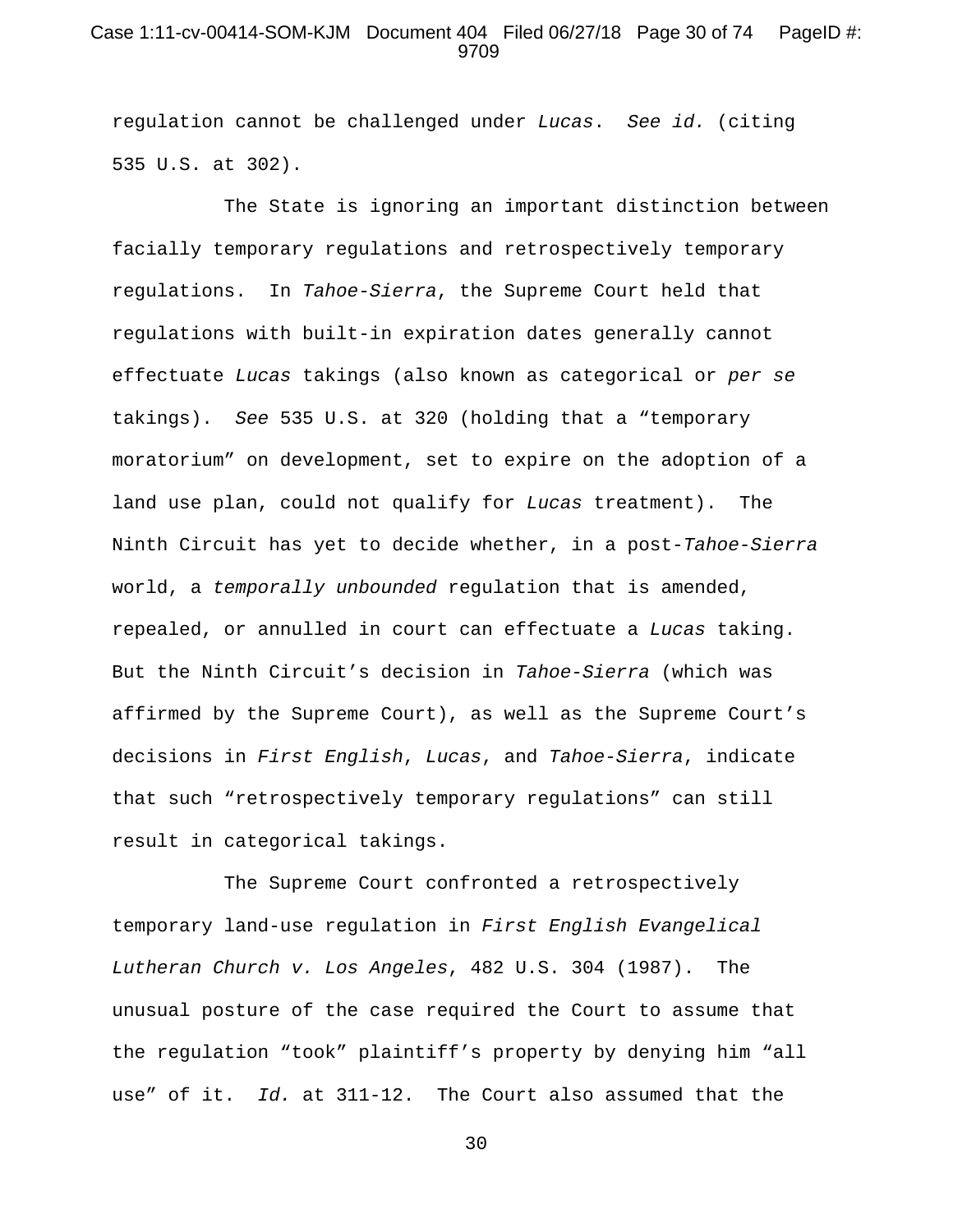### Case 1:11-cv-00414-SOM-KJM Document 404 Filed 06/27/18 Page 31 of 74 PageID #: 9710

provision remained in effect until it was "ultimately invalidated by the courts." *Id.* at 310. Given these assumptions, *First English* held that the eventual "abandonment by the government [of the regulation, following its judicial invalidation, still] require[d] payment of compensation for the period of time during which [the] regulation[] den[ied] [the] landowner all use of his land." *Id.* at 318.

The analysis in *First English* was necessarily restricted to the issue of just compensation. But the Court still suggested that a retrospectively temporary regulation denying "all use" of property would effectuate a categorical taking. Analogizing the land-use regulation at issue to cases such as *Kimball Laundry Co. v. United States*, 338 U.S. 1 (1949), in which "the government [] temporarily exercised its right to use private property," the Court declared that such "'[retrospectively] temporary' takings . . . are not different in kind from permanent takings."[3](#page-30-0) *First English*, 482 U.S. at 318*.*

Five years later, in *Lucas v. South Carolina Coastal Council*, 505 U.S. 1003 (1992), the Supreme Court once again

l

<span id="page-30-0"></span><sup>&</sup>lt;sup>3</sup> This court has inserted the bracketed word "retrospectively" in the quotation to match the parlance used in this Order. *First English* defined "'temporary' regulatory takings" as "regulatory takings which are ultimately invalidated by the courts." 482 U.S. at 310. It was not until *Tahoe-Sierra* that *retrospectively* temporary regulations were distinguished from *facially* temporary regulations.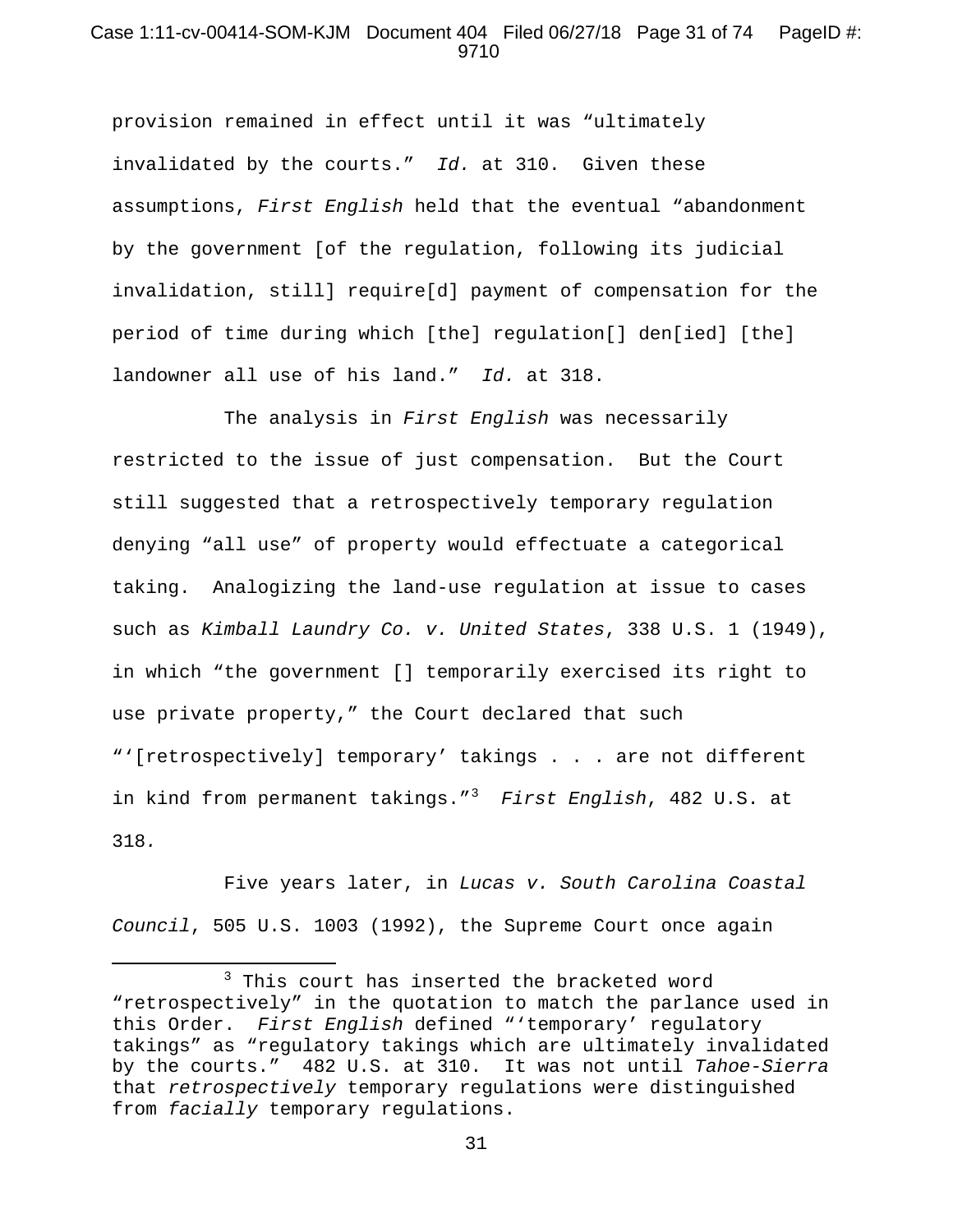## Case 1:11-cv-00414-SOM-KJM Document 404 Filed 06/27/18 Page 32 of 74 PageID #: 9711

confronted retrospectively temporary government action, this time expressly holding that such action effectuated a categorical taking. The challenged statute, at the time it was enacted, "flatly prohibited" the "construction of occupiable improvements" on a barrier island known as the Isle of Palms, where Lucas had property. *Id.* at 1008-09. The lower court determined that this statute rendered Lucas's parcel "valueless"; this finding went unchallenged in the Supreme Court. *Id.* at 1009. While the appeal was pending, the South Carolina legislature amended the statute to permit some future development on the Isle of Palms. The Supreme Court held that the statute still effectuated a categorical taking, explaining that such an amendment had no effect on whether there had been a temporary categorical taking during "the 1988-1990 period" when the original statute was in effect. *Id.* at 1010-14 (citing *First English*, 482 U.S. 304).[4](#page-31-0)

The litigation in *Tahoe-Sierra*, unlike *First English*  and *Lucas*, involved a facially temporary development moratorium on property near Lake Tahoe. The Ninth Circuit noted that there was "no evidence that owners or purchasers of property in the basin anticipated that the temporary moratorium would continue

 $\overline{\phantom{a}}$ 

<span id="page-31-0"></span><sup>4</sup> The Supreme Court's citation to *First English*  suggests that, had it been asked to consider the issue, it would have held that the retrospectively temporary regulation in that case effectuated a categorical taking.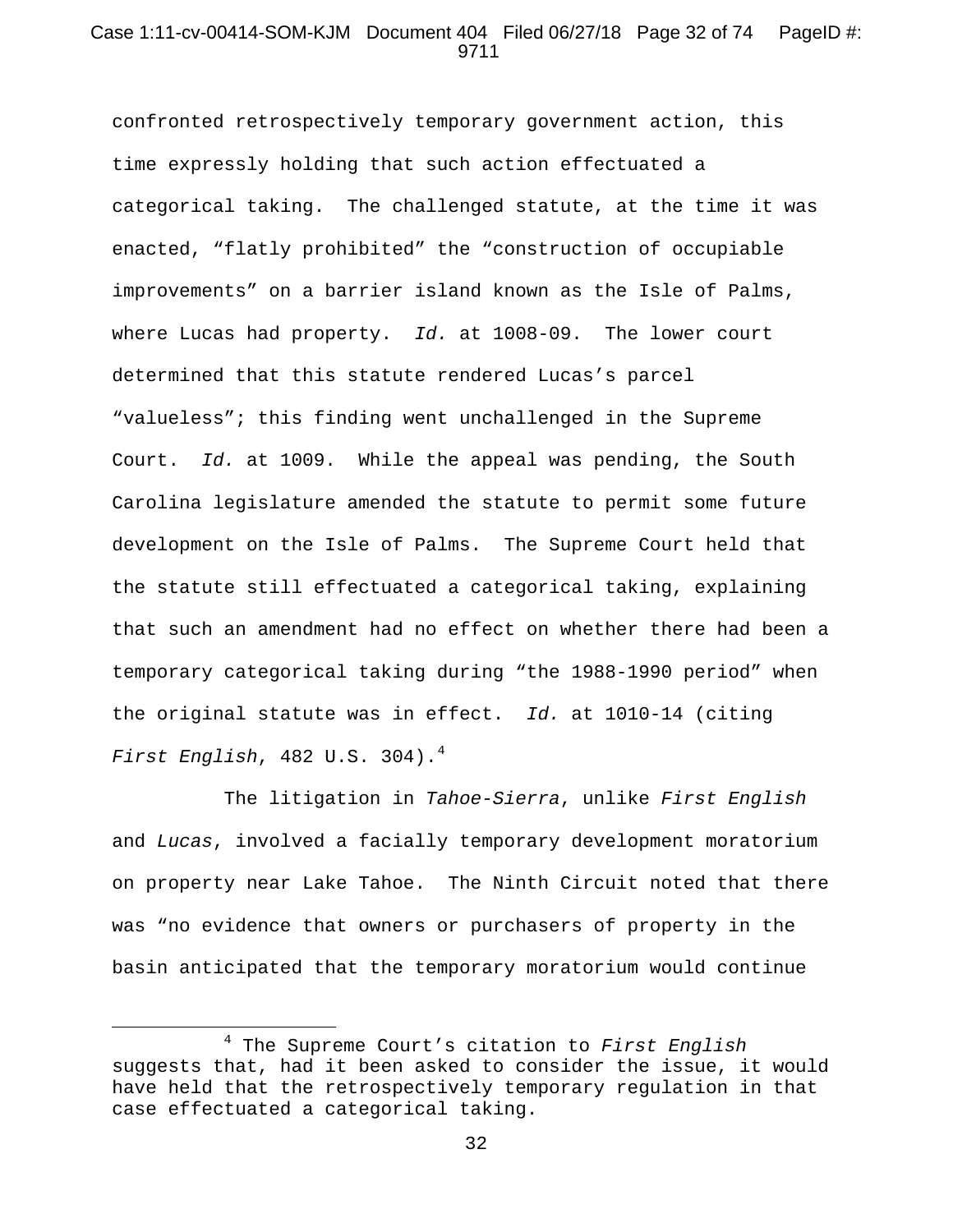#### Case 1:11-cv-00414-SOM-KJM Document 404 Filed 06/27/18 Page 33 of 74 PageID #: 9712

indefinitely." 216 F.3d at 782. The Ninth Circuit assumed *arguendo* that the temporary moratorium "prevented all development in the period during which it was in effect." *Id.* at 780 n.20. The court held that the moratorium nonetheless "did not effect a categorical taking" because it "did not deprive the plaintiffs of all of the [economic] value or use of their property." *Id.* at 782.

In reaching this conclusion, the Ninth Circuit emphasized the limited duration of the regulation, explaining that the "temporary moratorium did not deprive the plaintiffs of all 'use' of their property" and had no effect on *future* uses whatsoever. *Id.* Moreover, the temporary moratorium "did not render the plaintiff's property valueless" because the "anticipat[ion]" that the moratorium would end ensured that the property retained "substantial present value" based on the value of the future uses. *Id.* at 781.

The Ninth Circuit then drew a distinction between facially and retrospectively temporary regulations:

> This "economic reality is precisely what differentiates a permanent ban on development, *even if subsequently invalidated*, from a temporary one. . . . [W]hen a permanent development ban (like the one at issue in *Lucas*) is enacted, the value of the affected land plummets, on account of the fact that the ban bars all future development of the property."

*Id.* at 781 n.26 (emphasis added).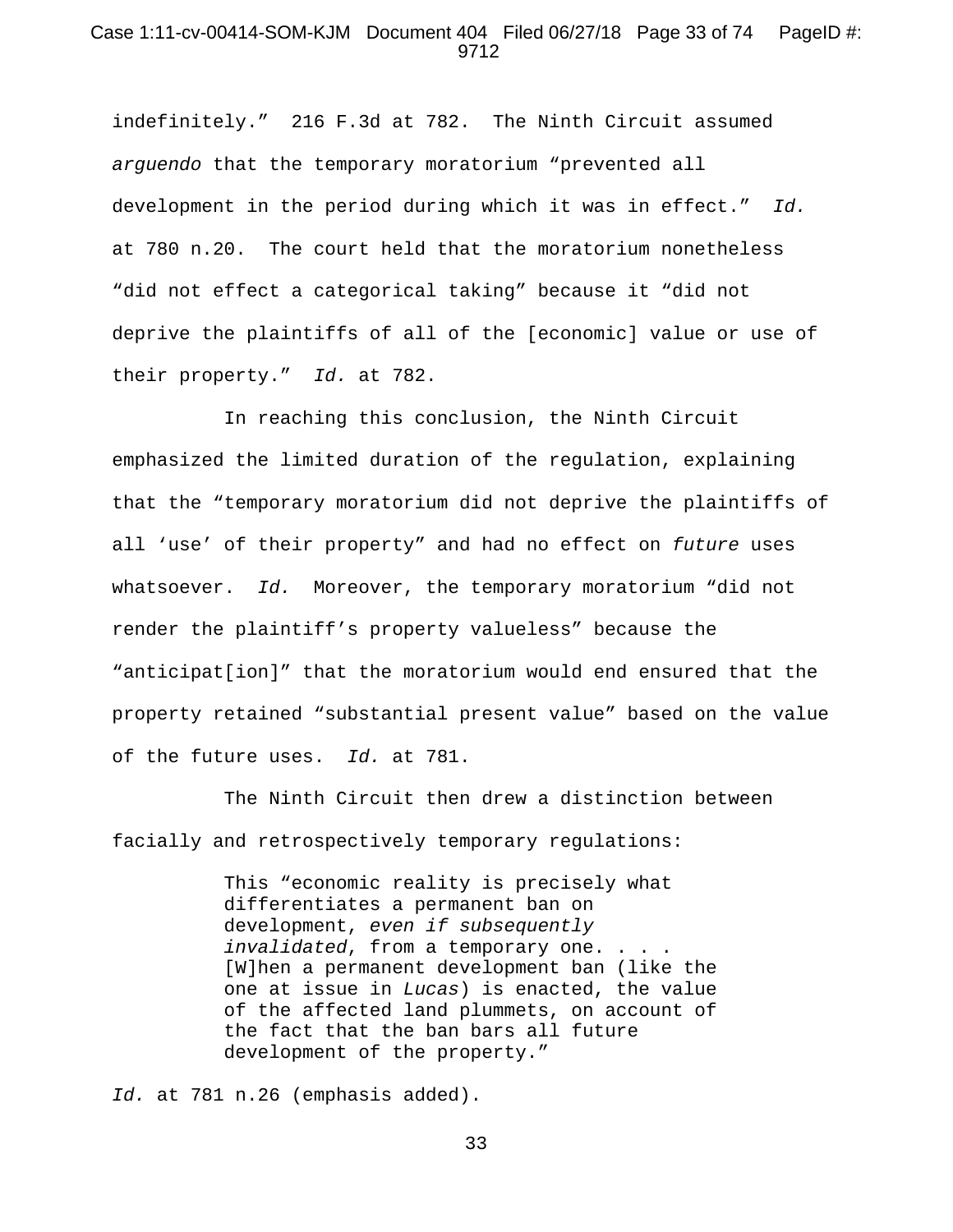### Case 1:11-cv-00414-SOM-KJM Document 404 Filed 06/27/18 Page 34 of 74 PageID #: 9713

On certiorari, the Supreme Court seemed to rely on the same distinction. The Court described *Lucas* as having held that a "permanent 'obliteration of the value' of a fee simple estate constitutes a categorical taking." *Tahoe-Sierra,* 535 U.S. at 331. It noted that *Lucas* could "not answer the question whether a regulation prohibiting any economic use of land *for a 32-month period* has the same legal effect." *Id.* at 331-32 (emphasis added).

The Court then articulated a professedly "narrow" holding that "a temporary regulation that, while in effect, denies a property owner all viable economic use of her property" does not always effectuate a *Lucas* taking. *Id.* at 307, 320. The Court again distinguished *Lucas*, noting that "[a]s the statute read at the time of trial, it effected a taking that 'was unconditional and permanent.'" *Id.* at 329-30 (citing L*ucas*, [5](#page-33-0)05 U.S. at 1012).<sup>5</sup> But "[l]ogically, a fee simple estate cannot be rendered valueless by a *temporary* prohibition on economic use, because the property will recover value as soon as the prohibition" lapses. *Id.* at 332 (emphasis added). To

 $\overline{\phantom{a}}$ 

<span id="page-33-0"></span><sup>&</sup>lt;sup>5</sup> The Court focused on how the statute read "at the time of trial." *Tahoe-Sierra,* 535 U.S. at 329. *But see Res. Invs.*, 85 Fed. Cl. at 484 (holding in the context of a challenge to a permit denial that was later invalidated that whether there was "a categorical taking of the parcel as a whole, a partial taking [under *Penn Central*], or no taking at all depends *only* on the effect of that particular denial on plaintiffs' property interests *at the time of the denial*" (second emphasis added)).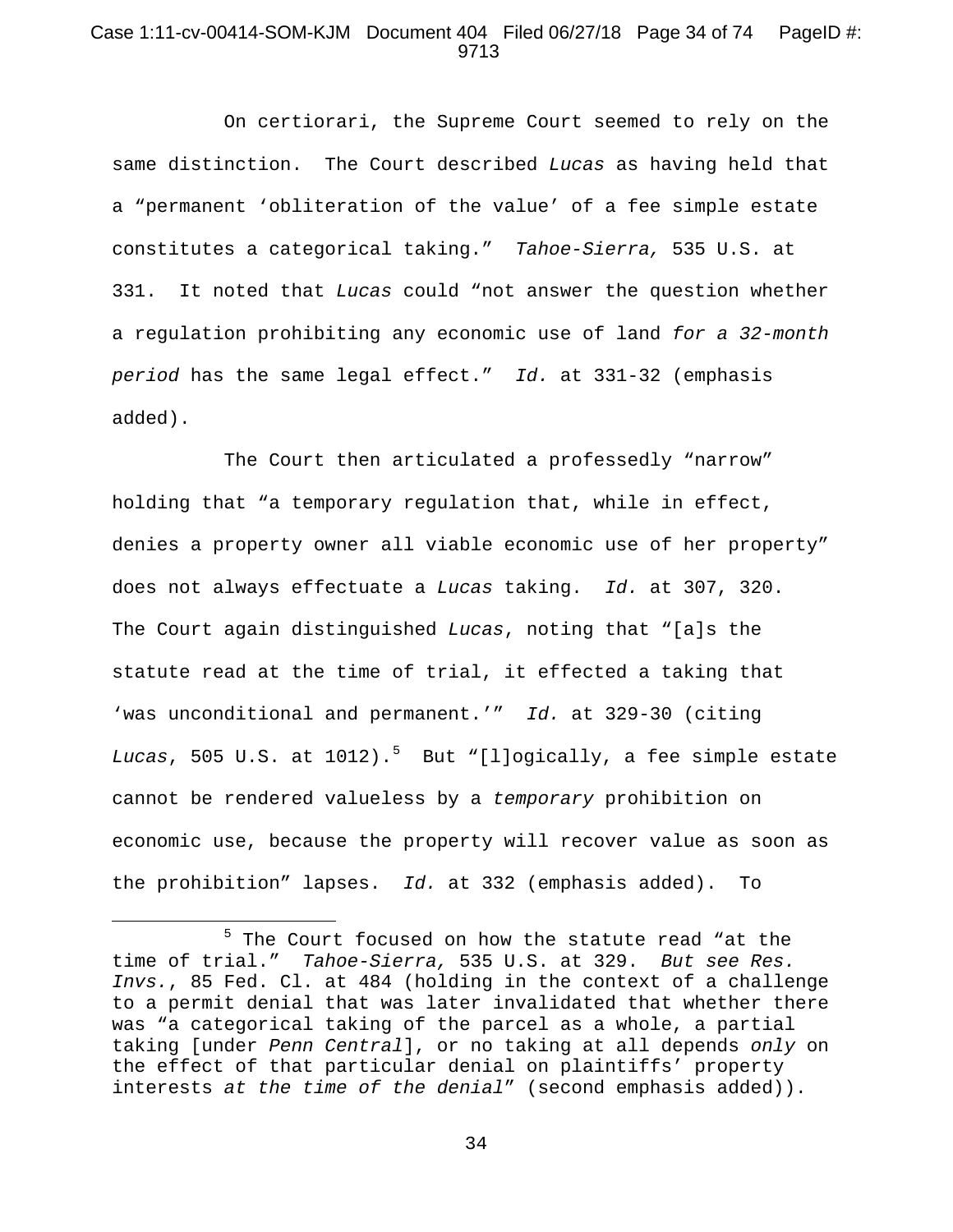### Case 1:11-cv-00414-SOM-KJM Document 404 Filed 06/27/18 Page 35 of 74 PageID #: 9714

permit recovery on a categorical theory would mean violating the parcel-as-a-whole-rule; i.e., the rule that a regulation should be analyzed based on its effect on the parcel "in its [temporal] entirety." *Id.* at 327.

The reasoning driving *Tahoe-Sierra* applies only to facially temporary regulations, not to regulations that are temporary only in retrospect. Setting aside regulations with outlandish time horizons, it is impossible for a facially temporary regulation to destroy all economically beneficial use of property, as future uses will retain some present value. *See id.* at 332; *Tahoe-Sierra*, 216 F.3d at 728. Thus, *Tahoe-Sierra*'s "narrow" holding makes sense. The situation changes, however, when a regulation is facially unbounded. Because such a regulation will affect the permissibility of present *and* future uses, it is possible that the landowner has retained *no* permissible economically beneficial uses, and a categorical takings claim may be viable. *See Tahoe-Sierra*, 216 F.3d at 781 n.26; *see also Res. Invs.,* 85 Fed. Cl. at 480-84.

The Supreme Court has recognized that a later amendment to a regulation or a judicial invalidation cannot erase any taking "for the period of time during which regulations deny a landowner all use of his land." *First English*, 482 U.S. at 318; *see also Lucas*, 505 U.S. at 1010-14; *cf. Tahoe-Sierra*, 535 U.S. at 328 ("[W]here the government's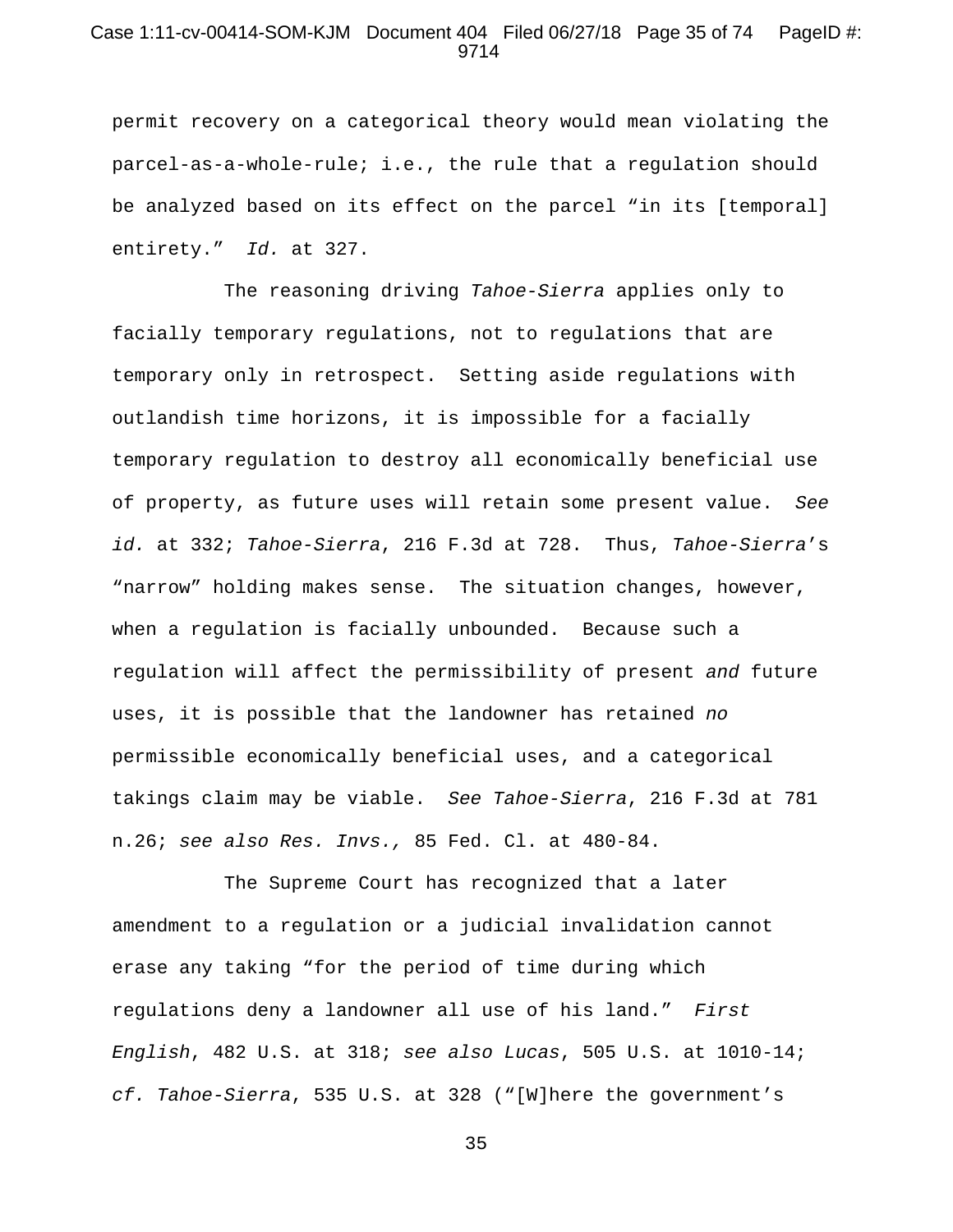## Case 1:11-cv-00414-SOM-KJM Document 404 Filed 06/27/18 Page 36 of 74 PageID #: 9715

activities have already worked a taking of all use of property, no subsequent action by the government can relieve it of the duty to provide compensation for the period during which the taking was effective." (quoting *First English*, 482 U.S. at 321)).

Similarly, only facially temporary regulations can trigger violations of the parcel-as-a-whole rule. As the Supreme Court explained in *Tahoe-Sierra*, a regulation with a 32 month duration can effectuate a categorical taking only if a court were to "effectively sever a 32-month segment from the remainder [of the fee], and then ask whether that segment has been taken in its entirety." 535 U.S. at 331. Such "conceptual severance," the Supreme Court observed, would violate the parcel-as-a-whole rule. *Id.* By contrast, an unbounded regulation "extinguish[es] present *and future* use interests." *Res. Invs.*, 85 Fed. Cl. at 481; *see also Tahoe-Sierra*, 216 F.3d at 781 n.26. Accordingly, one need not slice the parcel into temporal segments to conclude that a categorical taking took place while the regulation was in effect.

In sum, *Tahoe-Sierra* is properly understood as creating an exception to the rule outlined in *First English* and *Lucas.* The amendment, repeal, or nullification of government action cannot nullify the duty of the government to provide compensation "for the period of time during which regulations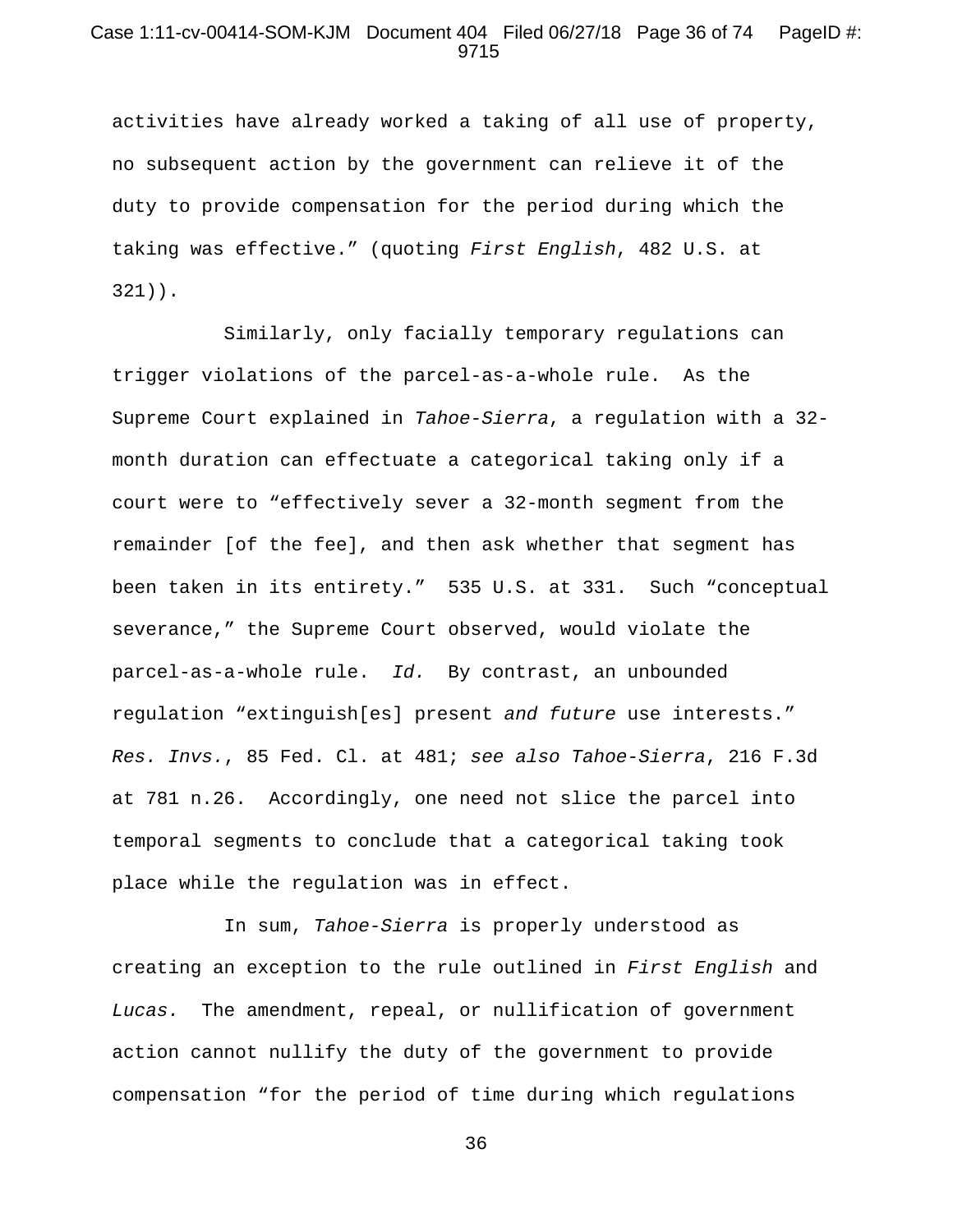#### Case 1:11-cv-00414-SOM-KJM Document 404 Filed 06/27/18 Page 37 of 74 PageID #: 9716

deny a landowner all use of his land." *See First English*, 482 U.S. at 318. But since facially temporary regulations cannot, by definition, destroy the economic viability of future uses, they cannot be *Lucas* takings.

The only other federal court to have articulated a definitive position on this issue reached a similar conclusion.<sup>[6](#page-36-0)</sup> In *Resource Investments, Inc. v. United States*, 85 Fed. Cl. 447 (2009), the plaintiffs argued that a permit denial constituted a categorical taking under *Lucas*, even though the denial had been overturned in court. *See id.* at 484. The defendants, like the State in this case, replied that "there is no such thing as a temporary categorical taking." *Id.* at 468. The court in *Resource Investments* sided with the plaintiffs. It drew a distinction between facially temporary regulations and retrospectively temporary regulations, holding that the latter can still undergird a *Lucas* claim:

> [In *Tahoe-Sierra*, the regulations at issue] were expressly temporary when enacted . . .

 $\overline{\phantom{a}}$ 

<span id="page-36-0"></span> $^6$  The Federal Circuit has addressed this issue in dicta, "refrain[ing] from ruling out the rare possibility that a temporary categorical taking could exist." *Sartori v. United*  States, 67 Fed. Cl. 263, 275 (2005); *see also Seiber v. United States*, 364 F.3d 1356, 1368 (Fed. Cir. 2004) ("[O]ur case law suggests that a temporary categorical taking may be possible. In *Boise Cascade*[,] we explained that the Supreme Court may have only 'rejected [the] application of the per se rule articulated in *Lucas* to temporary development moratoria.'" (third alteration in original) (internal citations omitted) (quoting *Boise Cascade v. United States*, 296 F.3d 1339, 1350 (Fed. Cir. 2002))).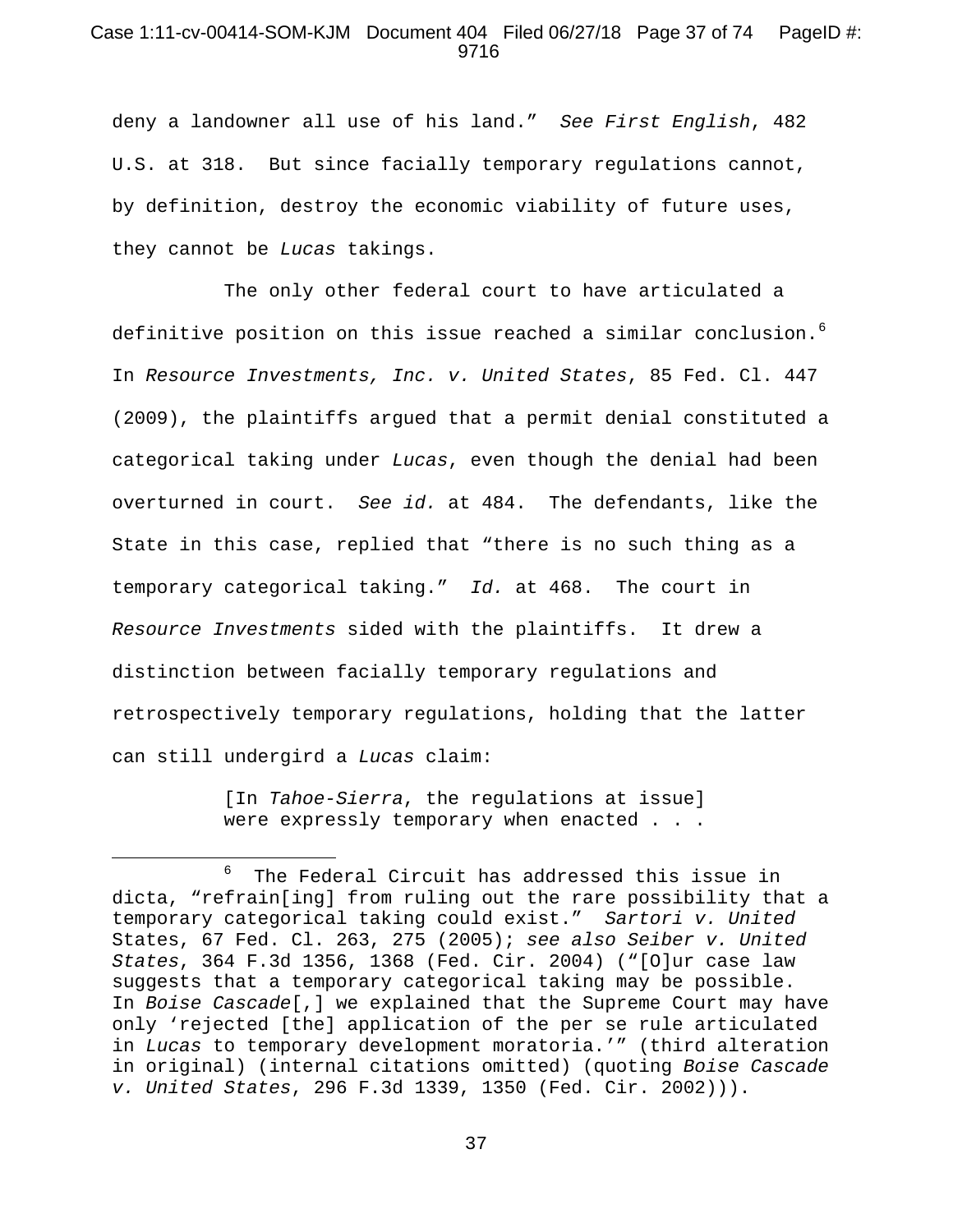. This, as the Supreme Court explained, was not a taking of the parcel of the whole because the landowners' future interests, though diminished in value, always remained intact. Thus, at the moment the moratorium took effect, it effected a taking of property values for a finite and limited segment of time rather than permanently and indefinitely.

In contract, when [the statute at issue] took effect in *Lucas*, it prohibited any and all further development of the affected property, extinguishing the present *and future* use interests rather than merely diminishing their value. Although the South Carolina Legislature might have abrogated the [statute] by subsequent statute or amended it, . . . the [statute] was not temporary at the time it was enacted. . . . [Thus, the statute] would and could only be temporary *in retrospect*, as it was permanent by its own text.

*Id.* at 480-81 (internal citations omitted) (emphases in original). Because "subsequent events cannot change what property interests the taking took when it accrued[,]" the court held that "applying *Lucas* to plaintiffs' [retrospectively] temporary regulatory takings claim would [not] violate *Tahoe-Sierra*." *Id.* at 469, 484.

The reversion order at issue here, like the statute in *Lucas* and the permit denial in *Resource Investments*, "was permanent by its own text." *See Res. Invs.*, 85 Fed. Cl. at 481. It became "temporary in retrospect" only after the Hawaii Supreme Court intervened. *See id.* (emphasis omitted); *see also* ECF No. 401, PageID # 9615. Bridge Aina Le'a is not precluded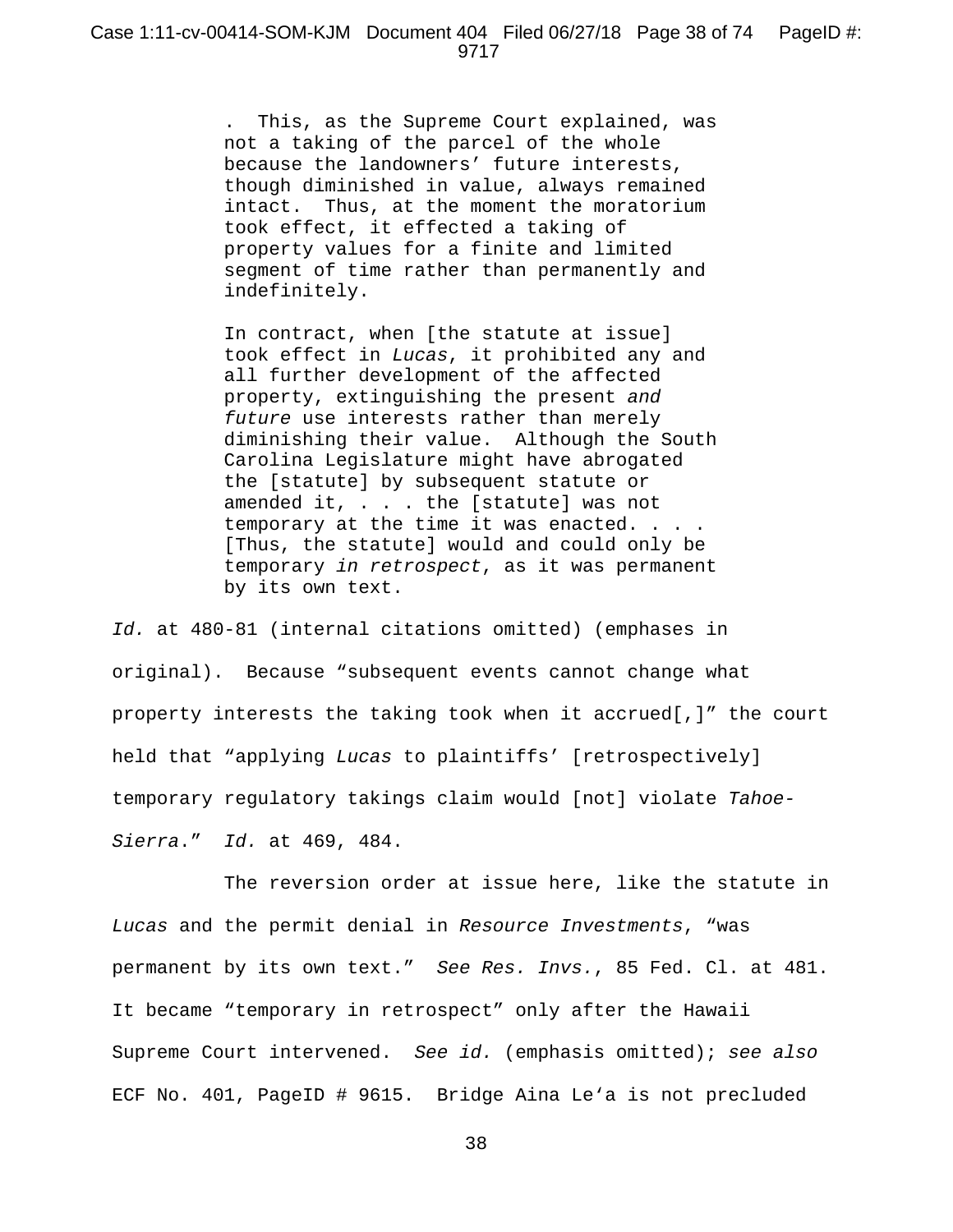## Case 1:11-cv-00414-SOM-KJM Document 404 Filed 06/27/18 Page 39 of 74 PageID #: 9718

from litigating its *Lucas* claim solely because the reversion order was overturned in court.

# **e. The Court Properly Instructed the Jury that the Denominator Was the 1,060-Acre Parcel.**

The State's final argument concerning Bridge Aina Le'a's *Lucas* claim is that this court "erred in instructing the jury" that it should examine the impact of the reversion order on the reclassified 1,060-acre tract, rather than assessing whether the "entire 3,000 acre tract" owned by Bridge Aina Le'a was deprived of any economically viable use. ECF No. 385-1, PageID # 9301. This argument requires some unpacking, but is similarly without merit.

The State's argument implicates what is known as the "denominator problem" in takings law, which asks what "the proper unit of property [is] against which to assess the effect of the challenged governmental action." *Murr v. Wisconsin*, 137 S. Ct. 1933, 1938 (2017). In *Murr*, the Supreme Court articulated a number of factors that a court should weigh in setting the proper denominator.[7](#page-38-0) *See id.* at 1946-49. After

 $\overline{\phantom{a}}$ 

<span id="page-38-0"></span> $7$  The denominator issue was not expressly discussed in the State's earlier motion for judgment as a matter of law, but the State presents the issue as subsumed in the portion of its motion challenging the State's *Lucas* claim. The court's recollection is that the denominator issue was first actually discussed when jury instructions were settled. The State had included in its proposed instructions its suggested denominator instruction.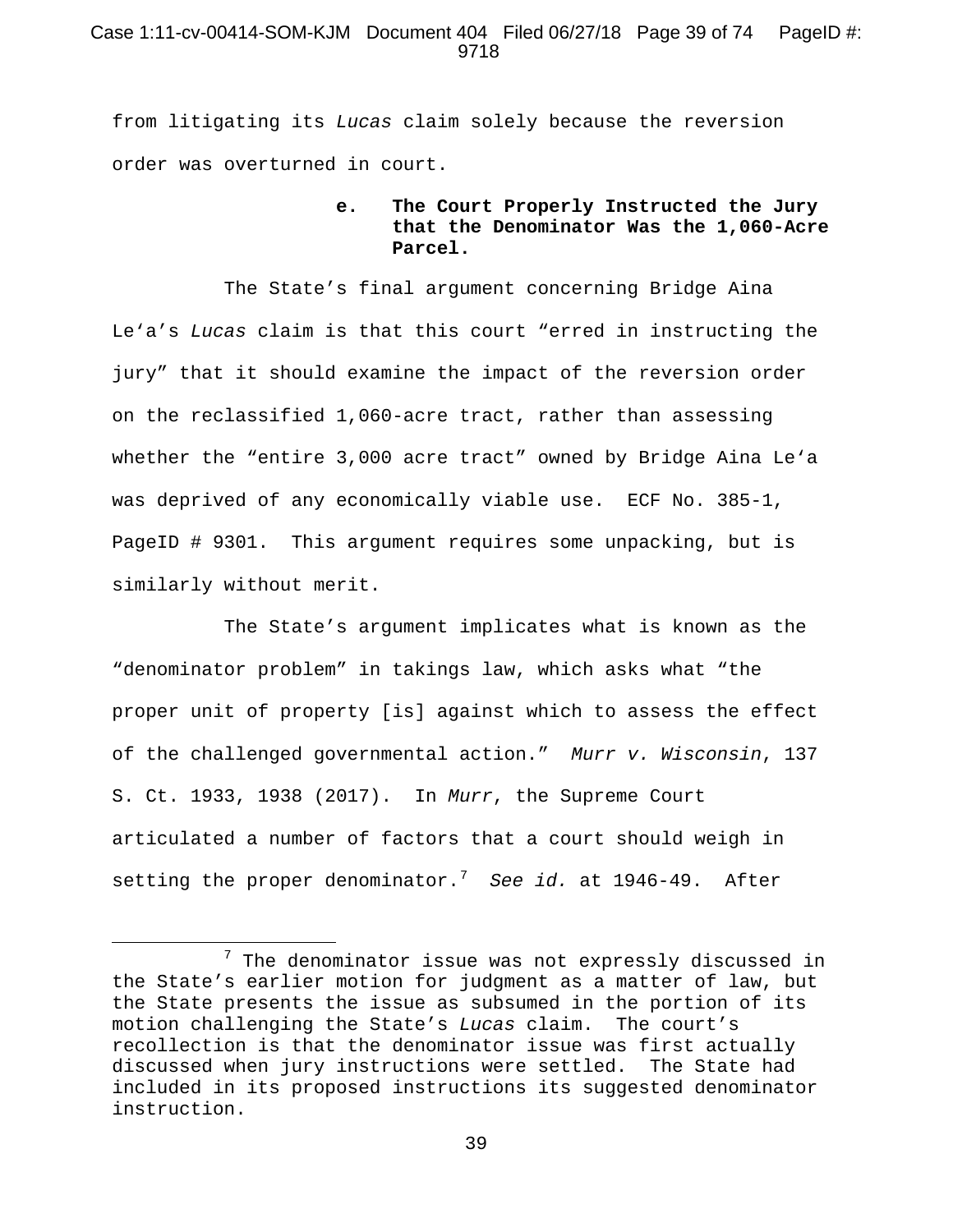considering these factors, this court instructed the jury, over the State's objection, as follows:

> In determining whether the Land Use Commission's action amounted to a taking, you should restrict your analysis to the parcel of land that was the subject of the Land Use Commission's reversion order (approximately 1060 acres). You should not examine what, if any, impact the Land Use Commission's action had on any other parcel of land.

ECF No. 372, PageID # 7454.

The above instruction was this court's modification, over the State's objection, of the following instruction submitted by the State:

> When performing your taking analyses, you must first determine "whether reasonable expectations about property ownership would lead the plaintiff to anticipate that its land should be treated as one parcel, or, instead, as separate tracts." To make this determination, you should consider three factors.

First, you must "give substantial weight to the treatment of the land, in particular how it is bounded or divided, under state and local law. The reasonable expectations of an acquirer of land must acknowledge legitimate restrictions affecting his or her subsequent use and dispensation of the property."

Second, you "must look to the physical characteristics of the" plaintiff's []property. These include the physical relationship of any distinguishable tracts, the parcel's topography, and the surrounding human and ecological environment." You may consider whether "the property is located in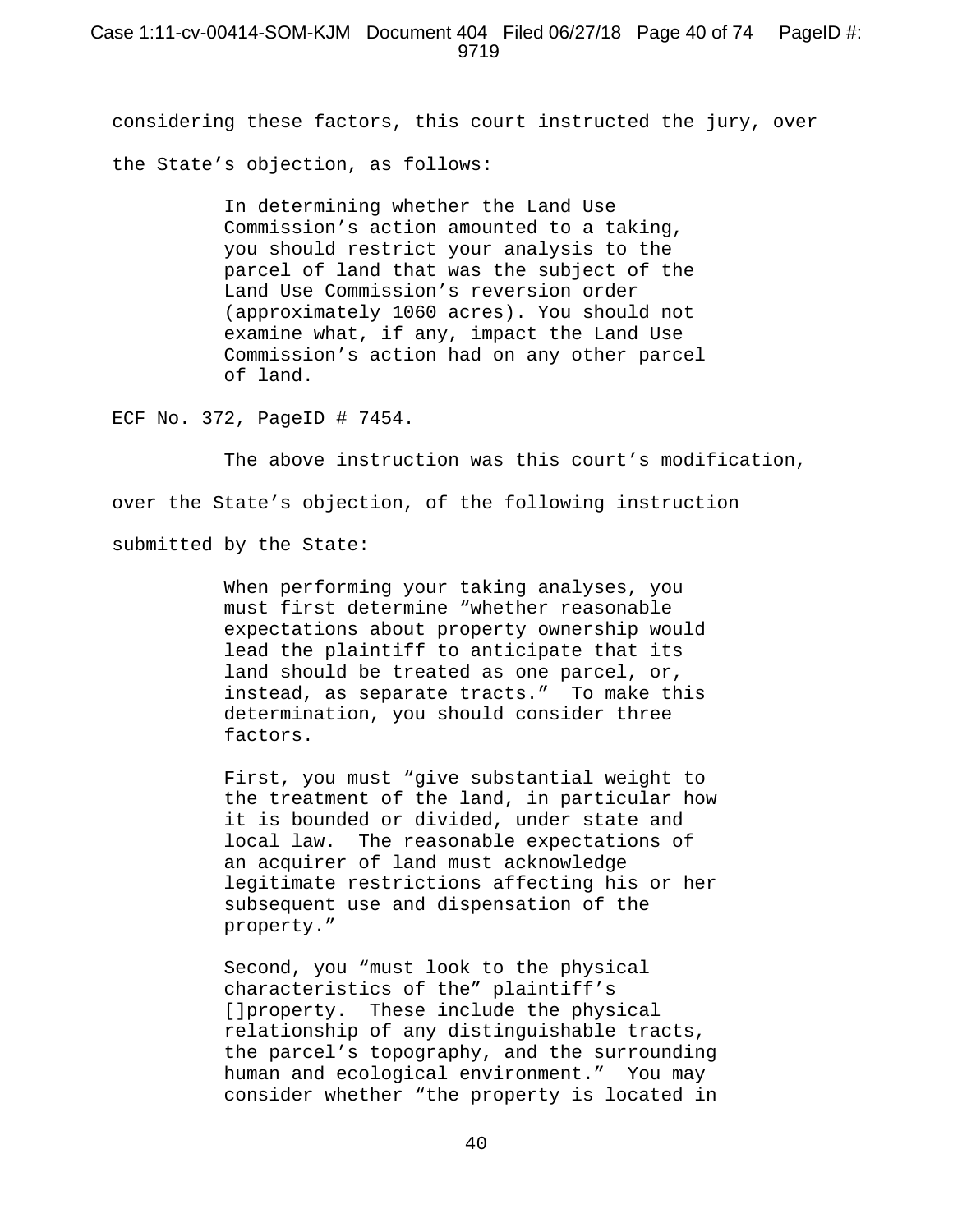an area that is subject to, or likely to become subject to, environmental or other regulations."

Third, you "should assess the value of the property under the challenged regulation, with special attention to the effect of the burdended land on the value of other holdings. Though a use restriction may decrease the market value of the property, the effect may be tempered if the regulated land adds value to the remaining property, such as by increasing privacy, expanding recreational space, or preserving surrounding natural beauty."

ECF No. 323, PageID #s 6786-87 (quoting *Murr*, 137 S. Ct. at 1945-46.)

The State believes that the court erred by either 1) failing to submit the denominator question and the *Murr* factors to the jury, or 2) by not holding that the denominator as a matter of law was the "entire 3,000 acre" parcel owned by Bridge Aina Le'a, approximately 2,000 acres of which is classified as agricultural land. *See* ECF No. 385-1, PageID #s 9302, 9314-15. The State asks the court "to rectify [these] error[s]" by either declaring that the entire 3,000 acres is the proper denominator --which the State believes would negate Bridge Aina Le'a's *Lucas*  claim--or by ordering a new trial and submitting the *Murr*  factors to the jury. *Id.*

The court is not persuaded that it erred. The court resolved the denominator question itself, rather than submitting it to the jury because the "relevant parcel determination is a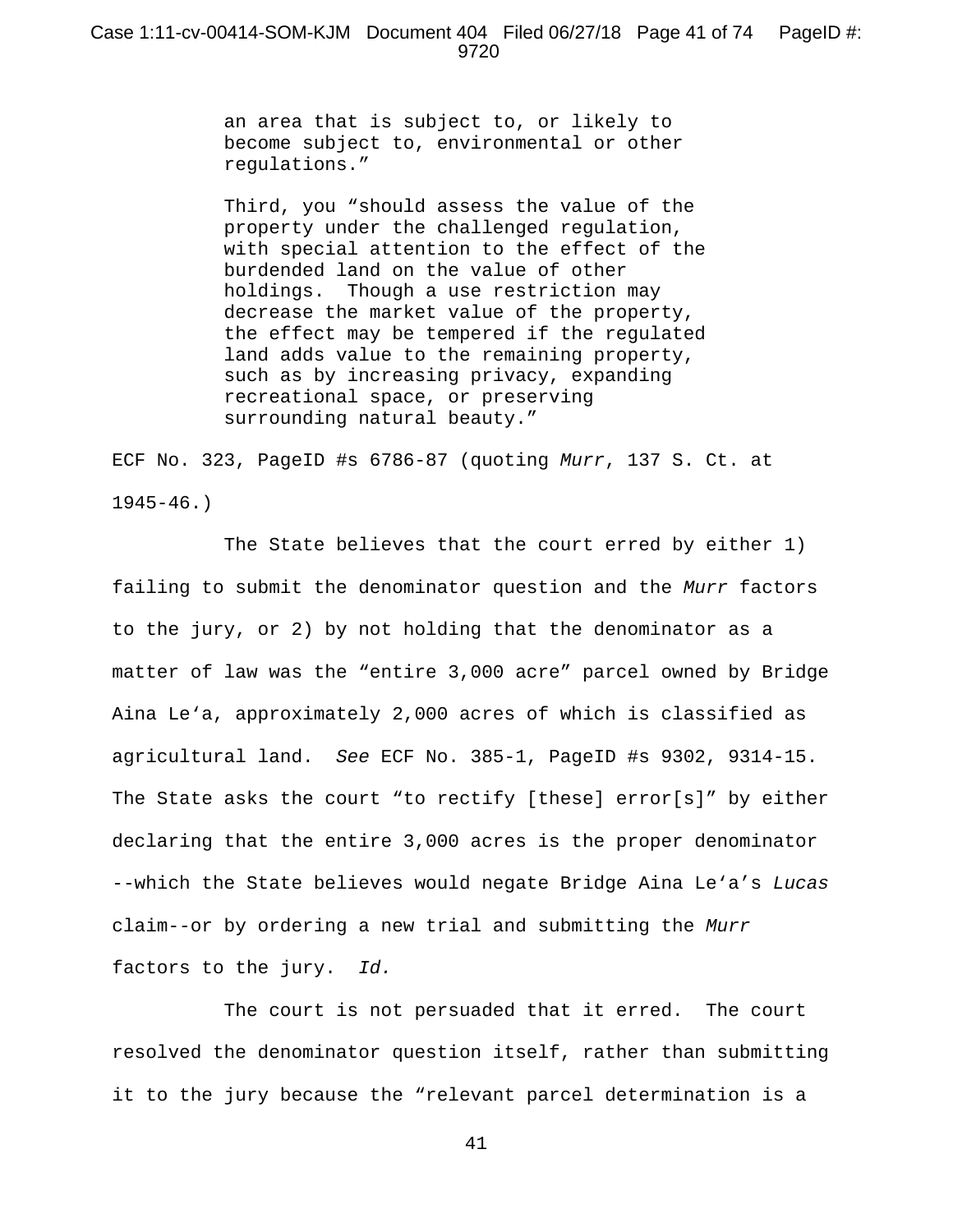#### Case 1:11-cv-00414-SOM-KJM Document 404 Filed 06/27/18 Page 42 of 74 PageID #: 9721

question of law based on underlying facts." *See Lost Tree Vill. Corp. v. United States*, 707 F.3d 1286, 1292 (Fed. Cir. 2013) (citing *Palm Beach Isles Assocs. v. United States*, 208 F.3d 1374, 1380 (Fed. Cir. 2000)). In *Murr,* the Supreme Court described the denominator question as an issue for courts to resolve, and indeed resolved the question itself. *See* 137 S. Ct. at 1950. *Murr* further analogized the denominator problem to the issue of defining "property rights under the Takings Clause." *Id.* at 1944-45. That is another "question of law for the judge" that is based on underlying facts. *Phillips v. Marion Cty. Sherriff's Office*, 494 Fed. App'x 797, 799 (9th Cir. 2012); *see also Sierra Med. Servs. Alliance v. Kent*, 883 F.3d at 1223-25 (holding in a takings case and as a matter of law that an interest in reimbursement is a Fifth Amendment property interest). This court did not err in declining to submit the ultimate *Murr* balance to the jury. *See* ECF No. 385-1, PageID # 9315.

The State also complains that this court resolved the denominator question "without any motion by plaintiff." ECF No. 385-1, PageID # 9314. When a case implicates a denominator problem, the timing of its resolution will sometimes depend on the nature of any factual disputes in the case. In some cases, it will be possible for a court to resolve denominator issues before evidence is presented at trial. *See, e.g.*, *Kaiser Dev.*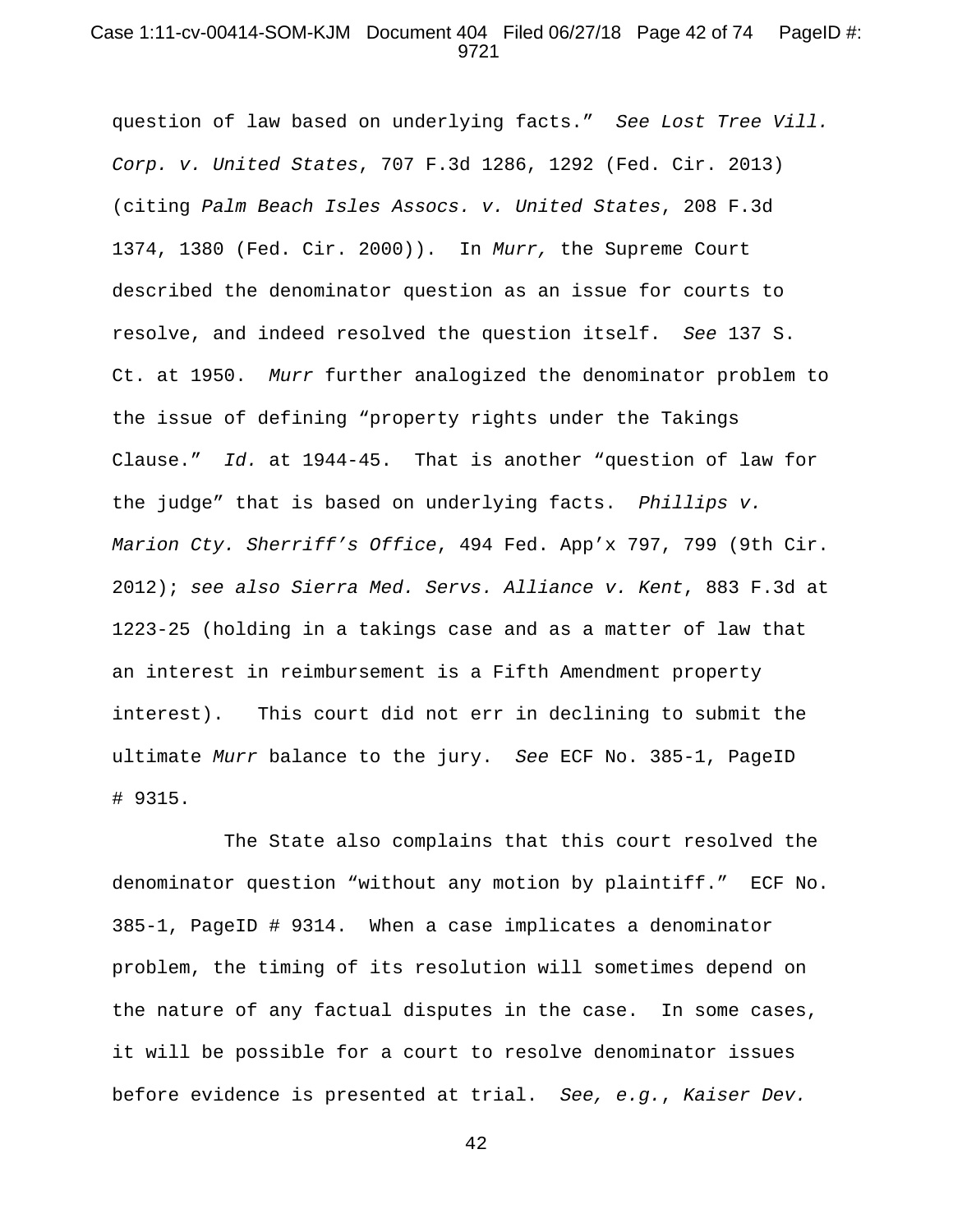## Case 1:11-cv-00414-SOM-KJM Document 404 Filed 06/27/18 Page 43 of 74 PageID #: 9722

*Co. v. City & Cty. of Honolulu*, 649 F. Supp. 926, 948 (D. Haw. 1986) (holding on summary judgment that in "this case, Queen's Beach is to be considered as a separate parcel for the purposes of determining whether there has been a taking"), *aff'd*, 898 F.2d 112 (9th Cir. 1990) (affirming for the "reasons stated" in the district court's opinion). But because the *Murr* balance depends on underlying facts, it is not always possible to perform that balancing before trial. *Cf. Am. Sav. & Loan Ass'n v. Marin Cty.*, 653 F.2d 364, 367 (9th Cir. 1981) (reversing the district court's denominator decision because there had been no resolution of the underlying "factual issue" of whether the two parcels would have been "treated separately" had plaintiff "submit[ted] a development plan").

In this case, the parties did not raise the denominator issue before trial, and the question came before the court when the court addressed the State's proposed jury instruction on the issue. *See* ECF No. 323, PageID # 6786. By that time, the court had heard evidence presented at trial. Based on that evidence, the court instructed the jury that the proper denominator was the 1,060-acre parcel. *See* ECF No. 372, PageID # 7454. In so doing, the court followed the procedure outlined by the Seventh Circuit in *United States v. 105.40 Acres of Land, More or Less, in Porter County, State of Indiana*, 471 F.2d 207 (1972), under which "the district judge should--upon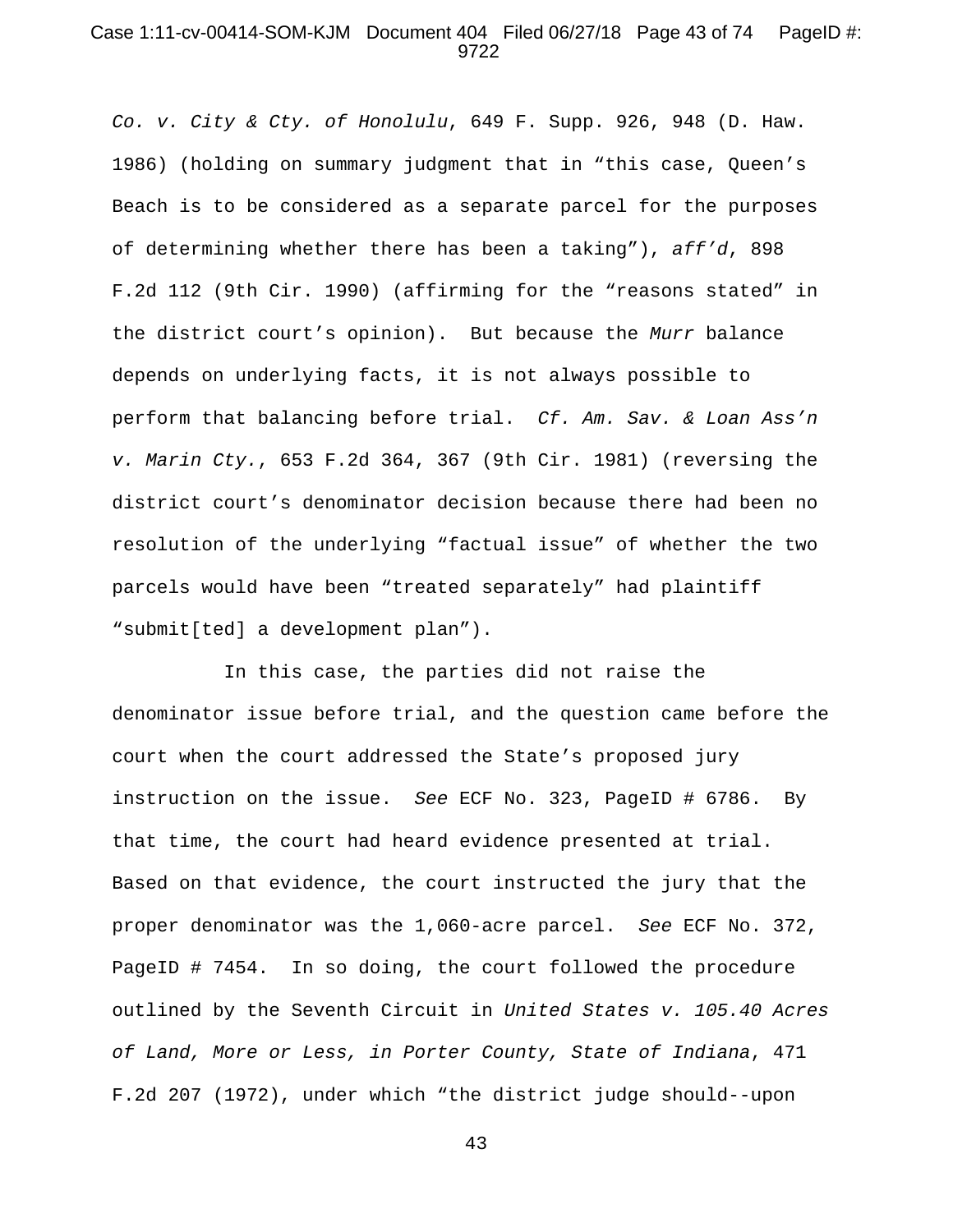# Case 1:11-cv-00414-SOM-KJM Document 404 Filed 06/27/18 Page 44 of 74 PageID #: 9723

proper consideration of evidence--decide the factual question whether the [] parcels . . . were functionally separate parcels . . . [and] should then instruct the jury . . . consistent with [her] preliminary factual determination." *Id.* at 212.

Besides questioning the court's decision to select the denominator itself, the State also takes issue with what denominator the court selected. *See* ECF No. 385-1, PageID # 9301 ("Under *Murr*, the denominator of the property is the entire 3,000 acre project area, not merely the 1,060 acre urban portion"). The court is not persuaded that its selection was in error.

In setting the denominator, a court must ultimately decide "whether reasonable expectations about property ownership would lead a landowner to anticipate that his holdings would be treated as one parcel, or, instead, as separate tracts." *Murr*, 137 S. Ct. at 1945. "The inquiry is objective, and the reasonable expectations at issue derive from background customs and the whole of our legal tradition." *Id.* The plaintiff bears the burden of showing that parcels "have been, or would be, treated separately[.]" *See Am. Sav. & Loan Ass'n*, 653 F.2d at 372.

Three factors affect the appropriate denominator. "First, courts should give substantial weight to the treatment of the land, in particular how it is bounded or divided, under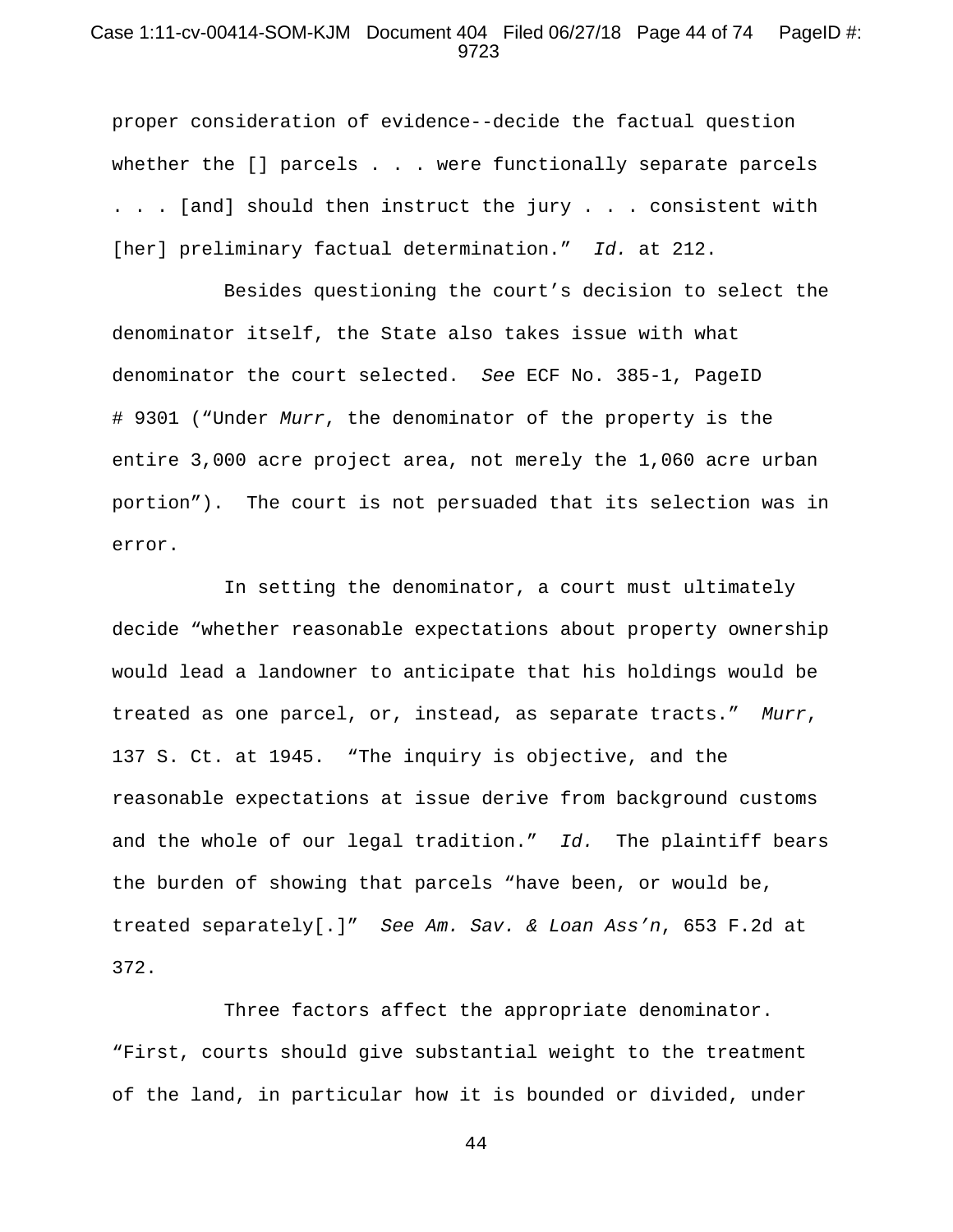#### Case 1:11-cv-00414-SOM-KJM Document 404 Filed 06/27/18 Page 45 of 74 PageID #: 9724

state law." *Murr*, 137 S. Ct. at 1945. In so doing, courts should look to "whether and to what degree the State's law has accorded legal recognition and protection to the particular interest in land with respect to which the takings claimant alleges a diminution" and further weigh whether the State's treatment of the land "accord[s] with other indicia of reasonable expectations about property." *Id.* at 1946-47. Whether the land was treated separately and how any boundary lines were drawn prior to the "landowner's acquisition . . . [are among] the objective factors that most landowners would reasonably consider in forming fair expectations about their property." *Id.* at 1946. If the State law differentiates between parcels, that weighs in favor of narrowing the denominator; if the State treats them as an undifferentiated whole, that weighs in favor of expanding the denominator. *See id.* at 1948.

"Second, courts must look to the physical characteristics of the landowner's property." *Id.* at 1946. "These include the physical relationship of any distinguishable tracts, the parcel's topography, and the surrounding human and ecological environment." *Id.* The more physical similarity, the more a landowner might reasonably "anticipate that his holdings would be treated as one parcel" rather than as separate parcels. *Id.* at 1946, 1948-49.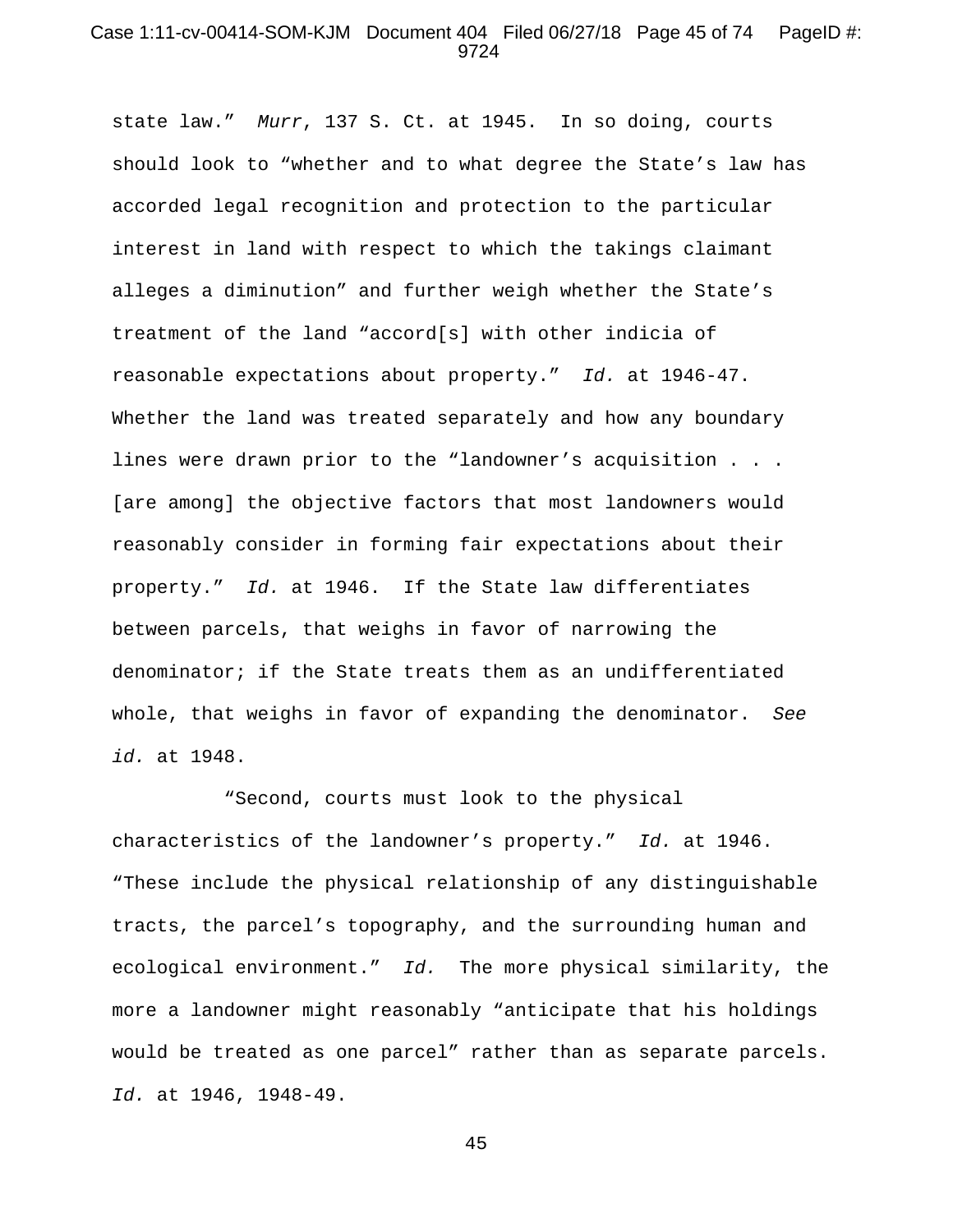# Case 1:11-cv-00414-SOM-KJM Document 404 Filed 06/27/18 Page 46 of 74 PageID #: 9725

"Third, courts should assess the value of the property under the challenged regulation, with special attention to the effect of burdened land on the value of other holdings." *Id.* at 1946. If "the market value of the [surrounding] properties may well increase . . . [due to] development restraints," that "may counsel in favor of treatment as a single parcel." *Id.* In other words, a court should ask if there is "a special relationship between the holdings" such that "the regulated lands add value to the remaining property" by, for example, "increasing privacy, expanding recreational space, or preserving surrounding natural beauty." *Id.*

These factors, especially the first requirement that a court give "substantial weight to the treatment of land . . . under state law," *id.* at 1946, coincide with how the Ninth Circuit has historically resolved denominator issues. One touchstone in Ninth Circuit precedent has been that a denominator should be split if 1) state law "adopt[s] different zoning designations for each parcel" and 2) the parcels are "treated separately" when "development plans are submitted and considered." *Am. Sav. & Loan Ass'n*, 653 F.2d at 370-71. *American Savings and Loan Association v. County of Marin*, 653 F.2d 364 (9th Cir. 1981), drew this rule-of-thumb from the Supreme Court's 1928 decision in *Nectow v. City of Cambridge*, 277 U.S. 183 (1928), in which: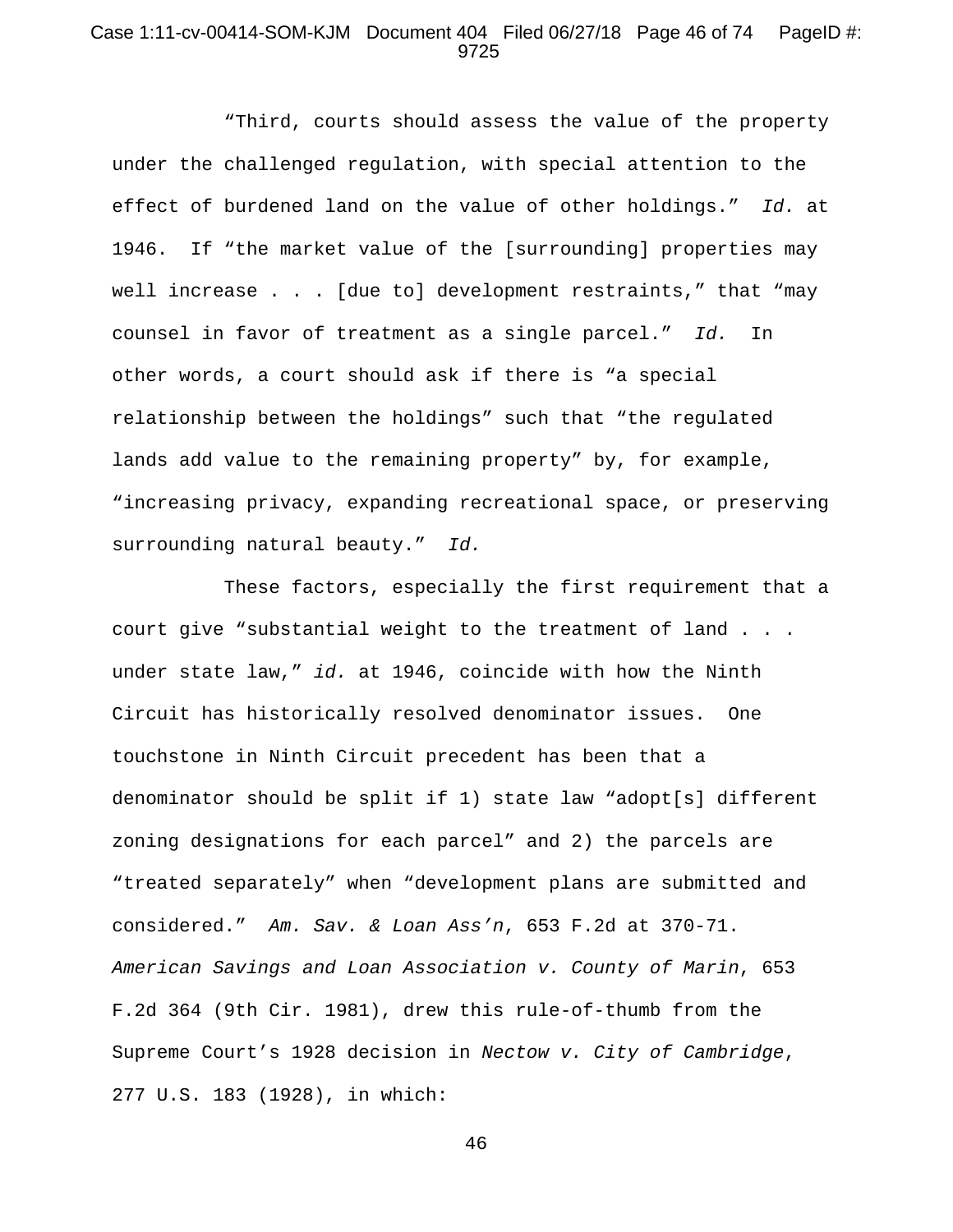a landowner owned a tract of 140,000 square feet. Of that, 29,000 square feet were zoned residential and the rest were unrestricted. The landowner contended the residentially zoned land had been taken. In judging the validity of the ordinance as a police power measure, the court considered the smaller tract separately from the larger tract.

*Am. Sav. & Loan Ass'n*, 653 F.2d at 370 (discussing *Nectow*).

The Ninth Circuit applied the *American Savings* rule in *Kaiser Development Co. v. City & Cty. of Honolulu*, 649 F. Supp. 926 (D. Haw. 1986), *aff'd*, 898 F.2d 112 (9th Cir. 1990).[8](#page-46-0) Recognizing that "differential zoning tend[s] to require [] separate evaluation for takings purposes," the Ninth Circuit agreed with the district court's conclusion that, "under the facts of this case, Queen's Beach is to be considered as a separate parcel for the purposes of determining whether there has been a taking." 649 F. Supp. at 947 n.30, 948 (citing *Am. Sav. & Loan Ass'n*, 653 F.2d at 371). The district court explained:

> Queen's Beach is non-contiguous since it is separated from the rest of Hawaii Kai by a road; Queen's Beach has not been developed by Bishop as part of the residential community of Hawaii Kai; Bishop and Kaiser have always considered Queen's Beach a separate area on which they seek to build a resort. *Most importantly, the City has treated Queen's Beach separately for zoning*

 $\overline{\phantom{a}}$ 

<span id="page-46-0"></span> $8$  The citations refer to the district court's opinion because the Ninth Circuit affirmed "for the reasons stated by Judge King." *See Kaiser Dev. Co.*, 898 F.3d at 113.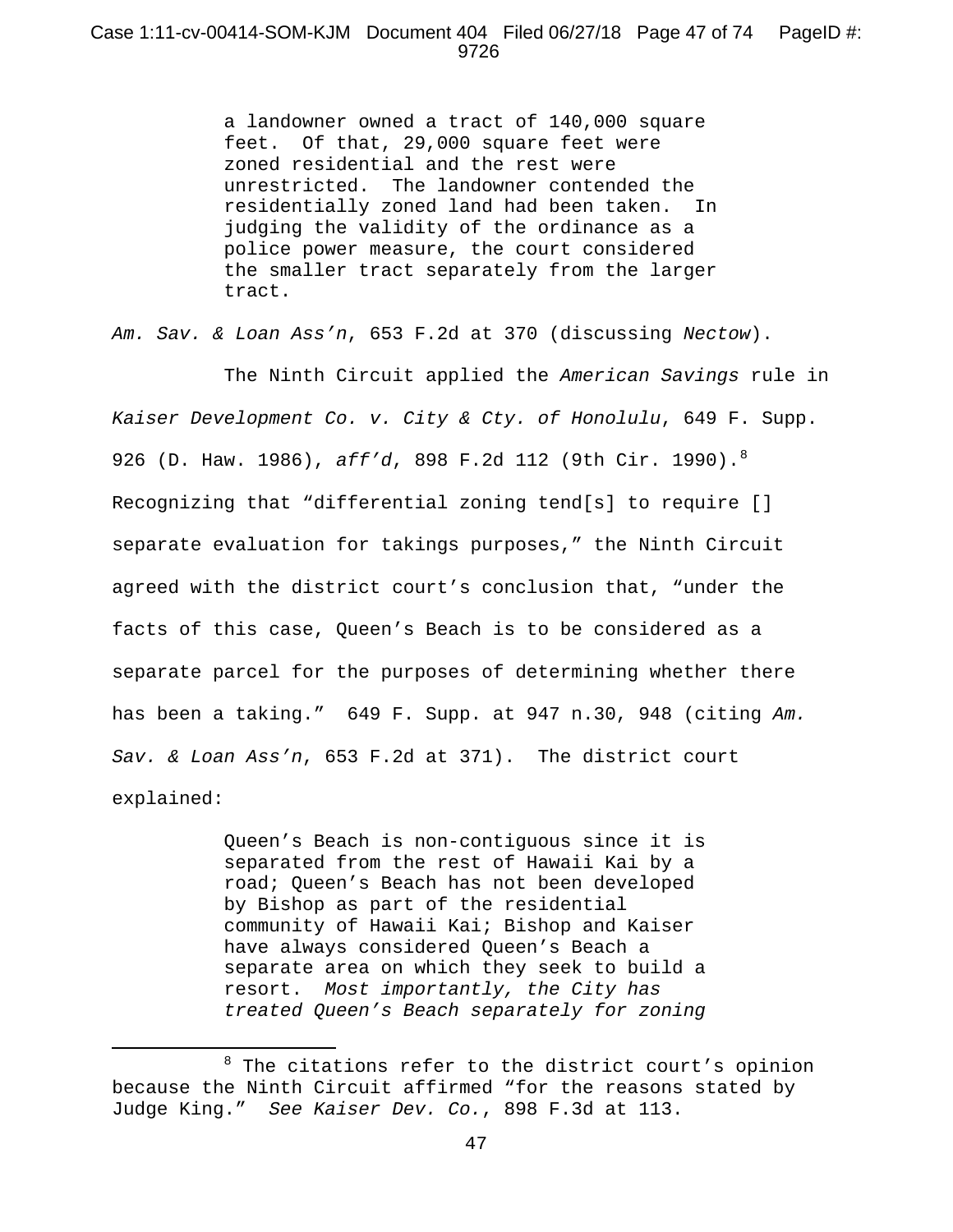*and planning purposes.* The City has zoned Queen's Beach for preservation uses, while most of the rest of Hawaii Kai is zoned residential, and Queen's Beach has consistently had a different land use designation from the rest of Hawaii Kai. Under the General Plans of 1960 and 1964, under the DLUMs of 1964 and 1966, under the 1973 revised City Charter, and under the 1983 Development Plan, for example, Queen's Beach has been designated either commercial/resort or park/preservation, while the rest of Hawaii Kai has been designated primarily for residential use. In summary, under the facts of this case, Queen's Beach is to be considered a separate parcel . . . .

#### *Id.* at 947-48 (emphasis added).

Under *Murr*, *American Savings*, and *Kaiser Development*, the appropriate denominator is the 1,060 acres classified as urban, not also the 2,000 or so acres that was classified as agricultural. The State, for periods relevant here, had adopted "different zoning designations for each parcel." *See Am. Sav. & Loan Ass'n*, 653 F.2d at 370-71. The parties agree that the 1,060-acre parcel was "the only part classified for Urban use when Bridge [Aina Le'a] bought the [3,000-acre] Property." ECF No. 401, PageID # 9613; ECF No. 385-1, PageID # 9302 ("[O]nly [the] 1,060 acres of land [w]as urban"). The Land Use Commission's sole attempt to shift its classification was nullified by the Hawaii Supreme Court. *See DW Aina Lea Dev., LLC v. Bridge Aina Lea, LLC.*, 134 Haw. 187, 213-216 (2014).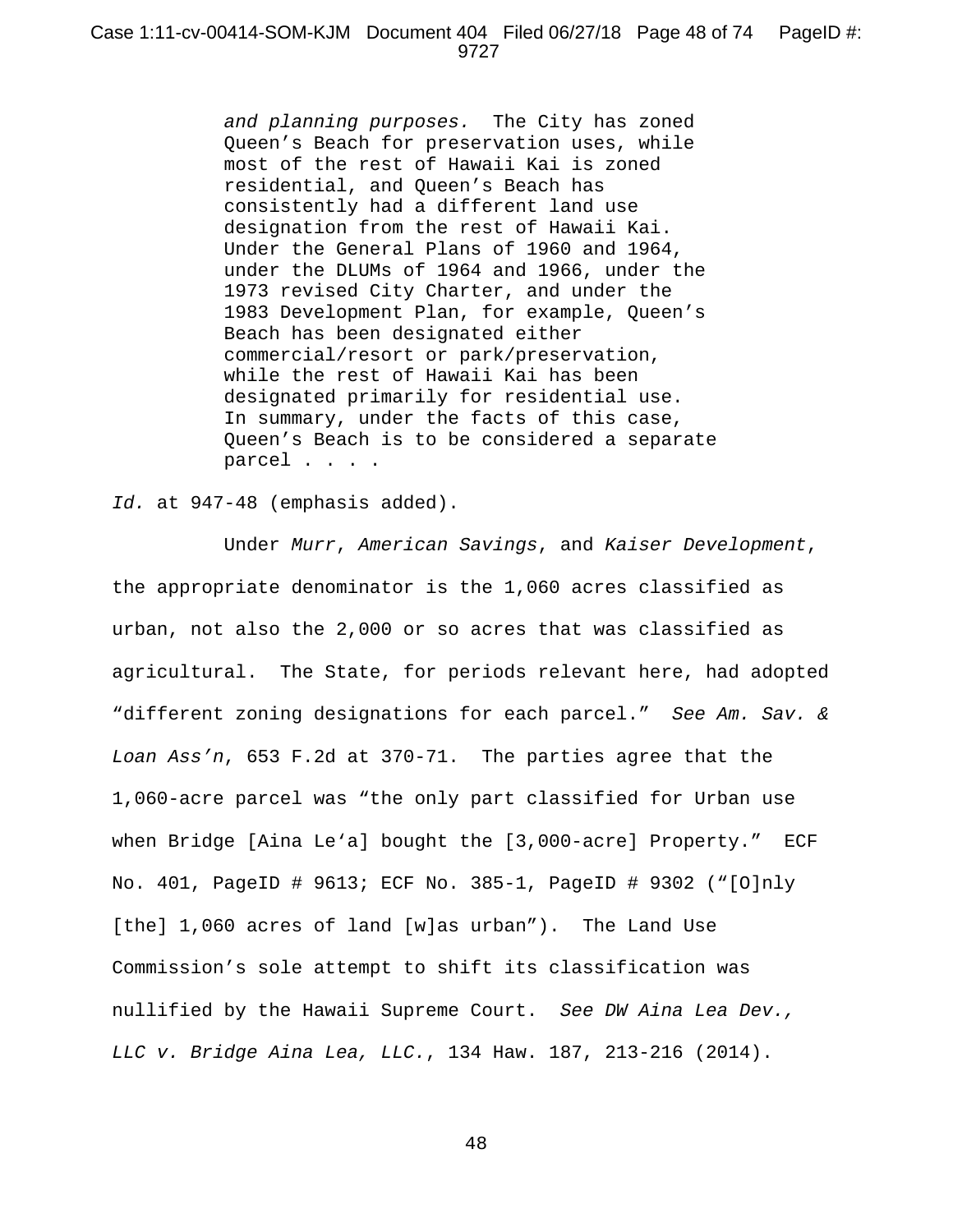## Case 1:11-cv-00414-SOM-KJM Document 404 Filed 06/27/18 Page 49 of 74 PageID #: 9728

Thus, the 1,060-acre parcel has been deemed separable from the rest of the acreage. *See Kaiser Dev. Co.*, 659 F. Supp. at 948.

The two parcels have also been "treated separately" when "development plans are submitted and considered." *See Am. Sav. & Loan Ass'n*, 653 F.2d at 370-71. Bridge Aina Le'a's development plans, its filings with the Land Use Commission, and the Land Use Commission's decisions and orders consistently distinguished between the two parcels and evinced a plan to develop the 1,060-acre parcel separately. *See* ECF No. 382-11, PageID # 8063 (discussing Bridge Aina Le'a's development plan pursuant to which "[t]he areas outside of the State Land Use 'Urban' District, which are designated as 'Agricultural' by the State Land Use Commission, will be developed as future phases and therefore remain, for the most part, in their current zoning and land use configuration" while the development in the urban district proceeds); *see also, e.g.*, ECF No. 382-1, PageID #s 7740, 7742; ECF No. 382-3, PageID # 7773; ECF No. 382-6, PageID #s 7891-95; ECF No. 382-11, PageID #s 8058-59. Based on the evidence presented at trial, it is clear that the urban lands were treated "separately" for "planning purposes." *See Kaiser Dev. Co.*, 649 F. Supp. at 948.

The State's submission of "[n]ewly discovered evidence" in the form of an Environmental Impact Statement Preparation Notice ("EISPN") submitted by Bridge Aina Le'a to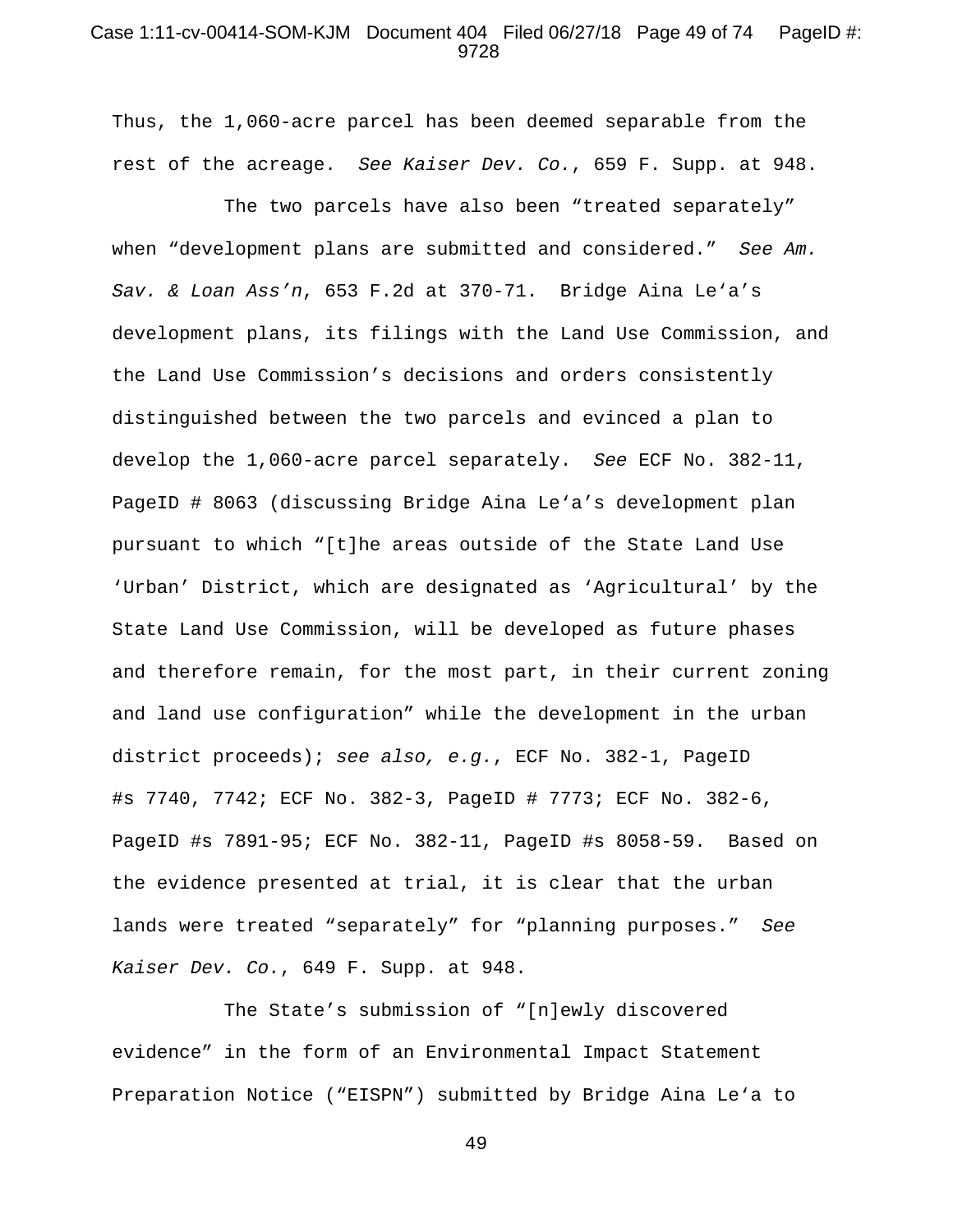## Case 1:11-cv-00414-SOM-KJM Document 404 Filed 06/27/18 Page 50 of 74 PageID #: 9729

the County of Hawaii Planning Department only serves to confirm these conclusions. *See* ECF No. 385-1, PageID # 9315. The EISPN again distinguishes between the "approximately 1,933 acres of the Project Area designated Agriculture" and the "1,060 acres . . . in the Urban District." *See* ECF No. 385-2, PageID #s 9326, 9330. It describes development plans that will "focus first on the Urban lands, and later on the area [] in the Agricultural district." *See* ECF No. 385-2, PageID # 9329 ("[It is hoped] that development of the Urban area can proceed subject to County approvals. The EIS can also serve as a source of information for a petition to the State Land to reclassify land owned by Bridge in the Agricultural District to Rural, after which a petition to the County may request zoning changes for that land.").

The State emphasizes that the EISPN says that there must be an *Environmental Impact Statement* that "cover[s] the entire 3,000 acres." ECF No. 385-1, PageID # 9315 (citing ECF No. 385-2, PageID # 9326). However, because the State differentiated the 1,060-acre parcel from a *zoning* and *developmental* perspective, the Ninth Circuit's decision in *American Savings* indicates that it "*must* be analyzed as a separate parcel." *See* 653 F.2d at 372 (emphasis added); *cf. also Murr*, 137 S. Ct. at 1945 ("[C]ourts should give *substantial*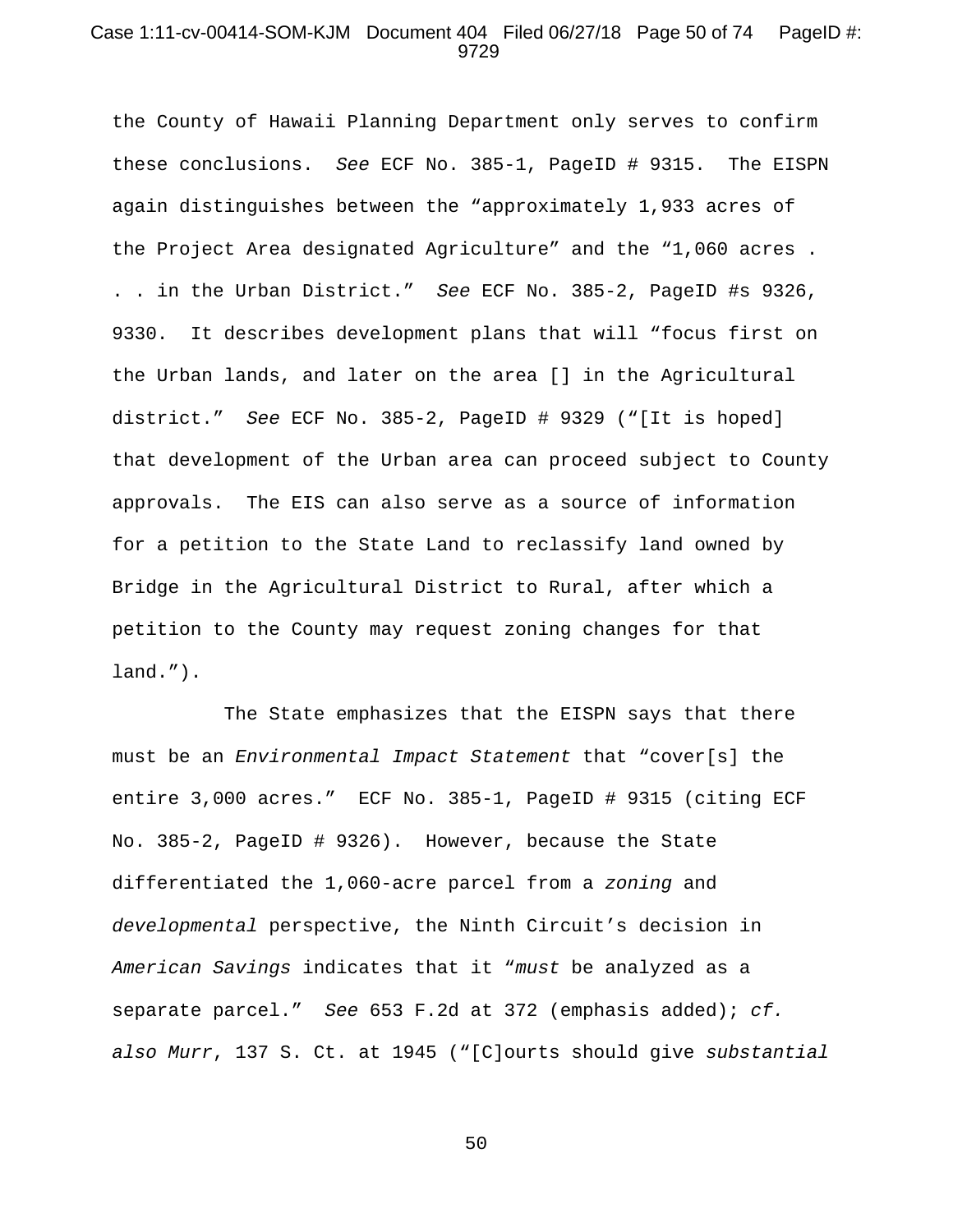# Case 1:11-cv-00414-SOM-KJM Document 404 Filed 06/27/18 Page 51 of 74 PageID #: 9730

*weight* to the treatment of the land . . . under state law." (emphasis added)).

An examination of the additional *Murr* factors confirms this conclusion. The third *Murr* factor asks whether the challenged regulation would "add value to the [adjoining] property." *Murr*, 137 S. Ct. at 1946. The State points to no evidence in the record that it would. This is not a case in which maintaining "development restraints" on the 1,060-acre parcel will protect "unobstructed skyline views" on the adjoining 2,000 acres. *See id.* at 1946, 1949. Because the adjoining acreage is largely undeveloped and classified as agricultural land, *see* ECF No. 385-2, PageID # 9329, its market value likely either *decreased* or *remained unchanged* given the reversion order. Undeveloped property is presumably worth more (in economic terms) when it is next to developed property than when it is next to undeveloped property. Individuals in a development may value neighboring undeveloped land as "recreational space." *See Murr*, 137 S. Ct. at 1946; *cf.* ECF No. 382-11, PageID #s 8059 (discussing Bridge Aina Le'a's plan to install a "residential community" on the urban acreage and to install "golf courses" on the "agricultural lots"). The third factor, like the first factor, weighs in favor of splitting the denominator--or is at the very least neutral.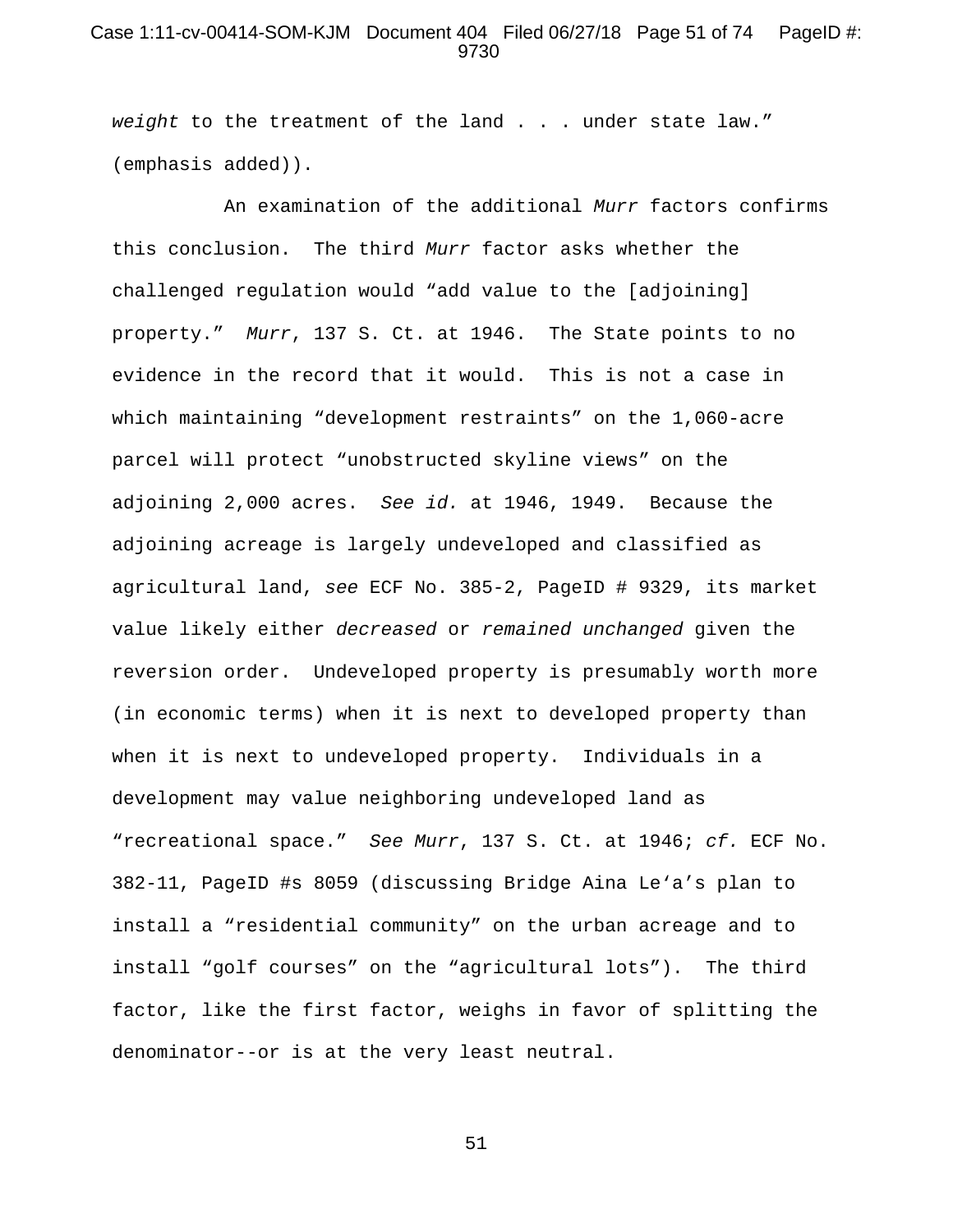# Case 1:11-cv-00414-SOM-KJM Document 404 Filed 06/27/18 Page 52 of 74 PageID #: 9731

The only *Murr* factor that may weigh in favor of the State is the second factor, which looks at the physical characteristics of the landowner's property. As the State points out, the "entire 3,000 acres are contiguous and constitute one area of land." ECF No. 385-1, PageID # 9302. The State also notes that there "is no difference in the geographic or topological characteristics between the urban and agricultural portions." *Id.* Bridge Aina Le'a did not dispute these characterizations of the evidence in the record in its Memorandum in Opposition. *See* ECF No. ECF No. 401, PageID #s 9612-13. But contiguity and topological similarity do not, without more, justify expanding the denominator. *Murr*, *American Savings*, and *Kaiser Development* emphasize differential zoning and planning treatment. This case remains one in which "reasonable expectations about property ownership would lead a landowner to anticipate that his holdings would be treated . . . as separate tracts." *Murr*, 137 S. Ct. at 1945; *see also Lost Tree Vill. Corp.*, 707 F.3d at 1293-95 ("[E]ven when contiguous land is purchased in a single transaction, the relevant parcel may be a subset of the original purchase where the owner develops distinct parcels at different times and treats the parcel as distinct economic units.").

At points, the State's Renewed Motion attempts to recast *Murr*'s analysis into an inquiry about what "the project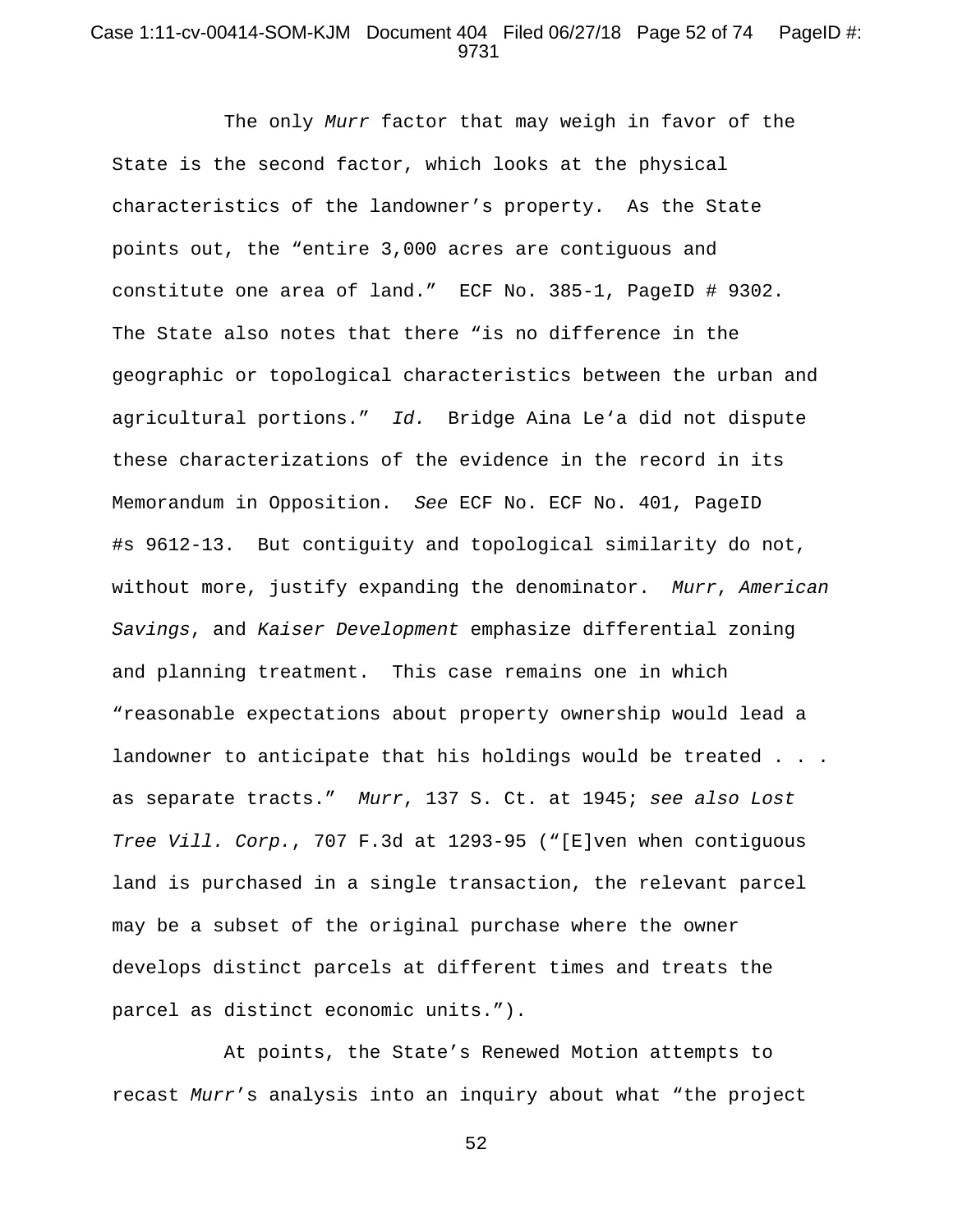## Case 1:11-cv-00414-SOM-KJM Document 404 Filed 06/27/18 Page 53 of 74 PageID #: 9732

area" is. *See, e.g.*, ECF No. 385-1, PageID # 9302 (arguing that the correct denominator is the "3,000 acres" because Bridge Aina Le'a "purchased the entire 3,000 acres" and its "plans to develop the area viewed the project area as consisting of 3,000 acres"). But the lodestar of denominator analysis is not what the "project area" is; it is whether a reasonable landowner would anticipate that his holdings would be *treated separately*. *See Murr*, 137 S. Ct. at 1945. A reasonable landowner in Bridge Aina Le'a's position certainly would.

The court did not err in instructing the jury that the 1,060-acre parcel was the proper denominator. The jury's finding of a *Lucas* taking is supported by adequate evidence as a result.<sup>[9](#page-52-0)</sup>

# **4. Bridge Aina Le'a's Finding of a** *Penn Central*  **Taking Is Supported by Adequate Evidence.**

The jury's verdict is independently supported by its finding that a taking occurred under a *Penn Central* analysis. *See Palazzolo*, 533 U.S. at 632-33 (discussing *Penn Central Transp. Co. v. City of New York*, 438 U.S. 104 (1978)); ECF No.

 $\overline{\phantom{a}}$ 

<span id="page-52-0"></span>The State also argues that the Ninth Circuit's decision in *Colony Cove Properties, LLC v. City of Carson*, 888 F.3d 445 (2018), is "instructive" vis-à-vis Bridge Aina Le'a's *Lucas* claim. *See* ECF No. 392, PageID # 9413. The court cannot discern how that might be so. *Colony Cove* concerned a takings claim under *Penn Central* and does not appear to have any bearing on the validity of the jury's *Lucas* verdict. *See* 888 F.3d at 450-55.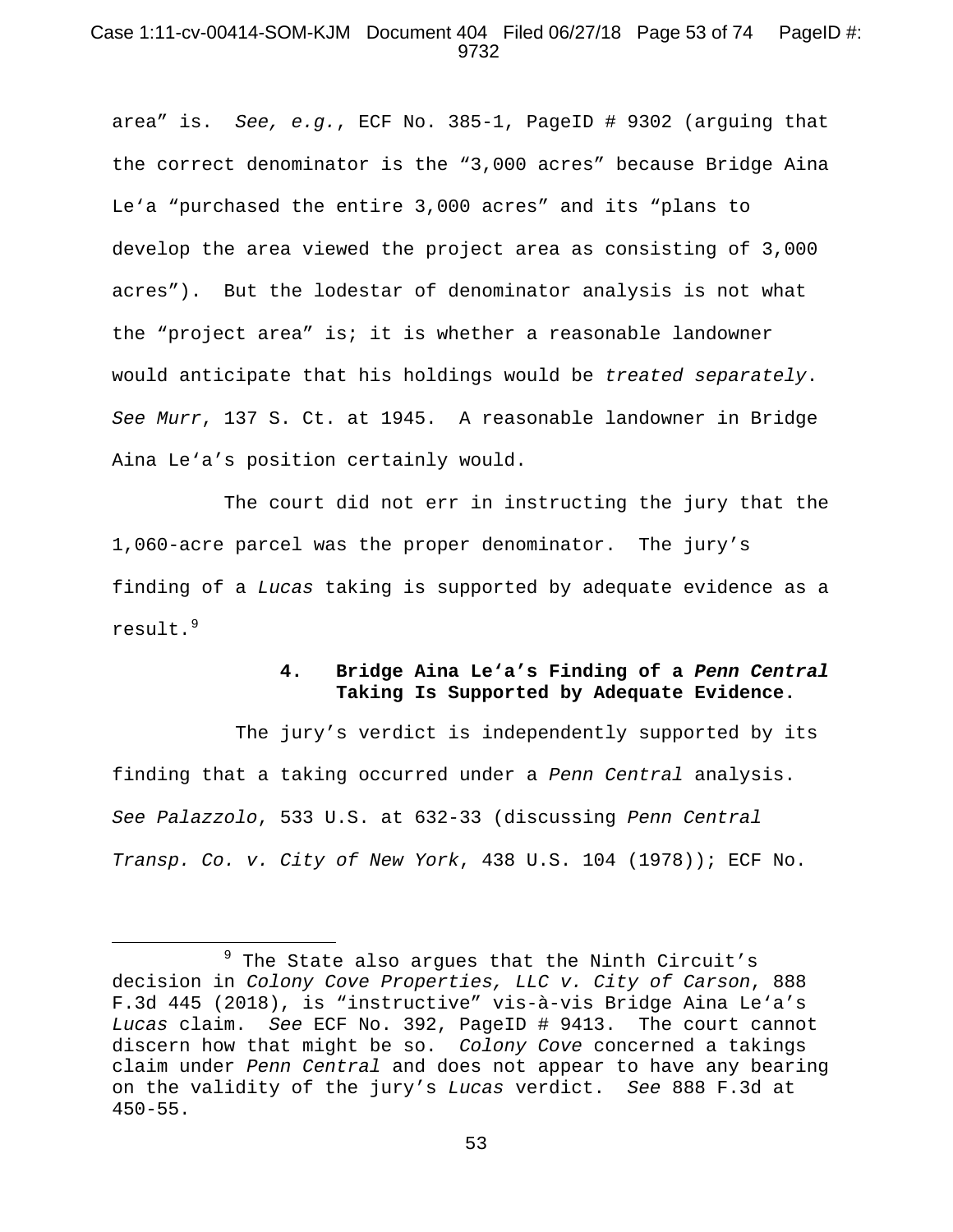373. The court instructed the jury concerning *Penn Central* as

#### follows:

To determine whether the Land Use Commission's action was a taking under Taking Analysis No. 2, you should consider three factors:

- (1) The economic impact of the regulation on Bridge Aina Le'a,
- (2) The extent to which the regulation has interfered with distinct investmentbacked expectations, and
- (3) The character of the governmental action.

You must weigh these three factors to decide whether the Land Use Commission's action went too far in its impact on Bridge Aina Le'a's property. If, after considering these factors, you find by a preponderance of the evidence that the action went too far, you should resolve Taking Analysis No. 2 in favor of Bridge Aina Le'a. If, on the other hand, you do not find by a preponderance of the evidence that the action went too far, you should resolve Taking Analysis No. 2 in favor of the Land Use Commission.

These are factors, not a set formula. No factor by itself is necessarily determinative or conclusive. Primary among these factors are the economic impact of the regulation on the claimant and, particularly, the extent to which the regulation has interfered with distinct investment-backed expectations.

ECF No. 372, PageID # 7459. This instruction was given with the agreement of the parties.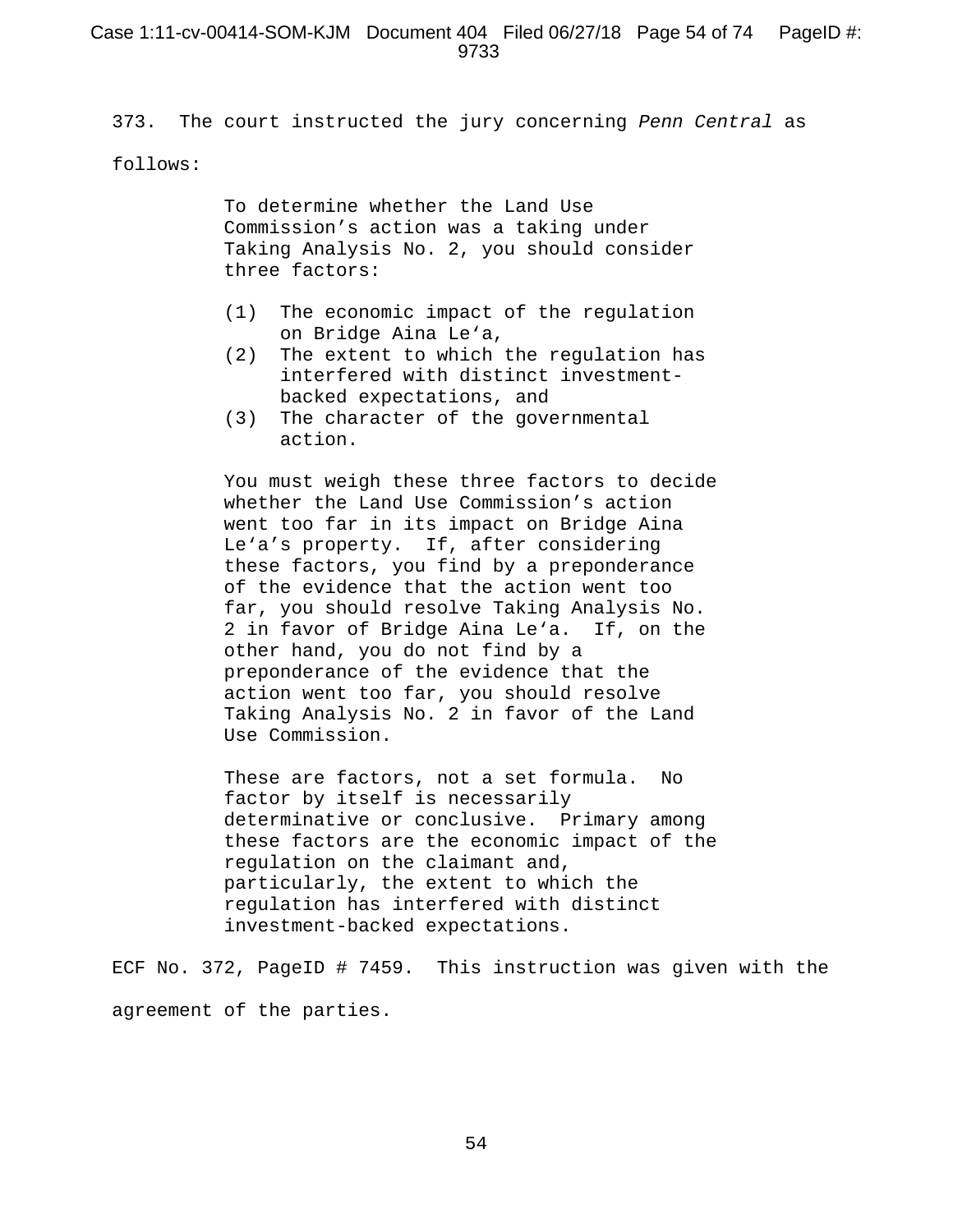#### Case 1:11-cv-00414-SOM-KJM Document 404 Filed 06/27/18 Page 55 of 74 PageID #: 9734

Contrary to the State's assertions, *see* ECF No. 385-1, PageID #s 9304-13, the jury reasonably concluded that all three

*Penn Central* factors weigh in favor of Bridge Aina Le'a.

## **a. Economic Impact.**

The first *Penn Central* factor concerns the "economic impact of the regulation on the claimant." *Penn Central*, 438

U.S. at 124. The court instructed the jury:

you must consider the economic impact of the Land Use Commission's action in reverting the property on Bridge Aina Le'a.

Diminution in property value, standing alone, cannot establish a taking under Taking Analysis No. 2.

The economic impact of the regulation on Bridge Aina Le'a may be measured by the change, if any, in the fair market value to Bridge Aina Le'a's interest in the property caused by the regulatory imposition.

Bridge Aina Le'a must show that the Land Use Commission's action caused the economic impact, not Bridge Aina Le'a itself, a third party, or independent circumstances.

ECF No. 372, PageID # 7461. This instruction was given with the agreement of the parties.

The State claims that the evidence failed to show a "legally sufficient economic impact." ECF No. 385-1, PageID # 9306. According to the State, "there is no evidence that the [Land Use Commission's] action affected Bridge in any way." *Id.* The State is mistaken on multiple levels.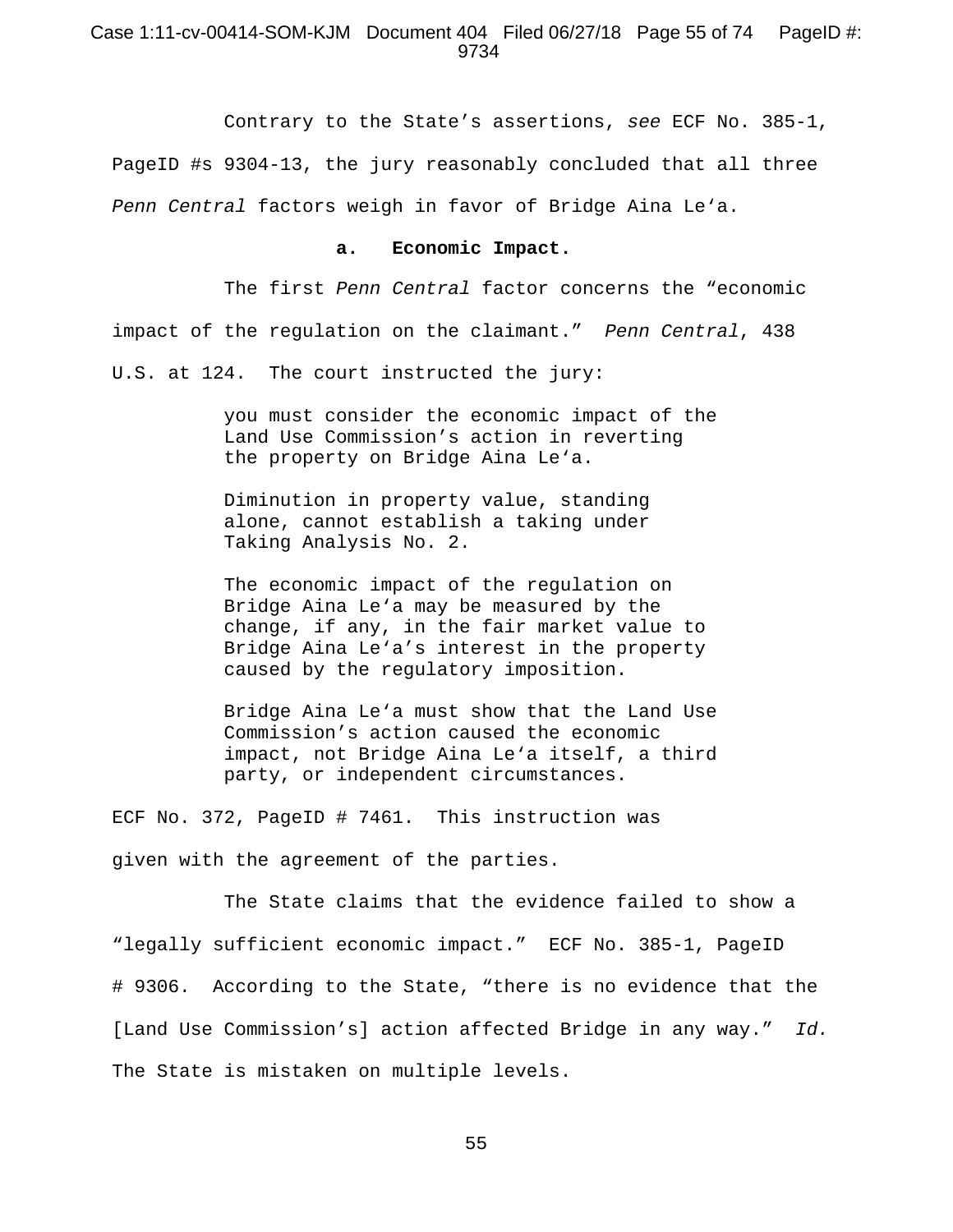## Case 1:11-cv-00414-SOM-KJM Document 404 Filed 06/27/18 Page 56 of 74 PageID #: 9735

First, the State appears to rely, at least in part, on its prior assertion that Bridge Aina Le'a "sold the property" and retained only a token interest in the land. ECF No. 385-1, PageID # 9293. As the court has already explained, the jury could have reasonably concluded that Bridge Aina Le'a's property interests in the land were substantial and that its interests were adversely affected by the reversion. Even if Bridge Aina Le'a had sold its right to develop the property, the reversion order could have adversely affected the value of other rights Bridge Aina Le'a retained.

Second, as the State concedes, testimony at trial indicated that the 1,060-acre property was "worth \$40 million" if "in the urban district" and "\$6.63 million" if "in the agricultural district." *See* ECF No. 392, PageID # 9412; ECF No. 401, PageID # 9617. That represents an 83.5% diminution in value, and, as noted, there is no reason to think that this diminution only concerned alienated property interests. After hearing this evidence, the jury could have reasonably determined that the economic impact of the regulation weighed in favor of a taking under *Penn Central*.<sup>[10](#page-55-0)</sup>

l

<span id="page-55-0"></span> $10$  Because the evidence concerning the diminution of the property value suffices to support the jury's verdict, the court need not address the legal import of additional evidence presented concerning contractual, property tax, and insurance payments. *See* ECF No. 392, PageID #s 9412-13; ECF No. 401, PageID #s 9617-18. Such evidence may not be relevant in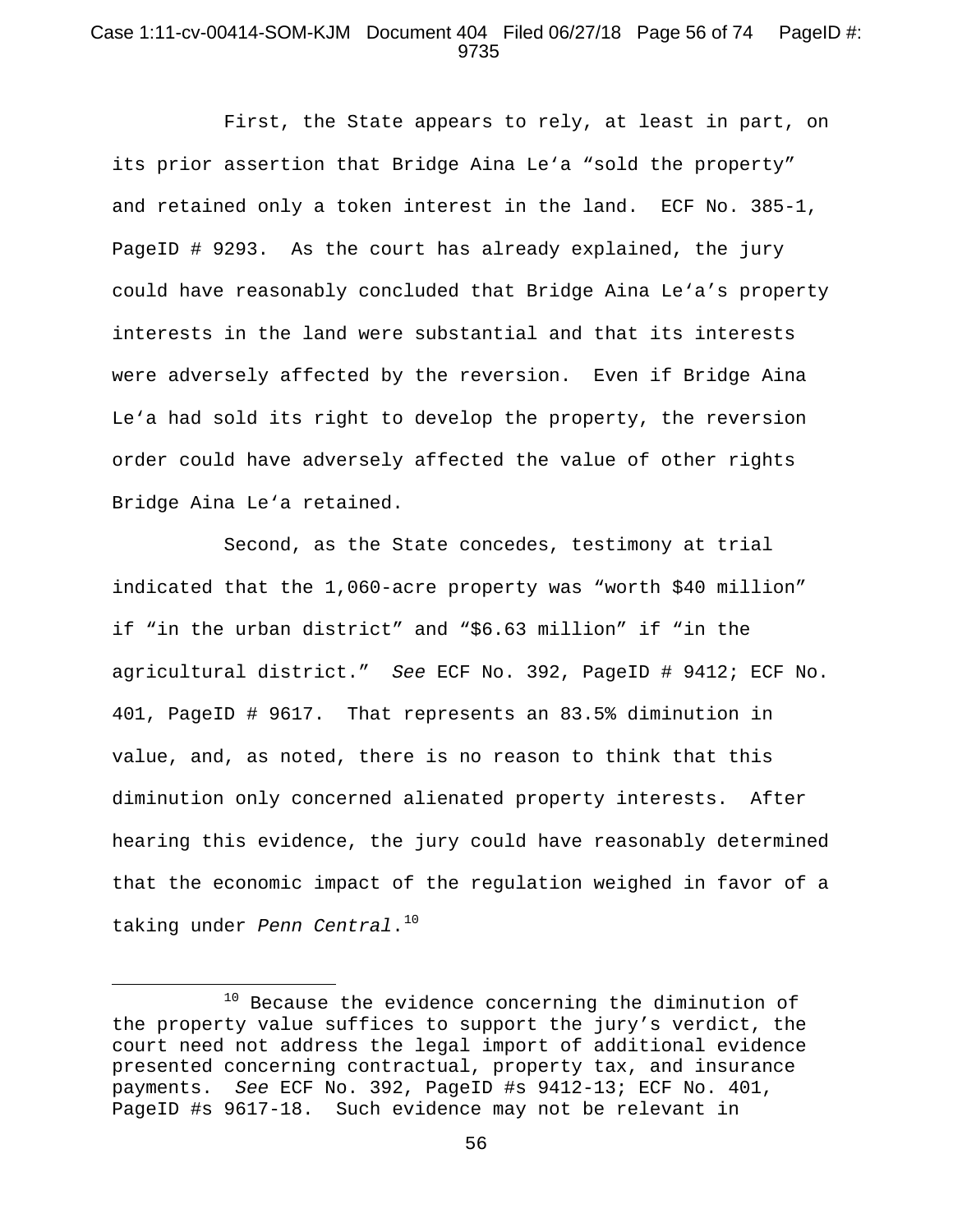## Case 1:11-cv-00414-SOM-KJM Document 404 Filed 06/27/18 Page 57 of 74 PageID #: 9736

The Ninth Circuit's recent decision in *Colony Cove Properties, LLC v. City of Carson*, 888 F.3d 445 (2018), is not to the contrary. According to the State, *Colony Cove* held that an "83.5% diminution in value" can never "be a taking." ECF No. 392, PageID # 9412. *Colony Cove* did not so hold.

In discussing the economic impact prong of *Penn Central*, *Colony Cove* noted that a diminution in value "ranging from 75% to 92.5% does not constitute a taking" without evidence concerning the additional *Penn Central* factors. 888 F.3d at 451. *Colony Cove* further observed that "[t]he Federal Circuit has noted that it is 'aware of no case in which a court has found a taking where diminution in value was less than 50%.'" *Id.* (quoting *CCA Assocs. V. United States*, 667 F.3d 1239, 1246 (Fed. Cir. 2011)). Thus, *Colony Cove* indicates only that a diminution in property value of less than 50% will weigh heavily against a taking, and that a diminution in value ranging between 75% and 92.5% will not necessarily establish a taking. *See id.*;

divining the economic impact of a regulation. *See Colony Cove Props.*, 888 F.3d at 451 (stating only that "economic impact is determined by comparing the total value of the affected property"). The State asserts in a footnote that DW Aina Le'a's "[in]ability to perform [] contracts with Bridge" is not relevant to takings analysis. ECF No. 385-1, PageID # 9306 n.1. The State does not cite law indicating that a contractual default is neither an "economic impact" nor evidence of disruption to "investment-backed expectations." Nor did the State ask that the court's jury instructions concerning *Penn Central*'s first and second prongs tell the jury not to consider such evidence. *See* ECF No. 372, PageID #s 7460-61.

 $\overline{\phantom{a}}$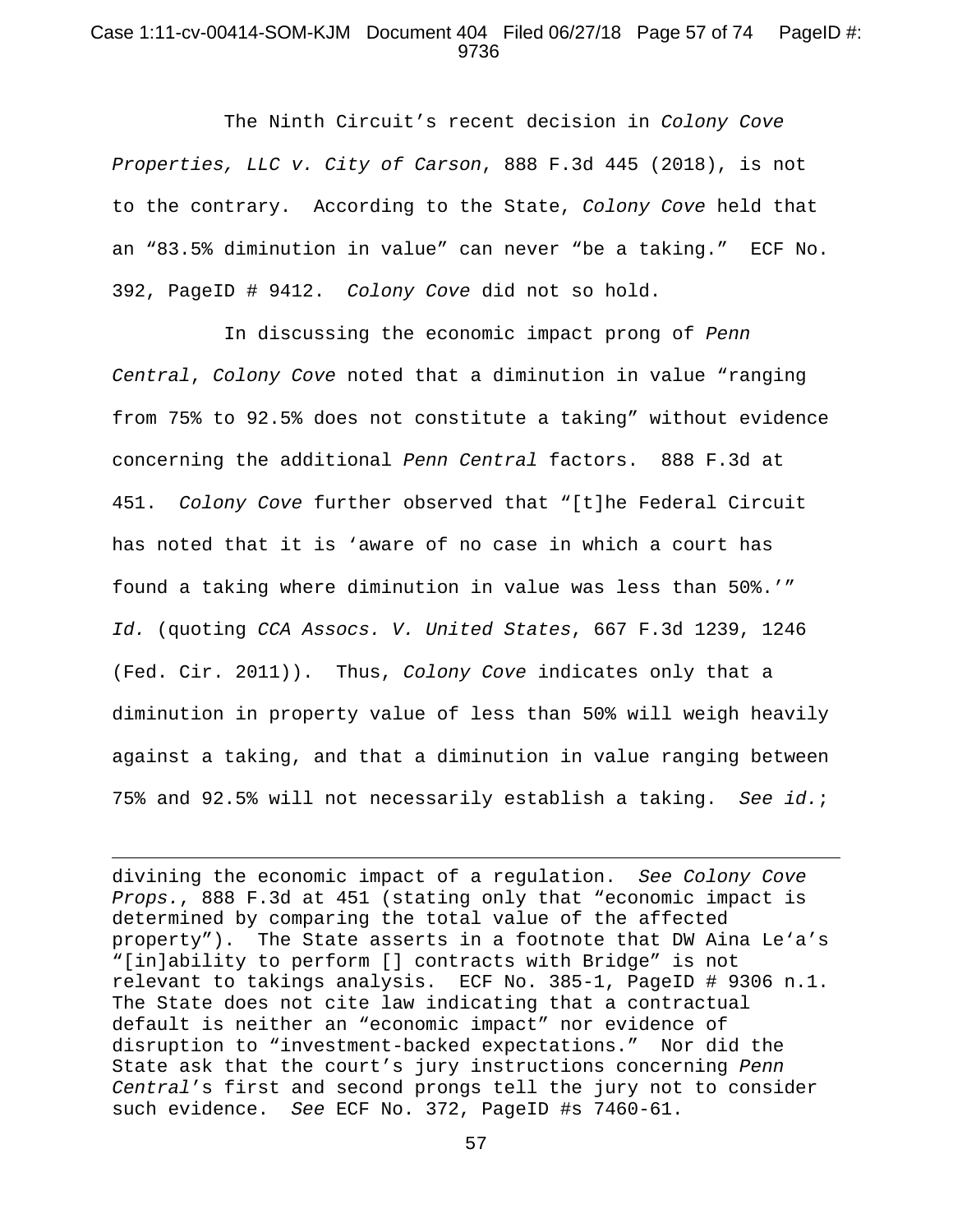#### Case 1:11-cv-00414-SOM-KJM Document 404 Filed 06/27/18 Page 58 of 74 PageID #: 9737

*see also, e.g.*, *Laurel Park Cmty., LLC v. City of Tumwater*, 698 F.3d 1180, 1189 (9th Cir. 2012) (explaining that "Supreme Court cases uniformly reject the proposition that diminution in property value, standing alone, can establish a taking," and further explaining that "[a]lthough there is no precise minimum threshold, [evidence of an economic loss of less than 15%] is of very little persuasive value in the context of a federal takings challenge" (internal quotation marks and citations omitted)). The case does not suggest that an 83.5% diminution in value automatically makes the first factor weigh against a takings claimant.

The State's remaining arguments are equally unpersuasive. The State points to a rebound in the value of the land after the reversion order, and to the profit BAL eventually turned relative to its initial investment. *See* ECF No. 385-1, PageID #s 9308-09. These circumstances do not negate Bridge Aina Le'a's temporary takings claim. While relevant to a just compensation calculation, they do not speak to the question of takings liability during the period in which the reversion order was in effect. *See, e.g.*, *First English*, 482 U.S. at 310; *Williamson Cty. Reg'l Planning Comm'n v. Hamilton Bank of Johnson City*, 473 U.S. 172, 183 n.6 (1985); *Herrington v. Cty. of Sonoma*, 834 F.2d 1488, 1504-06 (9th Cir. 1987); *Wheeler v. City of Pleasant Grove*, 833 F.2d 267, 271 (11th Cir. 1987); *cf.*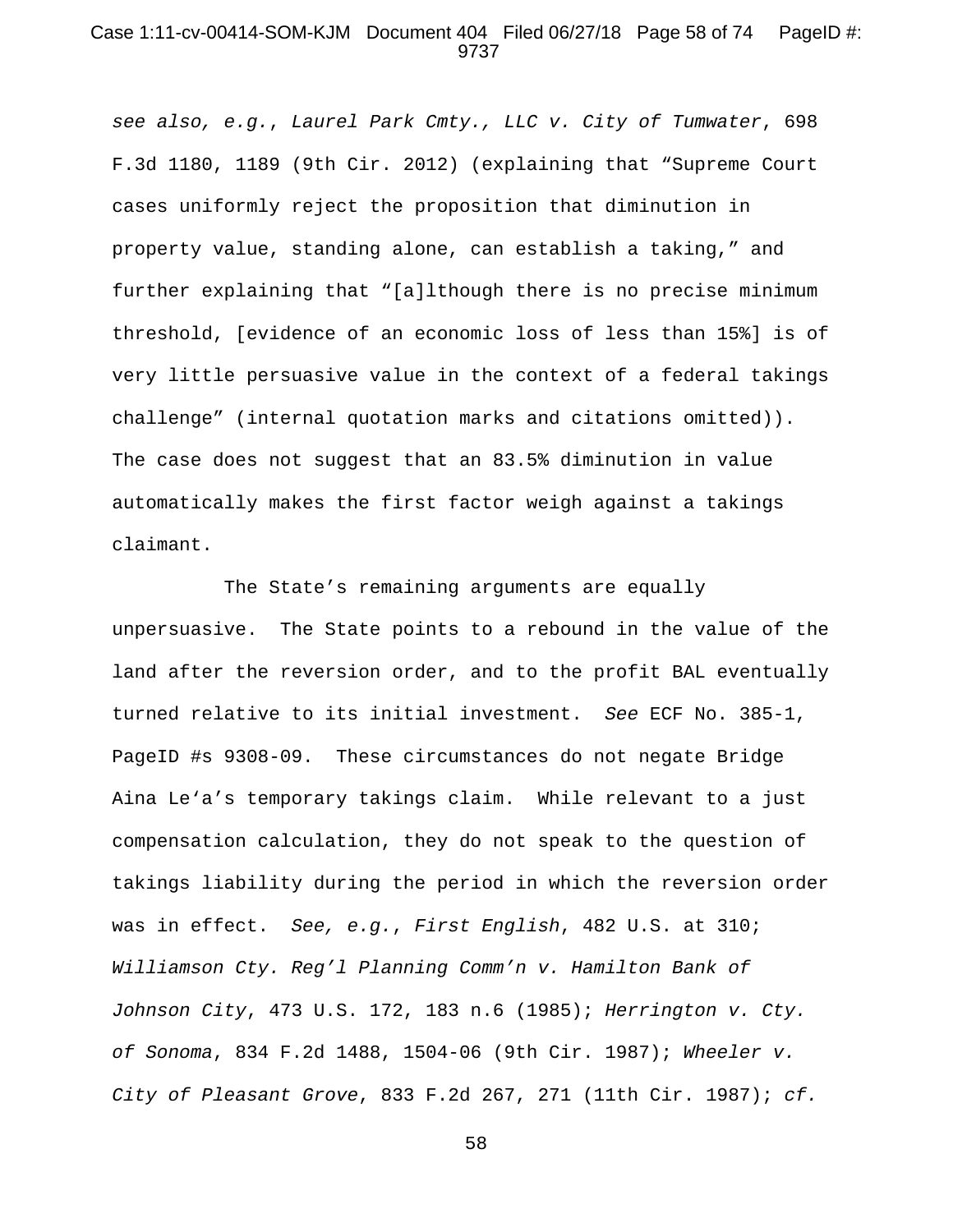## Case 1:11-cv-00414-SOM-KJM Document 404 Filed 06/27/18 Page 59 of 74 PageID #: 9738

*Tahoe-Sierra,* 535 U.S. at 328 ("[W]here the government's activities have already worked a taking of all use of property, no subsequent action by the government can relieve it of the duty to provide compensation for the period during which the taking was effective." (emphasis omitted) (quoting *First English*, 482 U.S. at 321)).

Nor does it matter whether development on the property was or was not proceeding apace. *Cf. Tahoe-Sierra*, 216 F.3d at 783 n.33 ("[I]n most regulatory takings cases, there is no doubt whatsoever about whether the government's action was the cause of the alleged taking."). The State is mistaken in asserting that the reversion could not have had an adverse economic impact on the property because development could not "proceed for a variety of [independent] reasons." *See* ECF No. 385-1, PageID # 9309. Property can retain value as a potential site for future development, regardless of whether antecedent obligations--like the need to "obtain final subdivision approval" and to prepare an EIS--must be satisfied. *See id.*  And a facially permanent zoning reclassification can undoubtedly harm such future development value by forbidding any such development outright.

The State's argument may indeed relate to whether the reversion order harmed Bridge Aina Le'a in a specific manner, i.e., by causing a delay in the opening of the proposed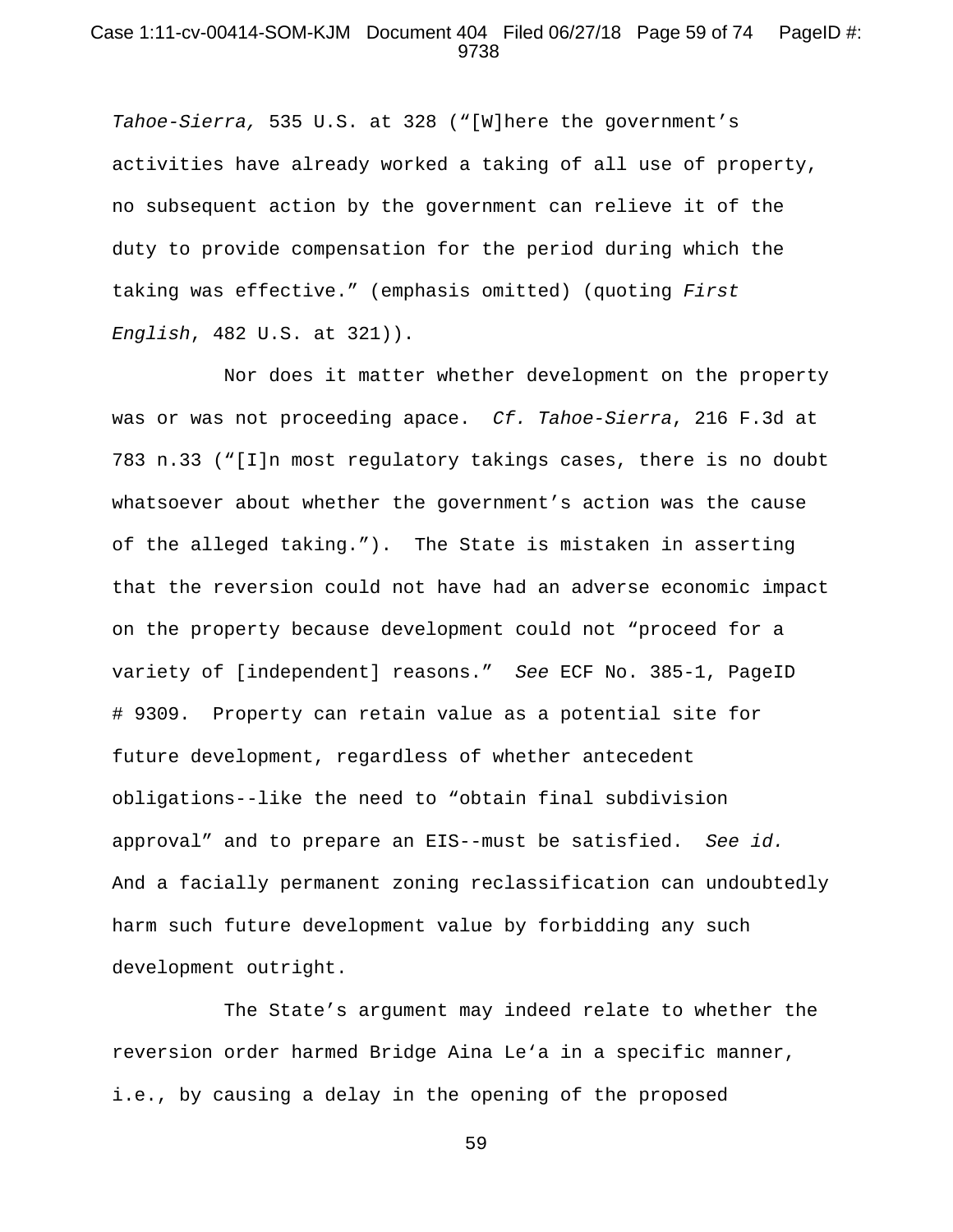#### Case 1:11-cv-00414-SOM-KJM Document 404 Filed 06/27/18 Page 60 of 74 PageID #: 9739

residential community. *Cf.* ECF No. 385-1, PageID # 9310 (arguing that "Bridge's claim to economic impact depends . . . on the magical thinking that if only the reversion had not occurred somehow the development would have succeeded"). But that was not the adverse economic impact before the jury. *See Colony Cove Props.*, 888 F.3d at 451 ("[E]conomic impact is determined by comparing the total value of the affected property before and after the government action."). The evidence at trial focused on the effect of the reversion on the value of the property, not on whether the reversion forestalled the receipt of revenue from future housing sales. The evidence established that the reversion caused the decrease in *value*.

Finally, the State's reply adds that "the economicimpact factor, if not satisfied, is case dispositive." ECF No. 403, PageID #9663. As discussed above, the jury could have reasonably found that the economic impact factor *was* satisfied, but the court further notes that the State's characterization of the *Penn Central* factors is incorrect. As stated in the court's *Penn Central* jury instructions, "[n]o factor by itself is necessarily determinative or conclusive." ECF No. 372, PageID # 7459. Further, the cases cited by the State make clear that *Penn Central* did not establish a "set formula" such that any one factor is dispositive. *See, e.g.*, *Guggenheim v. City of Goleta*, 638 F.3d 1111, 1121 (9th Cir. 2010).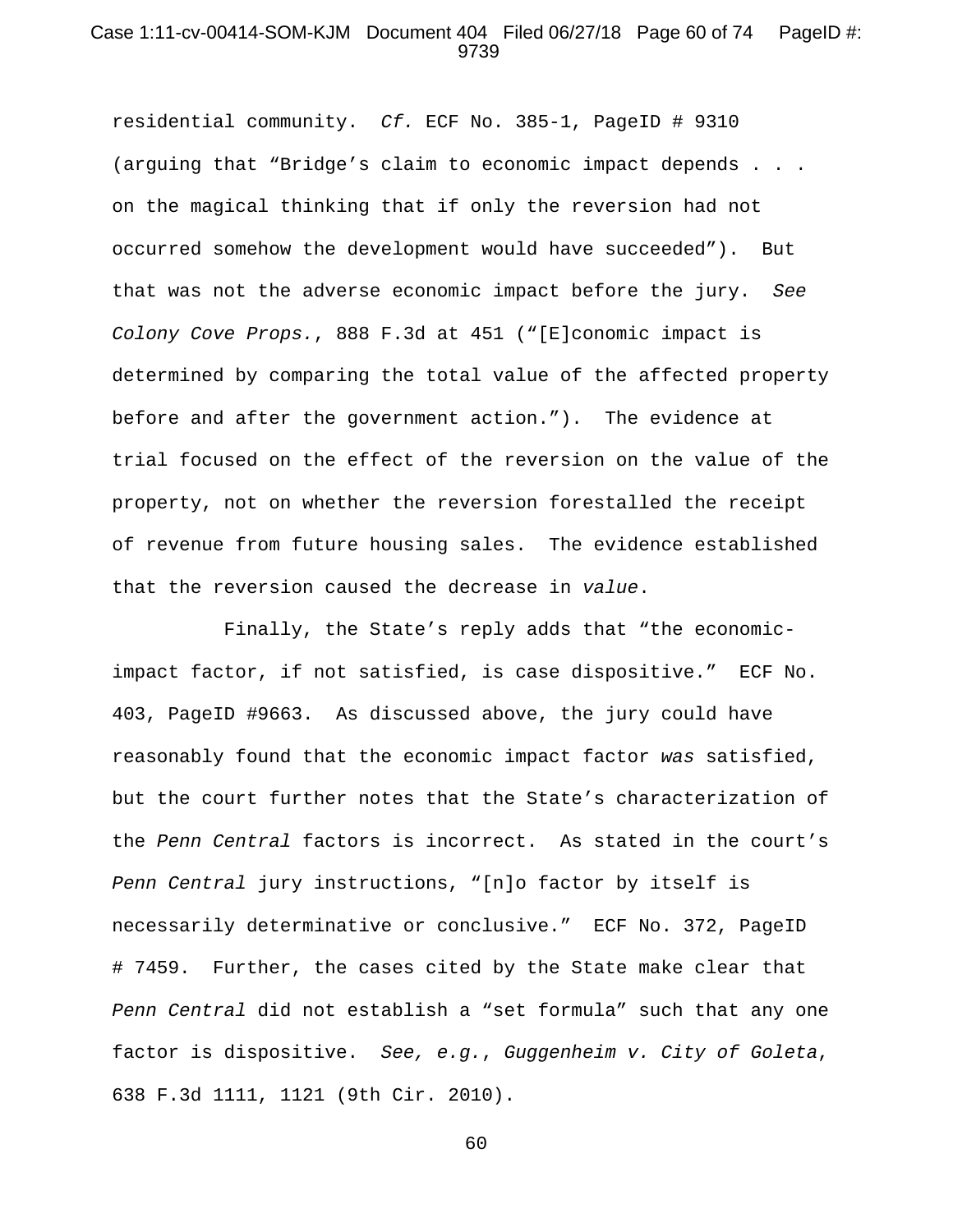# **b. Distinct Investment-Backed Expectations.**

The second *Penn Central* factor goes to "the extent to which the regulation has interfered with distinct investmentbacked expectations." *MHC Fin. Ltd. P'ship v. City of San Rafael*, 714 F.3d 1118, 1127 (9th Cir. 2013). The court instructed the jury:

> The primary factor is the extent to which the regulation has interfered with Bridge Aina Le'a's reasonable distinct investmentbacked expectations.

> In deciding whether (and to what extent) this factor weighs in favor of Bridge Aina Le'a or the Land Use Commission, you should ask: (1) Did Bridge Aina Le'a have an expectation that the government's action interfered with? (2) If so, was that expectation settled? (3) Was that expectation reasonable? (4) Was that expectation investment-backed?

> Distinct investment-backed expectations are measured at the time the claimant acquires the property.

"Distinct investment-backed expectations" implies reasonable probability. Whether a particular expectation is reasonable is judged from the point of view of a reasonable investor in Bridge Aina Le'a's position at the time of its investment.

A distinct investment-backed expectation must be probable enough to materially affect the price or value of the property.

ECF No. 372, PageID # 7461. This instruction was given with the agreement of the parties.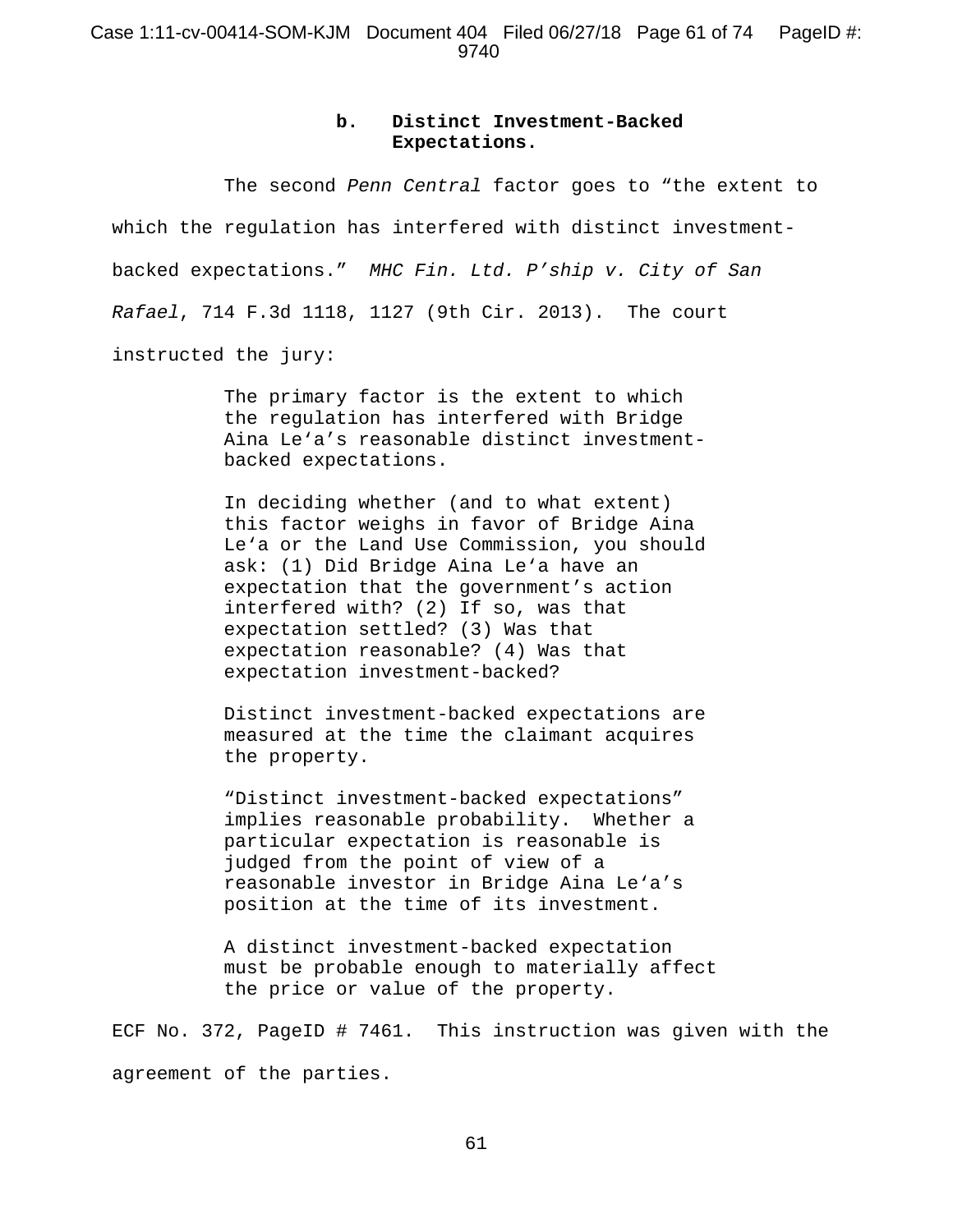#### Case 1:11-cv-00414-SOM-KJM Document 404 Filed 06/27/18 Page 62 of 74 PageID #: 9741

The State asserts that this factor does not support a verdict in Bridge Aina Le'a's favor. *See* ECF No. 385-1, PageID # 9305. The State relies on the Ninth Circuit's 2010 *Guggenheim*  decision, which held:

> "Distinct investment-backed expectations" implies reasonable probability, like expecting rent to be paid, not starry eyed hope of winning the jackpot if the law changes. . . . Speculative possibilities of windfalls do not amount to "distinct investment-backed expectations," unless they are shown to be probable enough materially to affect the price.

638 F.3d at 1120.

In *Guggenheim*, the Ninth Circuit determined that the plaintiffs' expectations were not "reasonably probable" because they "bought a trailer park burdened by rent control, and had no concrete reason to believe that they would get something much more valuable, because of hoped-for legal changes, than what they had." *Id.* at 1120-21; *see also, e.g.*, *Esplanade Props., LLC v. City of Seattle*, 307 F.3d 978, 987 (9th Cir. 2002) ("Esplanade . . . took the risk, when it purchased this large tract of tidelands in 1991 for only \$40,000, that, despite extensive federal, state, and local regulations restricting shoreline development, it could nonetheless overcome those numerous hurdles to complete its project and realize a substantial return on its limited initial investment." (internal quotation markets omitted)).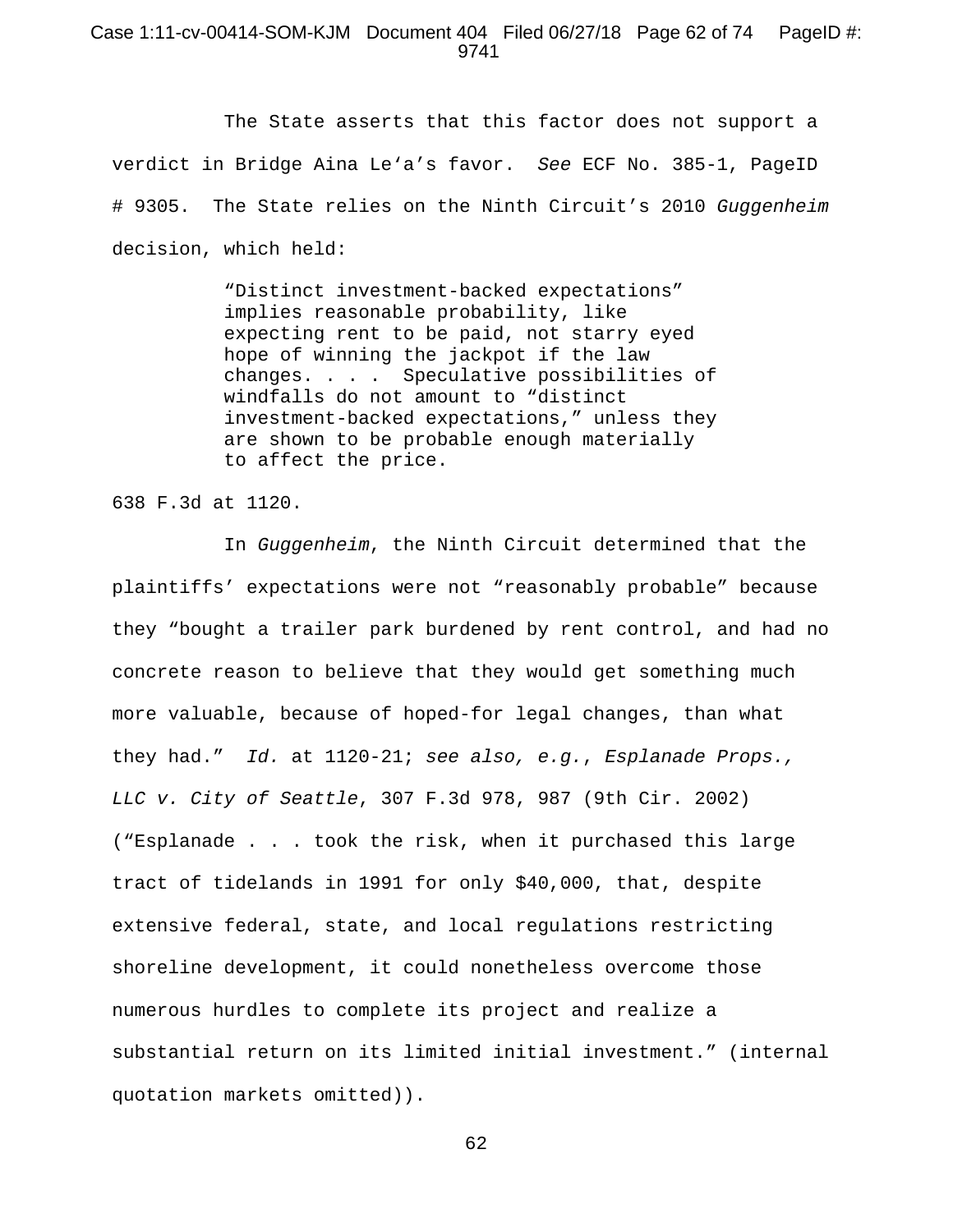## Case 1:11-cv-00414-SOM-KJM Document 404 Filed 06/27/18 Page 63 of 74 PageID #: 9742

There is ample evidence concerning Bridge Aina Le'a's investment-backed expectations for the property. *See* ECF No. 401, PageID #s 9620-21. But according to the State, Bridge Aina Le'a's investment-backed expectations were not reasonable, as they were allegedly grounded on a "starry eyed hope" of a change in the law. *See* ECF No. 385-1, PageID #s 9305-06. The State points to Bridge Aina Le'a's purchase of property "with an affordable-housing condition attached that [Bridge Aina Le'a] admitted would render the development of the property economically unviable." *Id.* The State then argues that at the time of the acquisition the likelihood that this condition would be amended was not a "reasonable probability" but rather a "mere 'starry eyed hope.'" *Id.* at PageID #s 9605-06 (quoting *Guggenheim*, 638 F.3d at 1120).

The State has failed to carry its burden of showing that the evidence requires a conclusion contrary to the jury's verdict. *See Pavao v. Pagay*, 307 F.3d 915, 918 (9th Cir. 2002); *Enovsys LLC v. AT&T Mobility LLC*, No. CV 11-5210 SS, 2015 WL 11089498, at \*4 n.5 (C.D. Cal. Nov. 16, 2015). The record itself, moreover, belies any contention that Bridge Aina Le'a lacked a "reasonable probability" that the law would be amended. There was evidence that similar amendments had been obtained by other developers in six other instances. *See* ECF No. 382-12, PageID #s 8125-26; ECF No. 401, PageID # 9619 (referencing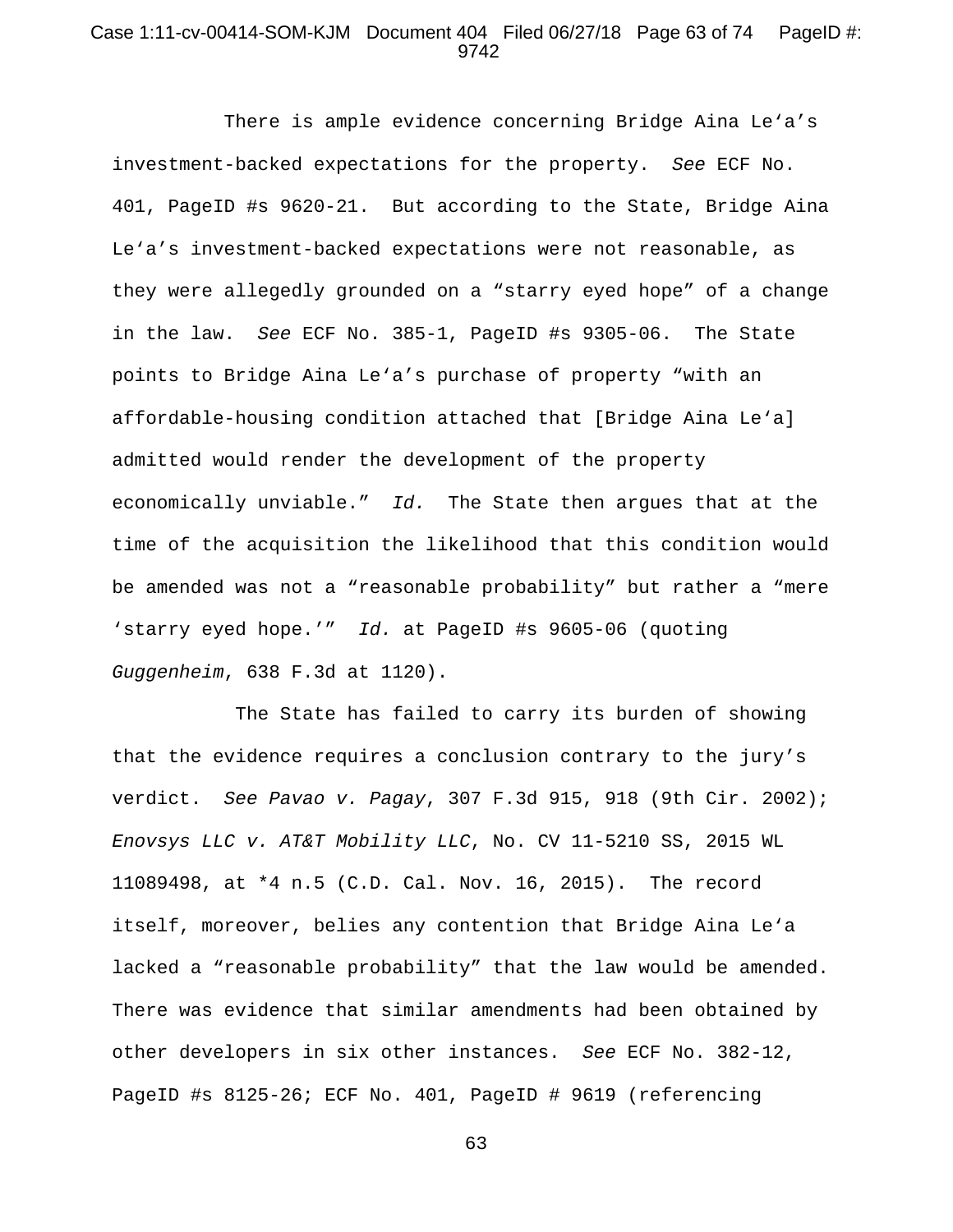## Case 1:11-cv-00414-SOM-KJM Document 404 Filed 06/27/18 Page 64 of 74 PageID #: 9743

testimony by Baldwin and Paoa). Bridge Aina Le'a paid \$5,000,000 for the land despite the affordable-housing condition, a sum that suggests an expectation that the "economically unviable" land-use condition would be amended. *See* ECF No. 382, PageID # 8464; *Guggenheim*, 638 F.3d at 1120 (explaining that conditions are reasonably probable when they are "probable enough materially to affect the price"); *cf. Esplanade Props.*, 307 F.3d at 987 (reasoning that an insubstantial "\$40,000" purchase price indicated that the plaintiff lacked a reasonable investment-backed expectation).

Bridge Aina Le'a presented evidence that it anticipated receiving a 20% return on its initial investment, which is similarly inconsistent with the presence of an "economically unviable" land-use condition unlikely to be amended. *See* ECF No. 401, PageID # 9619 (describing testimony from Baldwin). And, of course, the condition was, in fact, amended. *See* ECF No. 401, PageID # 9619.

A reasonable jury could have concluded that the second *Penn Central* factor weighed in favor of Bridge Aina Le'a.

# **c. The Character of the Governmental Action.**

The jury's *Penn Central* verdict can likely be sustained solely based on the state of the record as it concerns the first two *Penn Central* factors. *See Laurel Park Cmty.*, 698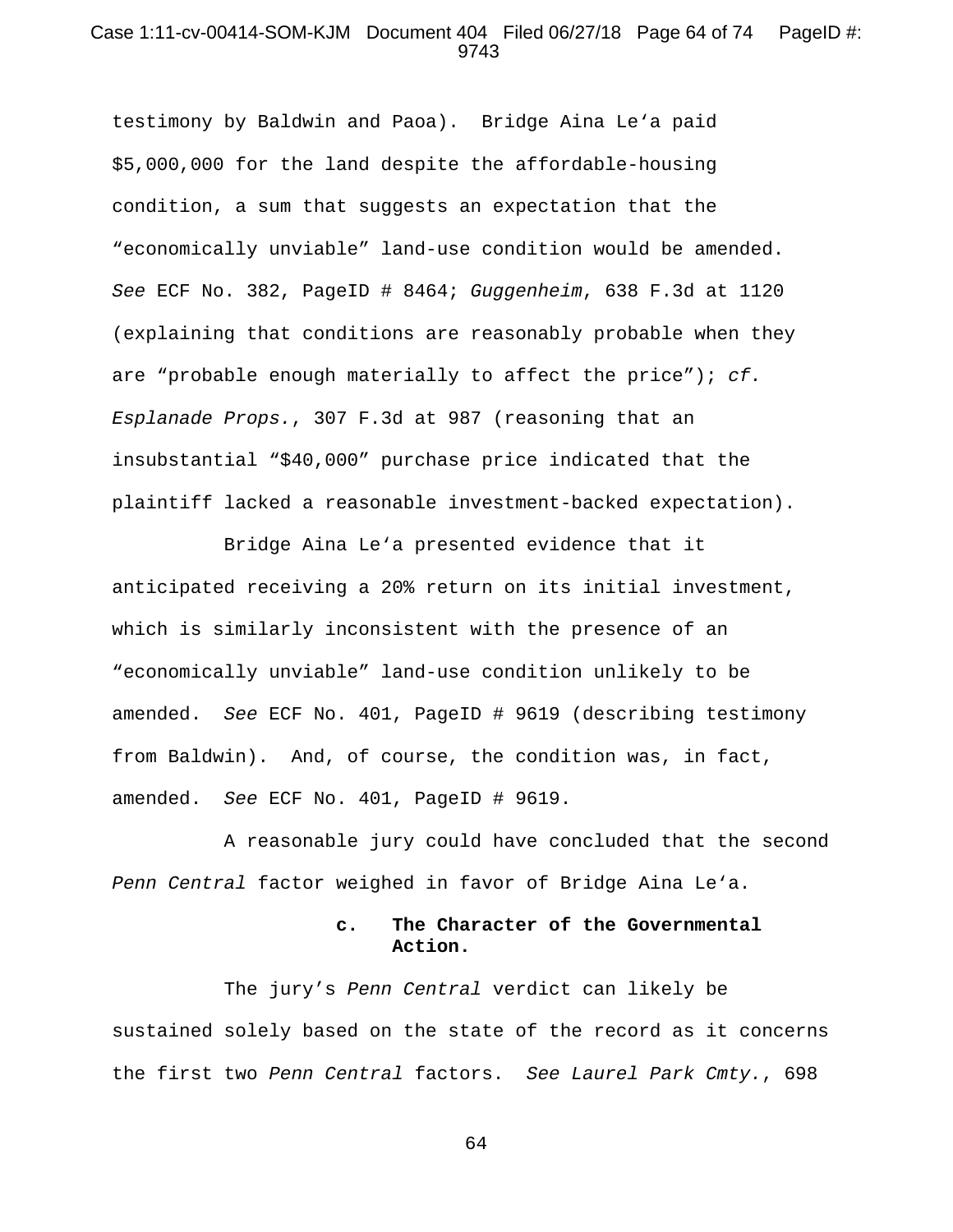## Case 1:11-cv-00414-SOM-KJM Document 404 Filed 06/27/18 Page 65 of 74 PageID #: 9744

F.3d at 1191 (in a parenthetical, stating that "the first two factors are the 'primary' factors to consider; the character of the governmental action is not on equal footing" (citing *Guggenheim*, 638 F.3d at 1120)); *see also Lingle v. Chevron U.S.A. Inc*., 544 U.S. 528, 540 (2005) ("[T]he *Penn Central* inquiry turns in large part, albeit not exclusively, upon the magnitude of a regulation's economic impact and the degree to which it interferes with legitimate property interests."). But the jury could have reasonably concluded that the third factor also weighed in favor of Bridge Aina Le'a.

The court instructed the jury concerning this factor as follows:

> Remember that Taking Analysis No. 2 turns in large part but not exclusively on the first two factors that I just described to you. The third factor, the character of the governmental action, may also be relevant in discerning whether a taking has occurred.

> In determining the character of the government action, you may look to a number of factors, including whether the Land Use Commission acted improperly in that its regulation was calculated to discriminate against Bridge Aina Lea or singled out Bridge Aina Lea for differential treatment in an arbitrary manner. You may also decide whether the action is akin to a physical invasion of land, or if it instead merely affects property interests through some public program adjusting the benefits and burdens of economic life to promote the common good.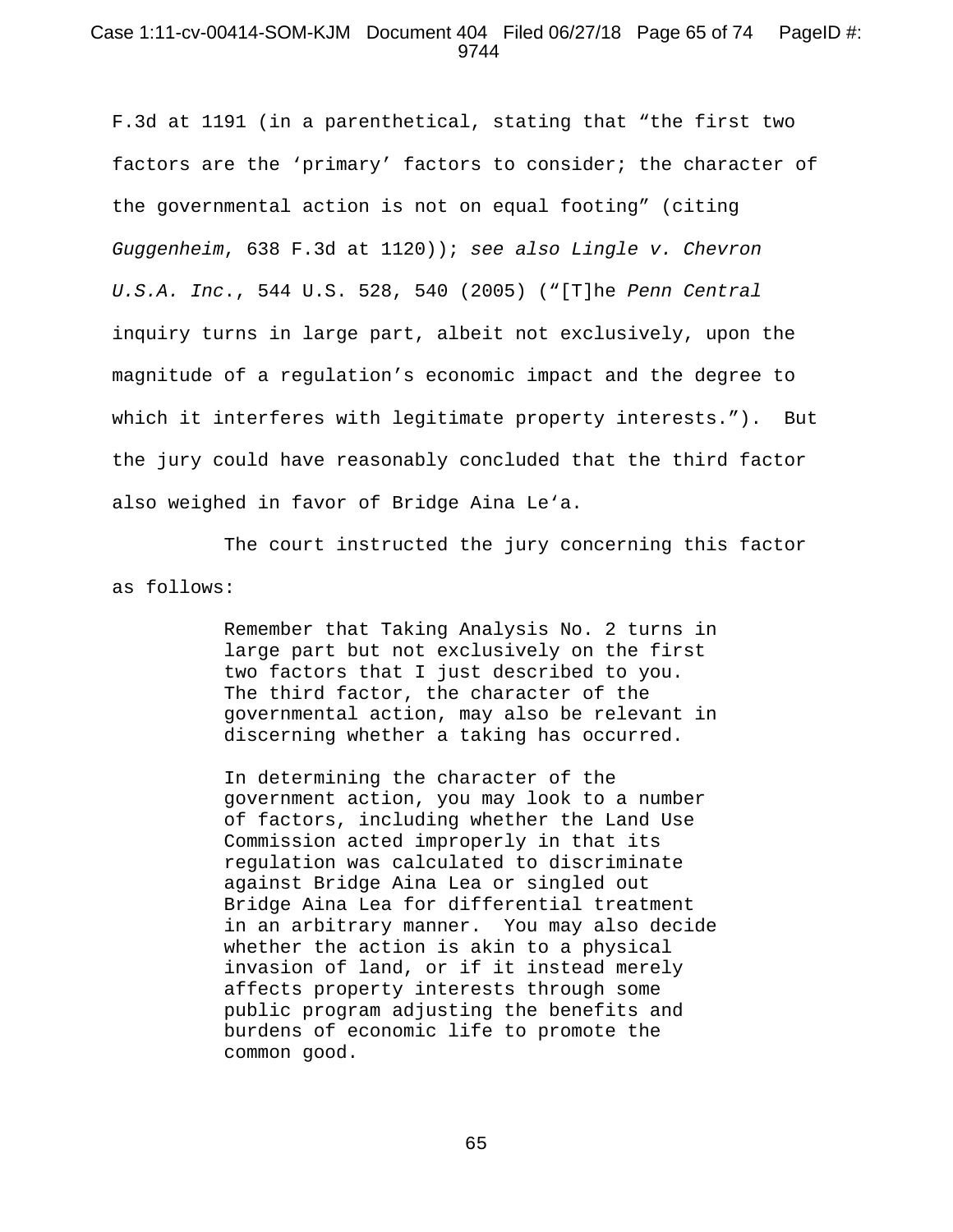# Case 1:11-cv-00414-SOM-KJM Document 404 Filed 06/27/18 Page 66 of 74 PageID #: 9745

In deciding whether this third factor weighs overall in favor of Bridge Aina Lea or the Land Use Commission, you may rely on as many or as few of the above considerations as you find applicable.

ECF No. 372, PageID # 7462. This instruction was given with the agreement of the parties.

The jury could have reasonably concluded that the character of the government action weighed in favor of a taking. The reversion order was an adjudicative decision that directly affected the owners of the property. Credible testimony indicated that the Land Use Commission intended the reversion to "force Bridge to sell the Property to another owner/developer." *See* ECF No. 401, PageID #s 9622-23 (discussing Meyer's testimony). Additional evidence indicated that the Land Use Commission had not taken adverse action against other developers whose projects suffered from even longer delays, which a reasonable jury could view as establishing that Bridge Aina Le'a had been treated unfairly and differently from other similarly situated developers. *See id.* at PageID # 9624 (discussing Devens's testimony concerning other developers, and further noting that there is "no dispute that the LUC's decision to revert the Property's classification was the first time in its 50 year history that it had taken such action"); ECF No. 382-7, PageID #s 7928-31. Finally, under Hawaii law, the reversion of the property was unlawful. *See DW Aina Le'a, LLC v. Bridge Aina*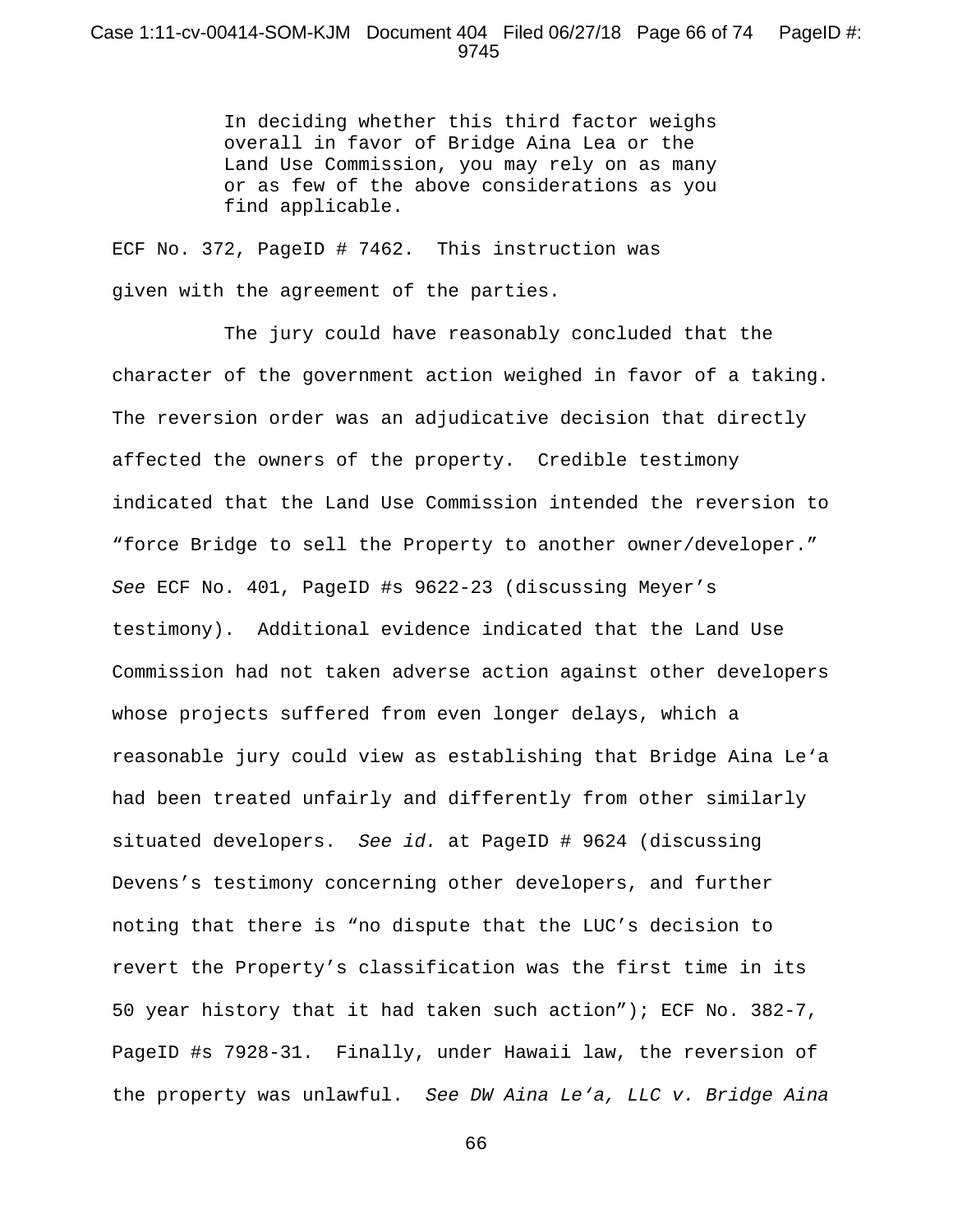## Case 1:11-cv-00414-SOM-KJM Document 404 Filed 06/27/18 Page 67 of 74 PageID #: 9746

*Le'a, LLC*, 134 Haw. 187, 213-16 (2014) (holding that the Land Use Commission acted illegally by failing to follow applicable procedures in Haw. Rev. Stat. § 205-4).

There was, in short, ample evidence supporting a finding that the reversion was not akin to "some public program adjusting the benefits and burdens of economic life to promote the common good." *See Lingle*, 544 U.S. at 539 (quoting *Penn Central*, 438 U.S. at 124); *see also, e.g.*, *Sherman v. Town of Chester*, 752 F.3d 554, 565 (2d Cir. 2014) ("In this case, the Town's actions are not part of a public program adjusting the benefits and burdens of public life. Rather, the Town singled out Sherman's development, suffocating him with red tape to make sure he could never succeed in developing MareBrook."); *Heitman v. City of Spokane Valley*, No. CV-09-0070-FVS, 2010 WL 816727, at \*5 (E.D. Wash. Mar. 5, 2010) (indicating that proper character considerations include whether the government "acted improperly" and whether the landowner had been unfairly "singled out for differential treatment"), *aff'd sub nom*. *Conklin Dev. v. City of Spokane Valley*, 448 F. App'x 687 (9th Cir. 2011); Thomas Merrill, *Character of Government Action*, 36 Vt. L. Rev. 649, 664-67 (2012) (explaining that many courts understand the distributional impact of governmental action--i.e., whether its burdens are concentrated or diffuse--as speaking to the "character" of the action).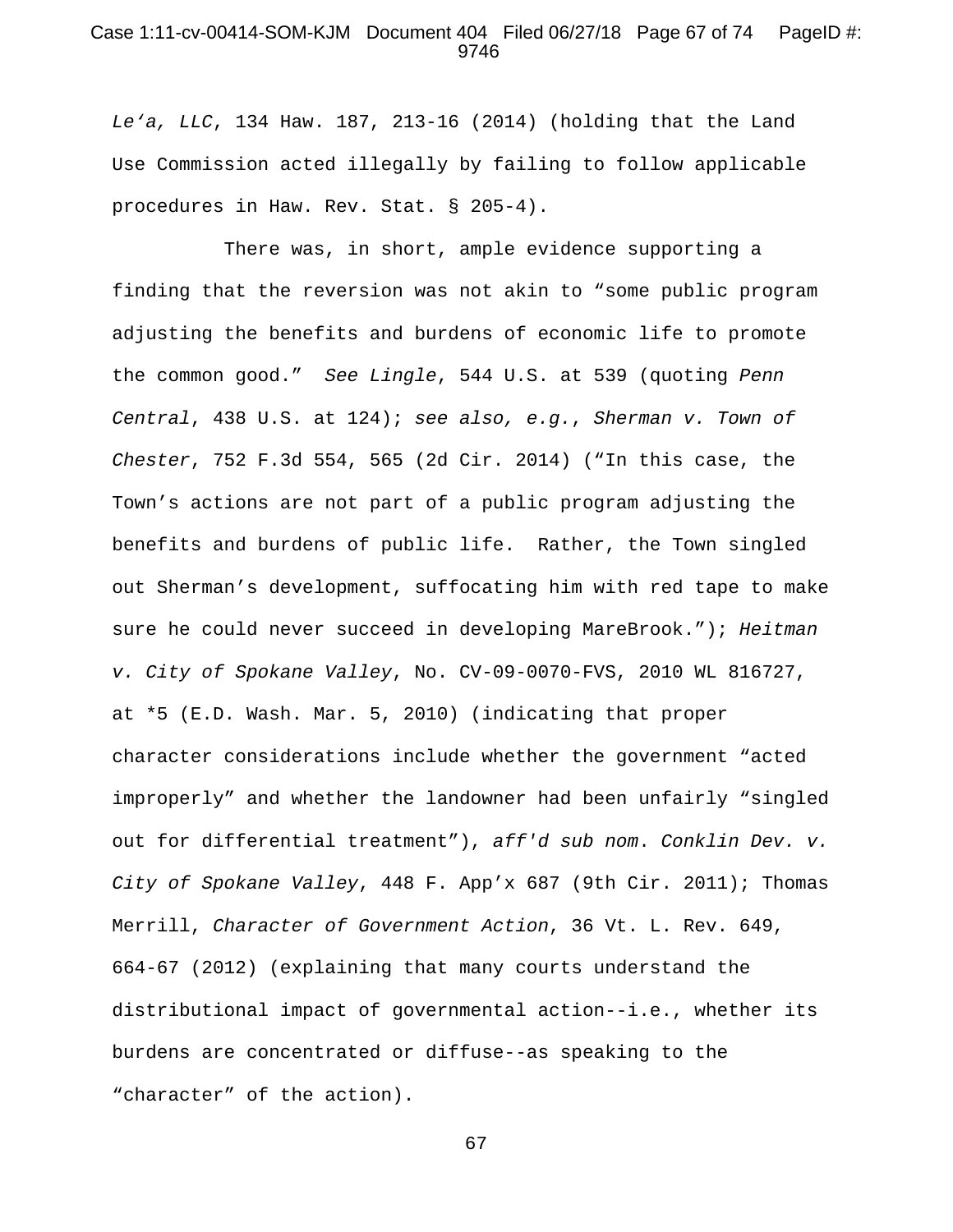#### Case 1:11-cv-00414-SOM-KJM Document 404 Filed 06/27/18 Page 68 of 74 PageID #: 9747

The State's arguments to the contrary are unpersuasive. The State takes issue with Bridge Aina Le'a's failure to offer additional evidence concerning the "other [Land Use Commission] dockets" involving the other developers. *See* ECF No. 385-1, PageID # 9312 (describing the Hawaii Supreme Court's holding that Bridge Aina Le'a failed to "demonstrate[] that they were treated differently than other similarly situated developers because the documents from the LUC cases involving the other developers were not properly included in the record on appeal" (quoting *DW Aina Le'a*, 134 Haw. at 220)). But the evidence that Bridge Aina Le'a *did* offer already suffices to support the jury's verdict. The absence of *additional* proof related to certain Land Use Commission dockets does not undermine the evidence presented.

The State also asserts that the character prong weighs against a taking because the Hawaii Supreme Court denied Bridge Aina Le'a's equal protection claim. *See id.* (discussing *DW Aina Le'a*, 134 Haw. 187). The State asserts that this negates Bridge Aina Le'a's proof "that it was treated differently or unfairly." *Id*. The State's reliance on the Hawaii Supreme Court's opinion is unpersuasive on multiple levels.

First, the Hawaii Supreme Court's opinion concerned a different standard, under which Bridge Aina Le'a was required to prove that it had "been intentionally treated differently from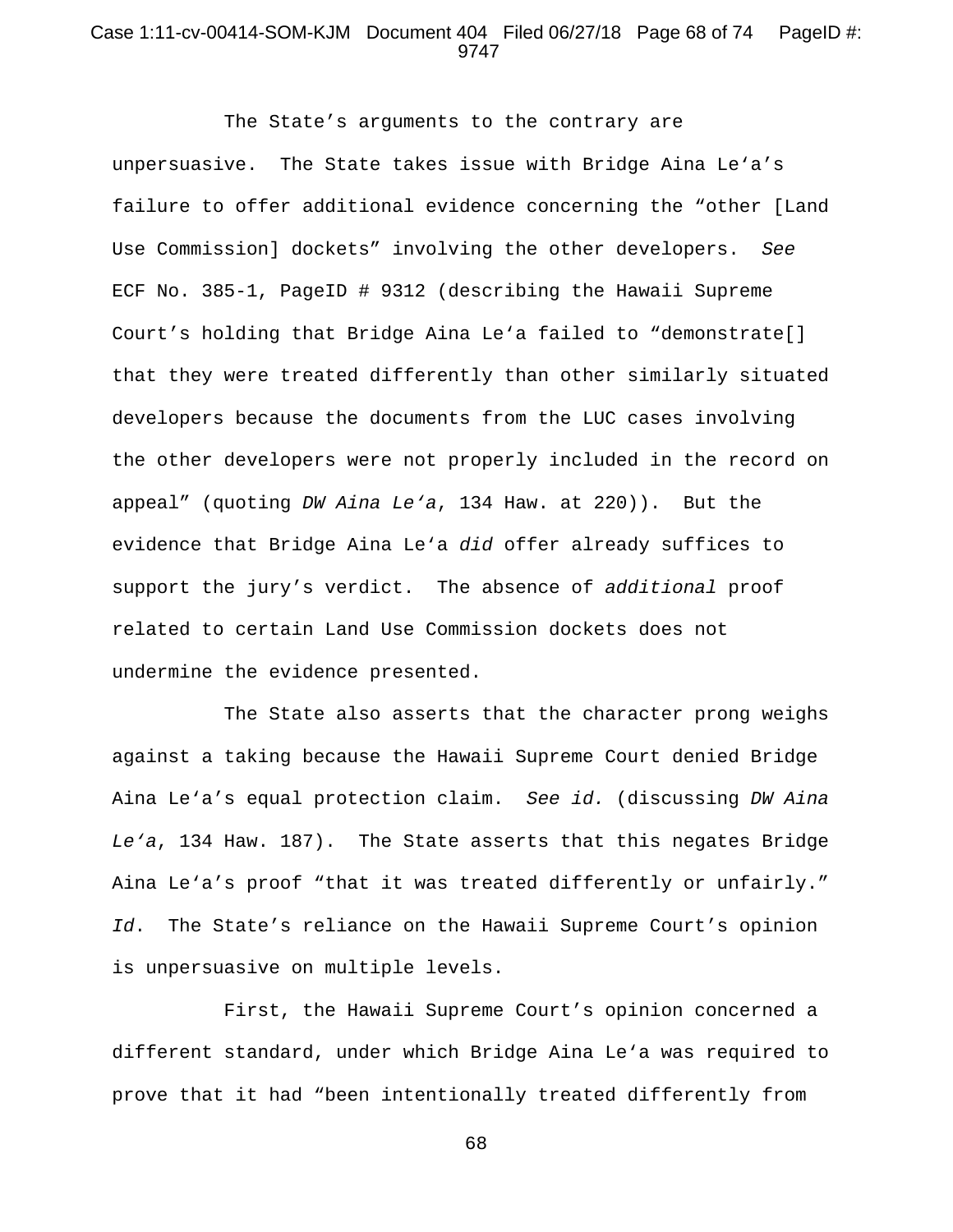## Case 1:11-cv-00414-SOM-KJM Document 404 Filed 06/27/18 Page 69 of 74 PageID #: 9748

others similarly situated and that there [wa]s no rational basis for the difference in treatment." *DW Aina Le'a*, 134 Haw. at 220 (quoting *Vill. Of Willowbrook v. Olech*, 528 U.S. 562, 564 (2000)). The Hawaii Supreme Court was unable to say that the Land Use Commission's actions were "irrational." *Id.*

While there is little case law speaking directly to this issue, it does not make sense to require a takings plaintiff to establish a violation of the Equal Protection Clause to prove that the character of the governmental action weighs in favor of a taking. It is not clear why a plaintiff would always be barred from showing unfair and unequal treatment on the ground that such differential treatment is not so out of bounds as to be considered irrational. *Cf. McClung v. City of Sumner*, 548 F.3d 1219, 1227 (9th Cir. 2008) (finding that the character prong favored the government in part because the facts of the case did not involve "an adjudicative determination applicable solely to the McClungs"), *abrogated on other grounds*, *Koontz v. St. Johns River Water Mgmt. Dist.*, 570 U.S. 595 (2013); *Wash. Legal Found. v. Legal Found. of Wash.*, 271 F.3d 835, 861 (9th Cir. 2001) (explaining that the character prong favored the government in part because "neither Brown nor Hayes is being singled out to bear a burden that should be borne by the public as a whole"), *aff'd on other grounds sub nom. Brown v. Legal Found. of Wash.*, 538 U.S. 216 (2003).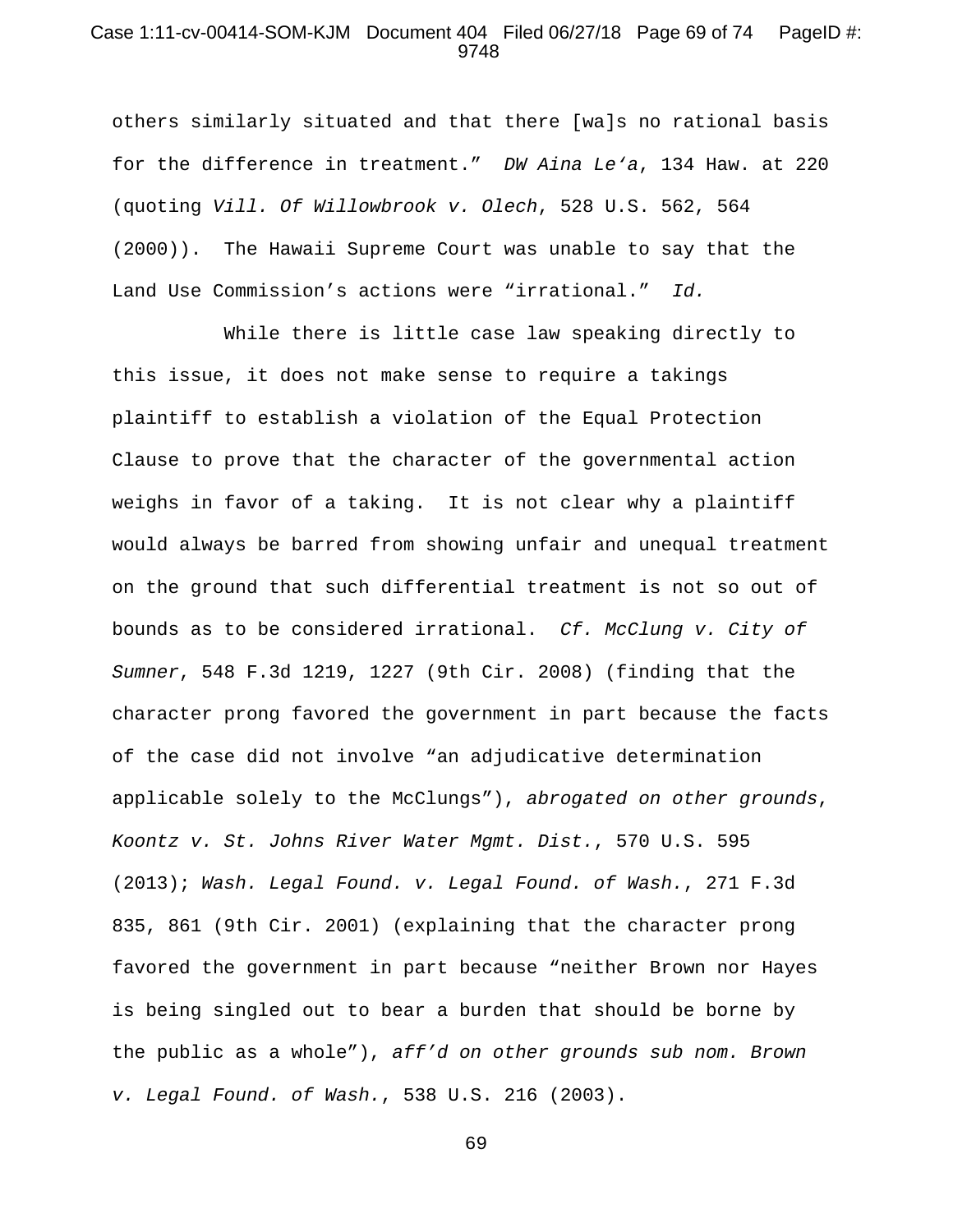## Case 1:11-cv-00414-SOM-KJM Document 404 Filed 06/27/18 Page 70 of 74 PageID #: 9749

Second, the evidence before the jury differs from the evidence that was before the Hawaii Supreme Court. The Hawaii Supreme Court's decision was based in part on a lack of evidence speaking to whether Bridge Aina Le'a was "treated differently," after Bridge Aina Le'a had tried unsuccessfully to introduce "documents from the LUC cases involving the other developers." *DW Aina Le'a*, 134 Haw. at 217, 220. At trial, Bridge Aina Le'a did not offer "exhibits as to other dockets." ECF No. 385-1, PageID # 9312. Its proof concerning the alleged differential treatment took the form of different documents and live testimony. *See* ECF No. 401, PageID # 9624. Ultimately, the Hawaii Supreme Court's opinion did not preclude the jury from reaching its own conclusion regarding the distinguishable issue of the character of the governmental action. The jury in *this*  case had evidence supporting a finding of unfair and differential treatment.

Finally, the Hawaii Supreme Court's opinion does not address a variety of additional considerations under the character prong--including, as noted, whether the Land Use Commission suffocated Bridge Aina Le'a in "red tape," "acted improperly," or made "an adjudicative determination" involving concentrated rather than diffuse costs. *See Sherman*, 752 F.3d at 565; *McClung*, 548 F.3d at 1227; *Heitman*, 2010 WL 816727, at \*5.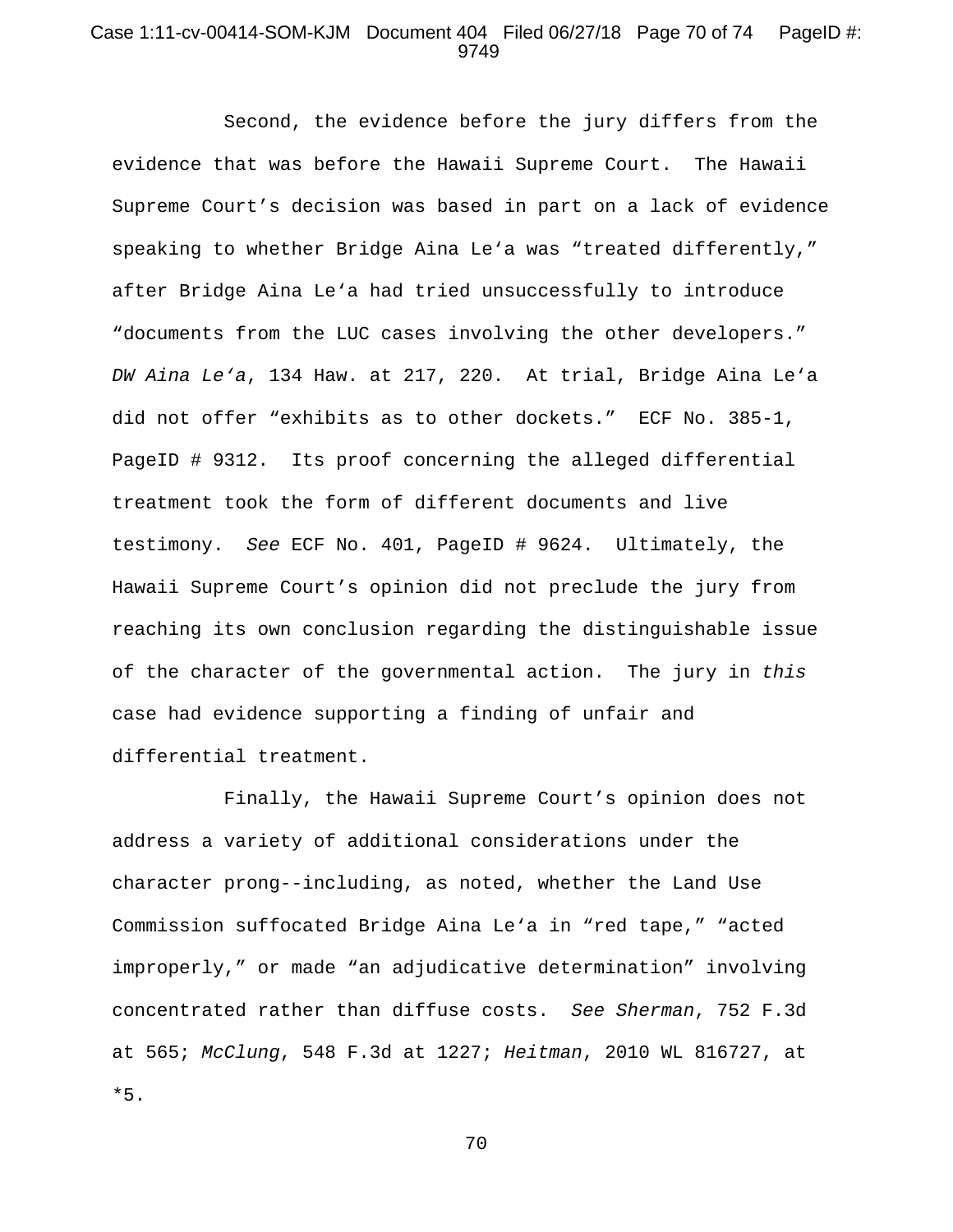# Case 1:11-cv-00414-SOM-KJM Document 404 Filed 06/27/18 Page 71 of 74 PageID #: 9750

Shifting tactics, the State argues that the character prong must cut in its favor because the governmental action involved the enforcement of a "long-standing condition" that was "requested" by Bridge Aina Le'a. *See* ECF No. 385-1, PageID # 9310 (citing *Guggenheim*, 638 F.3d at 1120). The State overreads *Guggenheim*. That case does not support the proposition that when a State *unlawfully* attempts to enforce an "old" and "requested" land-use condition, the character of its action will invariably weigh against a taking. *See Guggenheim*, 638 F.3d at 1120.

The State similarly fails to cite any case supporting its position that the character prong weighs in its favor when there is "no physical invasion, occupation, or restraint placed on the property, and [the] plaintiff [i]s permitted to use the property in many different ways." ECF No. 385-1, PageID # 9311. Whether there has been an actual physical invasion of property is not the test; if it were, the character inquiry would be superfluous. *See Horne v. Dep't of Agric*., 135 S. Ct. 2419, 2427 (2015) (discussing a takings analysis under *Loretto v. Teleprompter Manhattan CATV Corp*., 458 U.S. 419 (1982), pursuant to which "a physical appropriation of property . . . g[ives] rise to a *per se* taking" (emphasis omitted)). Similarly, whether some uses of property are "permitted" may be relevant to a *Lucas* analysis, but that inquiry does not address whether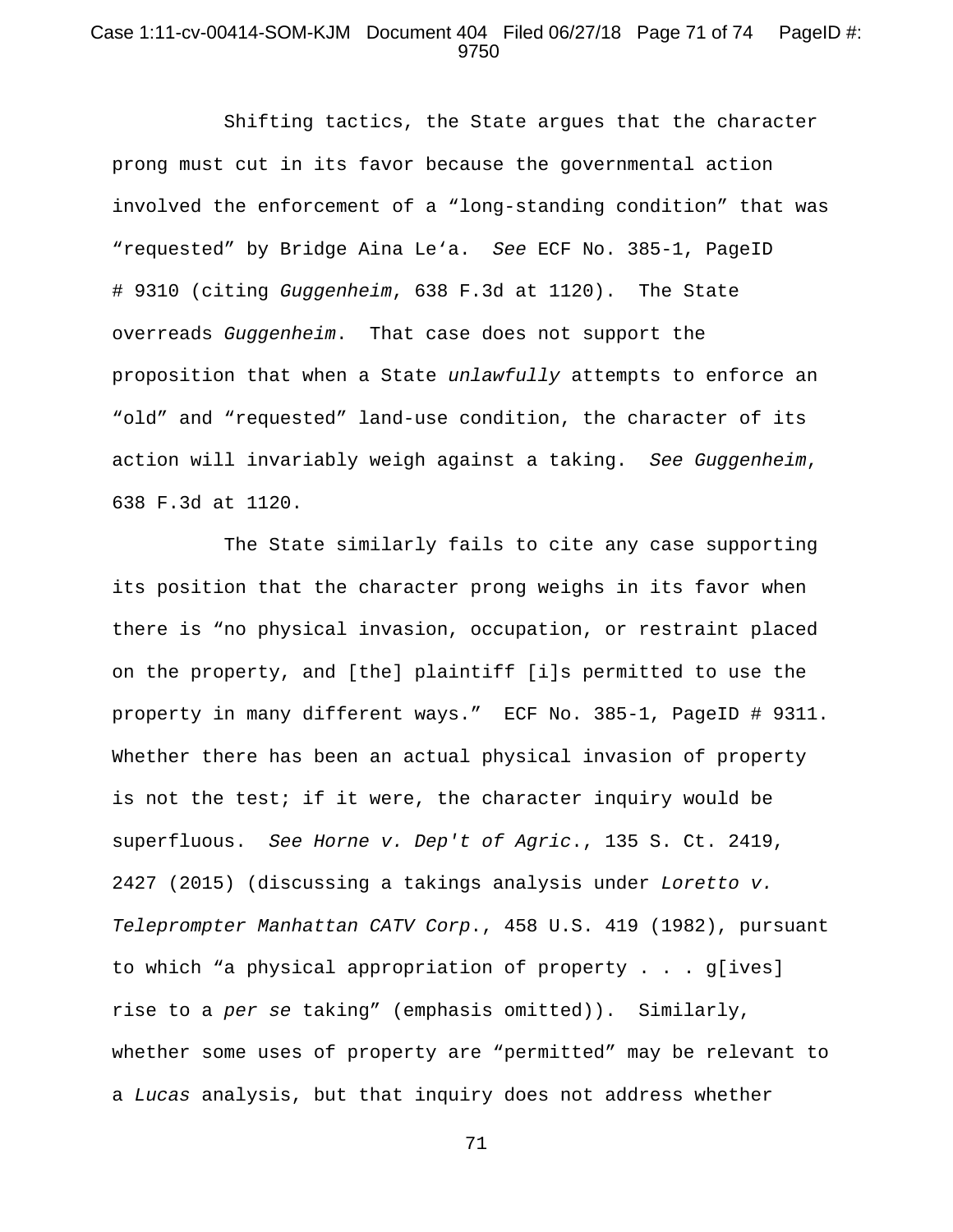## Case 1:11-cv-00414-SOM-KJM Document 404 Filed 06/27/18 Page 72 of 74 PageID #: 9751

government action is akin to "a public program adjusting the benefits and burdens of economic life to promote the common good." *See Lingle*, 544 U.S. at 539 (quoting *Penn Central*, 438 U.S. at 124).

The jury could have reasonably concluded that all three *Penn Central* factors weighed in favor of a taking.

**B. The State Is Not Entitled to a New Trial.** 

The State claims that it is entitled to a new trial on three grounds. None has merit.

First, the State argues that the court erroneously removed the denominator question from the jury. *See* ECF No. 385-1, PageID #s 9314-16. For the reasons already discussed, the court did not err in resolving that issue itself.

Second, the State insists that the court erroneously instructed the jury that Bridge Aina Le'a's takings claim is based upon "the U.S. Constitution" and also asserts that opposing counsel "abused this instruction at closing argument." *Id.*; *see also* ECF No. 339, PageID # 7099 (arguing that the "jury does not need to know that the law emerges from the [C]onstitution, a statute, or the common law, only what the law is"). This argument is unpersuasive. There is no bar on referring to the Constitution in United States courtrooms. In any event, the State fails to discuss, let alone demonstrate, how the court's reference to the Constitution or opposing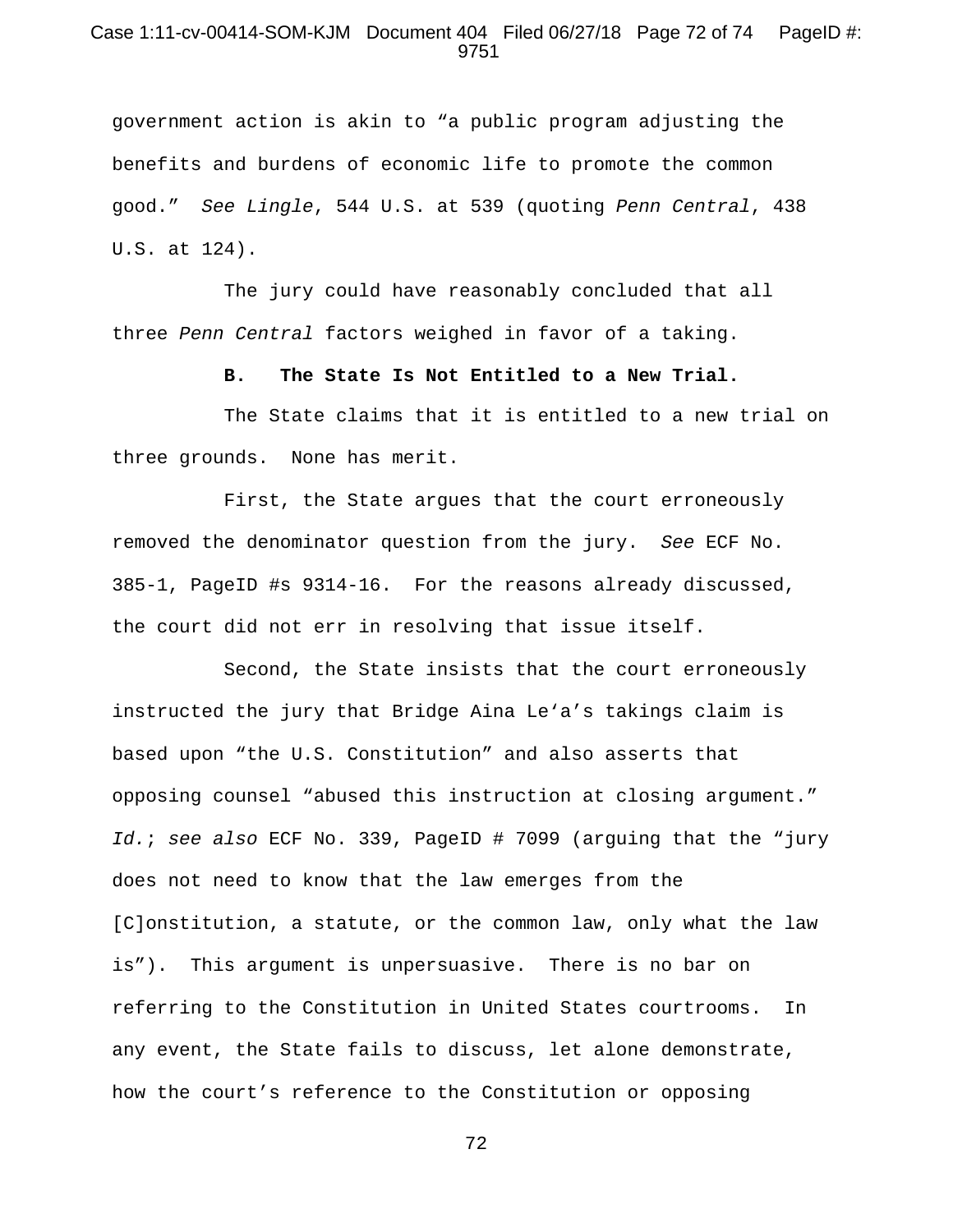## Case 1:11-cv-00414-SOM-KJM Document 404 Filed 06/27/18 Page 73 of 74 PageID #: 9752

counsel's discussion of it caused any prejudice. A new trial requires more than a bald assertion of error. *See Ruvalcaba v. City of Los Angeles*, 64 F.3d 1323, 1328 (9th Cir. 1995).

Finally, the State claims that the verdict is "against the great weight of the evidence" for "all of the reasons stated" earlier in its motion. ECF No. 385-1, PageID # 9314. This court has earlier in this Order addressed those reasons. *Cf. Power Integrations, Inc. v. Fairchild Semiconductor Int'l, Inc.,* No. 09-CV-05235-MMC, 2016 WL 4446991, at \*11 (N.D. Cal. Aug. 24, 2016) (denying a motion for new trial when "Fairchild makes no attempt, apart from essentially incorporating by reference the arguments addressed above, to show the verdict is 'contrary to the clear weight of the evidence,' based on 'evidence which is false,' or a 'miscarriage of justice'" (quoting *Hanson v. Shell Oil Co.*, 541 F.2d 1352, 1359 (9th Cir. 1976))).

The State does raise one additional specific argument in support of its view that the verdict is against "the great weight of the evidence," but the argument is unsupported. The State claims that Bridge Aina Le'a's "expert Stephen Chee was not reliable because he was not using an actual plan, was not aware of the data, and was using numbers based upon a fictitious development in the subdivision method, which is notoriously sensitive to small changes." ECF No. 385-1, PageID # 9314. The

73